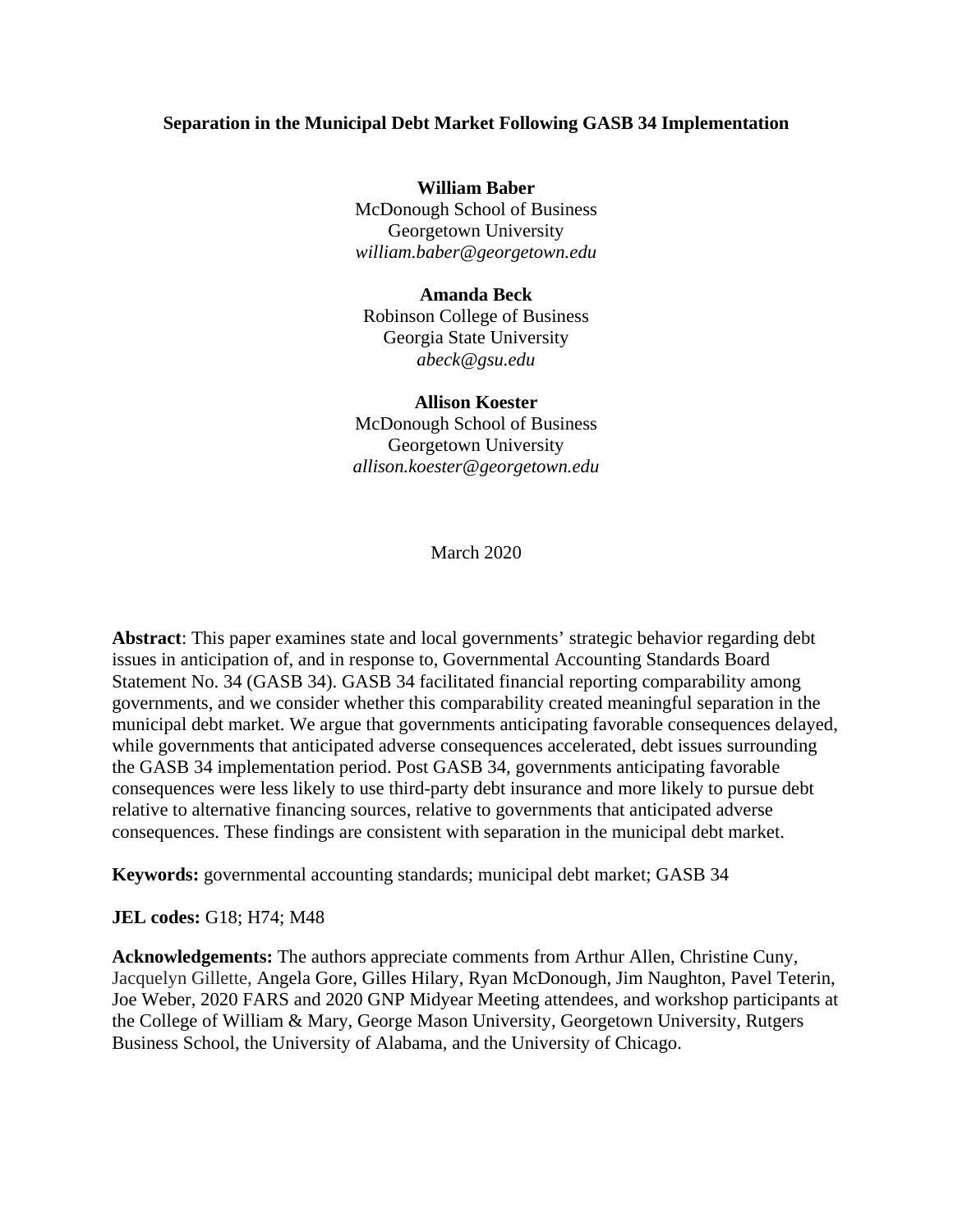#### **Separation in the Municipal Debt Market Following GASB 34 Implementation**

### **1. Introduction**

l

We investigate how state and local governments respond to financial reporting and disclosure comparability anticipated by Government Accounting Standards Board Statement No. 34 (hereafter GASB 34).<sup>[1](#page-1-0)</sup> Issued in June 1999 with implementation first required in June 2002, GASB 34 touches all important facets of external financial reporting and disclosure by state and local governments (Patton and Hutchison 2013). This standard provides the basic blueprint for a financial report, and the most significant requirements prescribe accrual-based accounting, consolidated presentation of governmental and business-type activities, and specific disclosures regarding management's discussion and analysis (MD&A). Despite the standard's importance, no study examines how these significant financial reporting and disclosure changes influenced governments' strategic behavior to issue publicly-traded debt.

We argue that anticipated financial comparability post-GASB 34 facilitates sorting and classifying municipal debt issuers. Some issuers expected to be favorably affected by the new accounting standard, whereas others expected to be adversely affected. As a result, increased financial comparability results in issuers behaving in a manner that reflects their expectations. Issuers being differentially affected by GASB 34 implementation results in separation in the municipal debt market.

Conventional empirical approaches in the governmental accounting literature focus on mean effects for samples of municipal debt issuers, such as issuers within states that have more

<span id="page-1-0"></span><sup>&</sup>lt;sup>1</sup> GASB notes that "... *comparability among governments should be enhanced*, because all governments will be required to report their operating results…using a single measurement focus …. *Comparisons of governments offering similar programs will no longer be affected by differences in measurement focuses and bases of accounting* based on which funds each government uses" (GASB 1999, ¶344(e), emphasis added).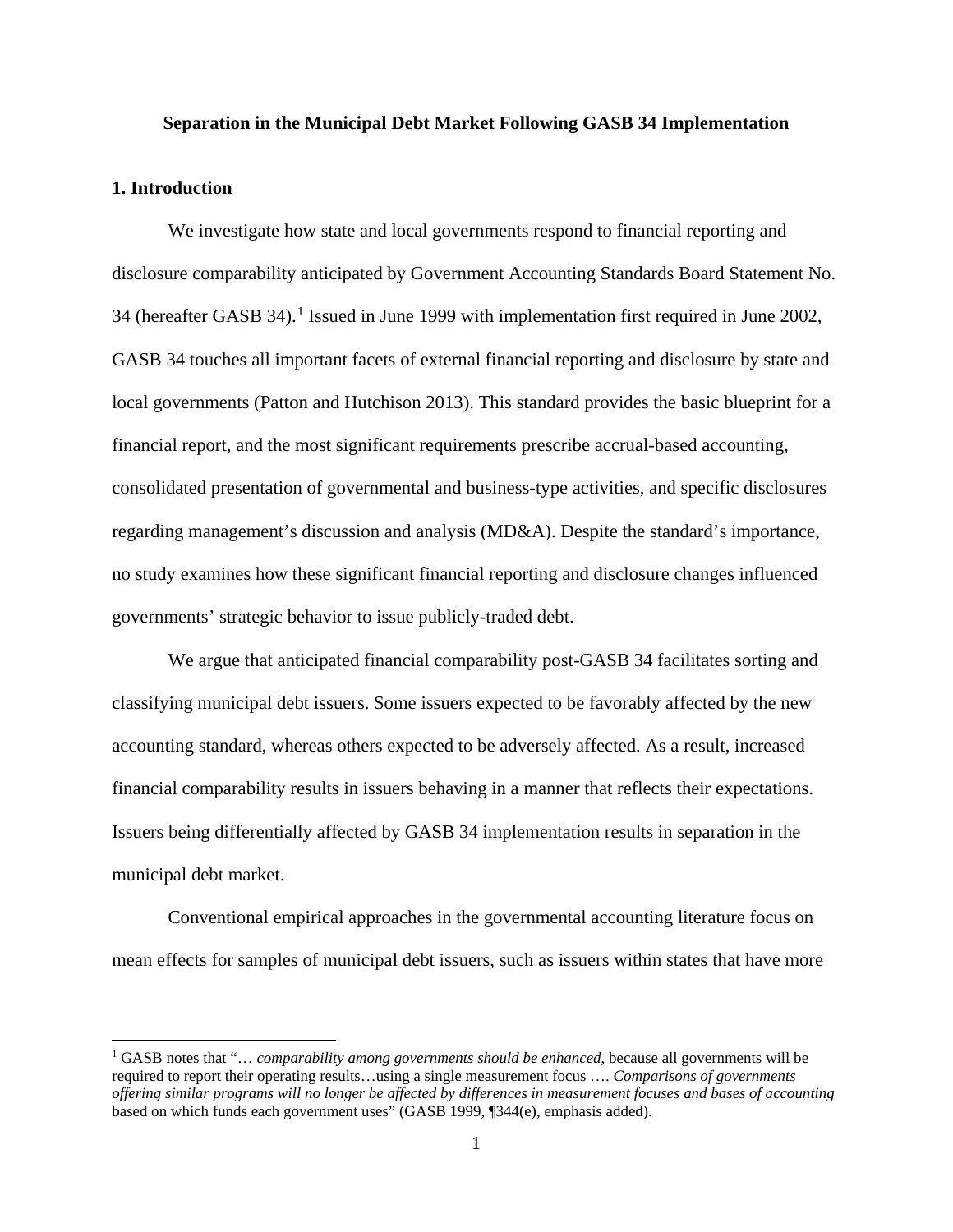(or less) stringent government reporting requirements. If separation results in offsetting debt market consequences within the sample, such approaches may be unable to document the effects.<sup>[2](#page-2-0)</sup> We differentiate our empirical approach by examining higher moments of debt issuance distributions to document evidence consistent with separation. In doing so, we identify governments that – based on their behavior just prior to GASB 34 implementation – anticipated primarily favorable versus adverse consequences. By acknowledging the potential for separation in our research design, our approach allows us document effects of GASB 34 that are heretofore unexplored by prior research.

To consider separation effects the municipal setting, it is important to acknowledge that state and local governments are a nexus of financially and politically interrelated (and often overlapping) units that collectively respond to citizen demands for public services. This perspective is justified both conceptually and pragmatically. The US Constitution implicitly delegates the creation, oversight, and control of governments within (but not across) state boundaries to state officials.<sup>[3](#page-2-1)</sup> Both prior research and anecdotal observation indicate how state and local government responsibility for providing services can shift between geographically overlapping entities, and that new overlapping entities can be created to administer and finance these services (e.g., Pew 2016; Pew 2017). For example, property taxes collected from occupants of a given address often finance debt at the city, county, state, and special district levels.[4](#page-2-2) Thus, overlapping governments are not independent with respect to their ability to raise revenues,

 $\overline{\phantom{a}}$ 

<span id="page-2-0"></span><sup>2</sup> If issuers' behaviors are associated with their expectations regarding GASB 34's consequences, then issuers expecting favorable consequences respond opposite to issuers expecting adverse consequences. These offsetting behaviors (and associated debt market consequences) may be undetectable in the aggregate.

<span id="page-2-2"></span><span id="page-2-1"></span><sup>&</sup>lt;sup>3</sup> To illustrate the relevance of the distinction to policy debate, the Pew Charitable Trust describes how "[s]tates, the primary government, can retain most of the power to borrow or share this responsibility with other entities." Furthermore, "a state may choose to rely heavily on component unit debt," or "expect local governments and other substate entities such as school districts to borrow for capital projects within their jurisdictions" (Pew 2017; p 17). <sup>4</sup> https://www.taxpolicycenter.org/briefing-book/how-do-state-and-local-property-taxes-work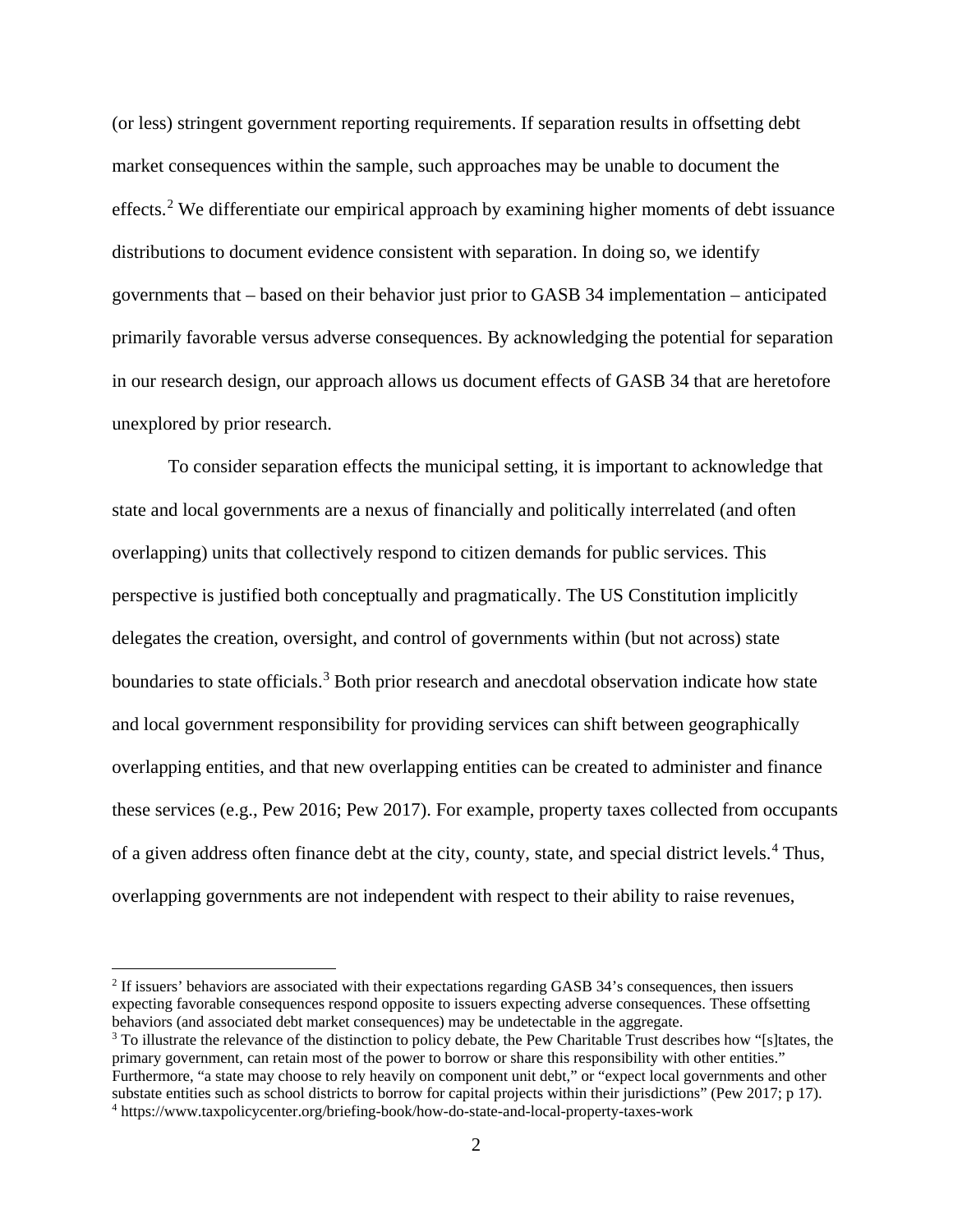control expenditures, or issue debt. Related, special districts can be created (wholly or in part) to issue debt – often with a general government as the ultimate obligor (Pew 2017).

Such nuances are important to this investigation because GASB 34 consequences can be obfuscated when financial burdens shift among overlapping or financially related entities. State boundaries are the lowest level where we can meaningfully apply this perspective. Thus, we aggregate debt issued by all state and local governments within state boundaries during each time period.

This procedure has several advantages: it eliminates concerns about debt burden shifting, accommodates financial dependencies among governments within a state, and comprehensively reflects the non-federal government debt burden on individual citizens. Our characterization implies that from a lender perspective, the financial viability of a state government is relevant to assessments of debt issues by local governments within a state. Conversely, the financial viabilities of local governments within a state are relevant to assessments of state government debt issues.

The empirical analyses address characteristics of municipal debt issues during the nineyears, 1998 through 2007, that encompasses GASB 34 implementation. We posit that municipal debt issuers respond strategically to expected consequences of GASB 34 accounting and disclosure changes. Governments that anticipate favorable debt financing consequences from GASB 34 disclosures are expected to delay debt issues until the new standard is in place. Oppositely, governments that anticipate adverse debt financing consequences are expected to accelerate debt issues to before the new standard is effective.

Issuers have a variety of options in debt issuances, and we focus on what we view to be the most important strategic elements: when to issue debt (and how much to issue), whether to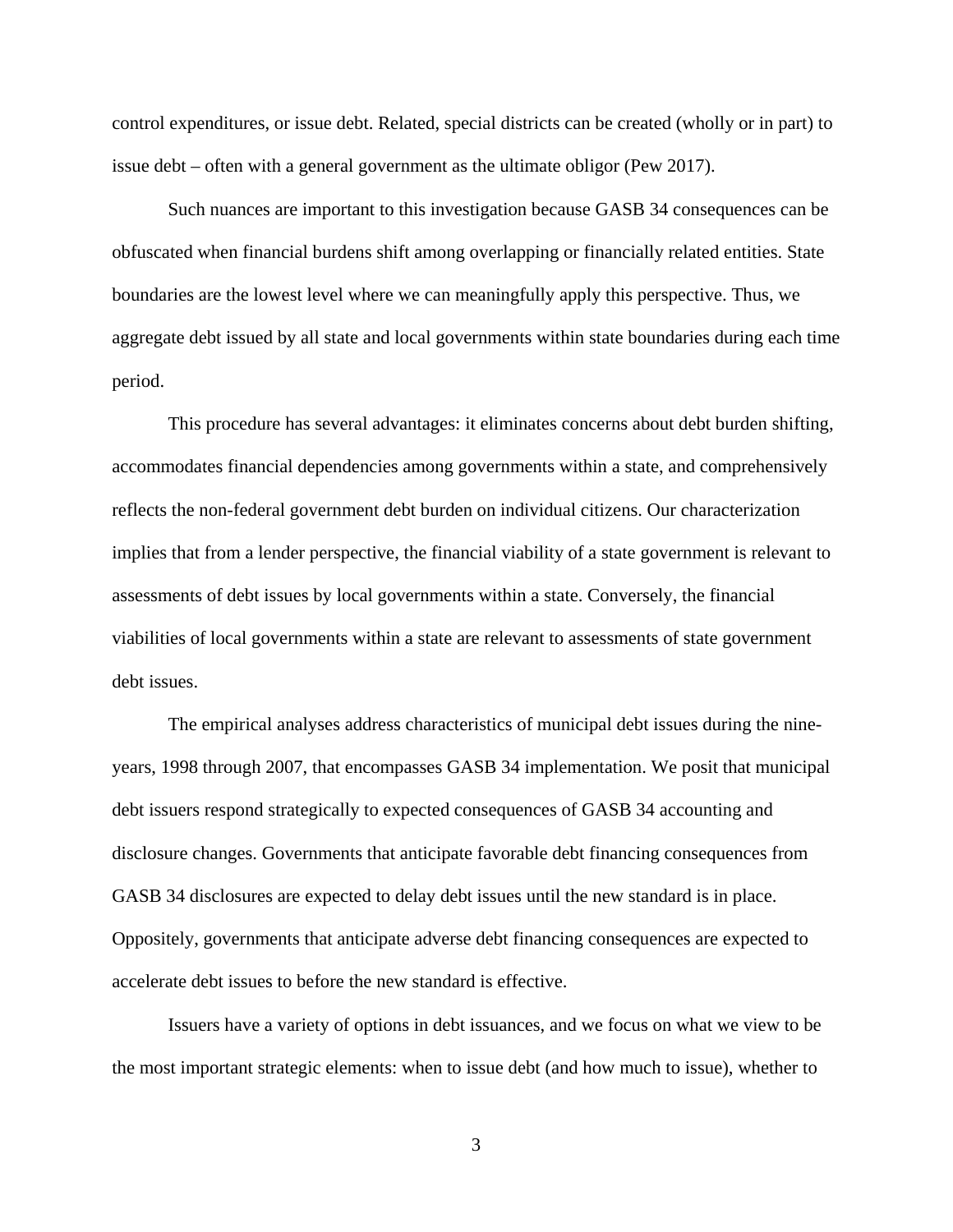obtain third-party insurance for debt issues, and the substitution of debt and taxes. We first document that new debt issue distributions following GASB 34 indicate greater dispersion, consistent with separation in municipal debt markets. We then consider how the use of thirdparty insurance and source of financing decisions (i.e., issuing debt versus raising taxes) differs between governments expecting favorable versus governments adverse consequences. We expect and find that governments expecting favorable consequences are less likely to rely on third-party insurance post-GASB 34. This finding is consistent with GASB 34 disclosures revealing positive financial information about these governments, such that they are less likely to benefit from debt insurance following GASB 34 implementation. We also expect and find that governments expecting favorable consequences are more likely than governments expecting adverse consequences to choose debt relative to tax financing post-GASB 34. We interpret this result as evidence that debt market positions improve for governments expecting favorable consequences relative to governments expecting adverse consequences following GASB 34 implementation.<sup>[5](#page-4-0)</sup> This finding supports further the proposition that GASB 34 disclosures reveal comparably positive (negative) financial information about governments expecting favorable (adverse) consequences. Results for the use of debt insurance and the substitution between debt and other financing sources are robust when we consider time trend differences between governments expecting favorable versus adverse consequences during the sample period.

This study contributes to the governmental accounting literature on several dimensions. While prior studies consider the role of accounting standards in governmental financial reporting decisions (Kido et al. 2012; Costello et al. 2016; Beck 2018), we are the first to document a

 $\overline{a}$ 

<span id="page-4-0"></span><sup>&</sup>lt;sup>5</sup> This finding is consistent with a lower cost of debt for governments expecting favorable consequences following GASB 34. As described in Section 3, debt costs are tangential to our focus on issuer (rather than investor) behavior and data limitations further preclude directly examining debt costs.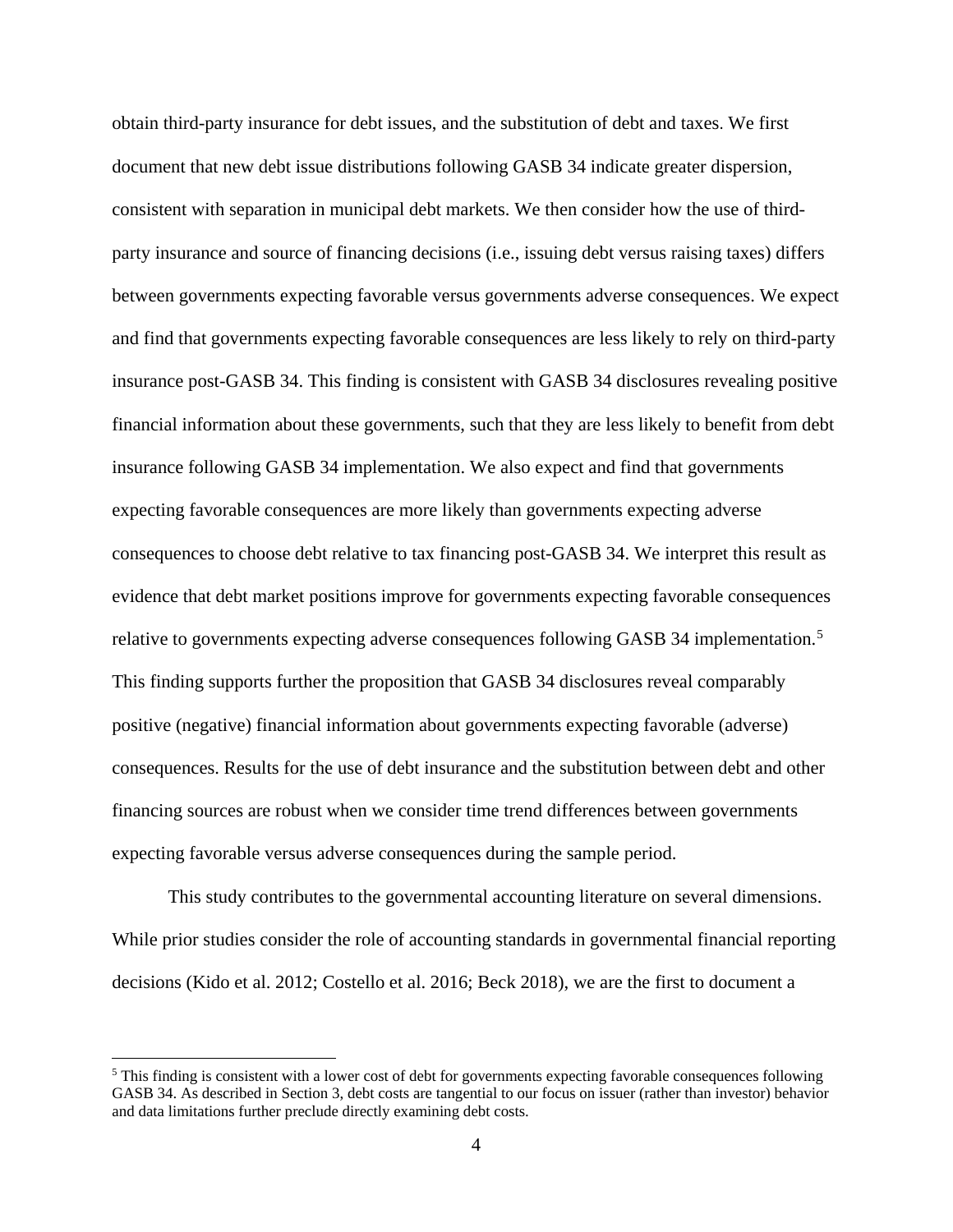change in the distribution of governmental debt issues around an accounting standard change. Such separation in the municipal debt market supports the notion that some issuers experienced favorable, while others experienced adverse, consequences from GASB 34 accounting and disclosure changes. We also document that issuers behave strategically in anticipation of debt market consequences of GASB 34 implementation in terms of debt issue timing, the use of thirdparty insurance, and the use of debt relative to other financing sources to meet citizen demands for public services.

### **2. Financial Reporting by Governments**

#### *2.1 Governmental financial reporting prior to GASB Statement No. 34*

Comprehensive annual financial reports (CAFRs) provide information on governmental general activities (e.g., revenues from collecting taxes and expenditures from providing core services, such as education and public safety) and enterprise activities (e.g., user fees charged to finance a specific public service). Historically, CAFRs exhibited considerable variation in scope and content across US state and local governments (Baber and Gore 2008). Prior to GASB 34, many (but not all) governments used only fund accounting to report governmental activities. Fund accounting, a modified cash basis of accounting that focuses on increases and decreases in financial resources during the current period, facilitates short-term stewardship and fiscal accountability by comparing annual budgets (organized by "funds" with designated purposes) to actual results (GASB 1999). Fund accounting's short-term focus does not provide potential investors – for example, investors in long-term debt – with a long-term financial picture. Moreover, no accepted framework existed to guide the scope of activities included within funds, including which funds were reported in government CAFRs. Zimmerman (1977) aptly described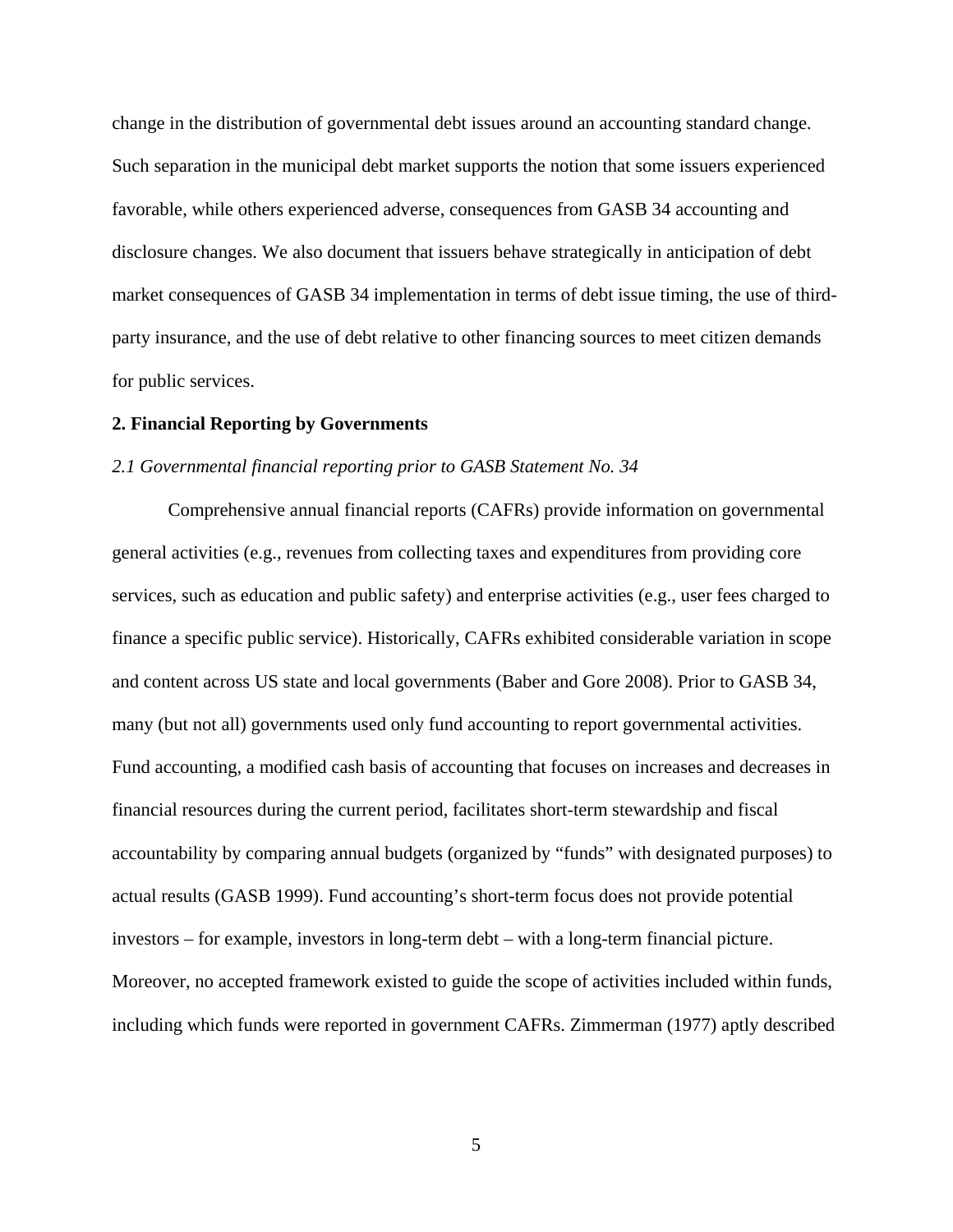diversity in these (and other) governmental financial reporting practices that existed prior to GASB 34 as a "municipal accounting maze."

Comparing governments' financial information is more difficult in the absence of a unifying financial reporting framework and disclosure model (e.g., prior to GASB 34). We argue that the financial reporting framework that existed prior to GASB 34 undermined governments' abilities to communicate credibility their financial quality to outsiders (Akerlof 1970; Spence 1973; Diamond and Verecchia 1991). Voluntary accounting and disclosure practices coupled with independent audits are potential solutions to this information problem (Healy and Palepu 2001), but accrual-based financial reporting that incorporated long-term assets and obligations did not exist prior to GASB 34. To the point, auditors opine whether financial statements fairly present a government's financial position, changes in financial position and cash flows, in conformity with U.S. generally accepted accounting principles. Accounting and reporting standards were differentially set and enforced both within and between states governments, however. Lacking a common framework, auditors typically indicated compliance with various state requirements.

This reporting environment undermined governments' abilities to provide credible information to potential investors about consolidated government-wide activities or long-term assets and obligations. Even ignoring the auditability issue, financial information provides the greatest value to potential investors when it facilitates comparisons between investment alternatives. Such comparability is undermined when governments report using state-specific models. GASB summarizes these challenges by noting the following when describing financial reporting problems that GASB 34 was designed to address and resolve:

"The fragmented nature of governmental fund reporting makes it *difficult for most users* of the financial statements to *obtain a clear picture of total governmental activities*. Users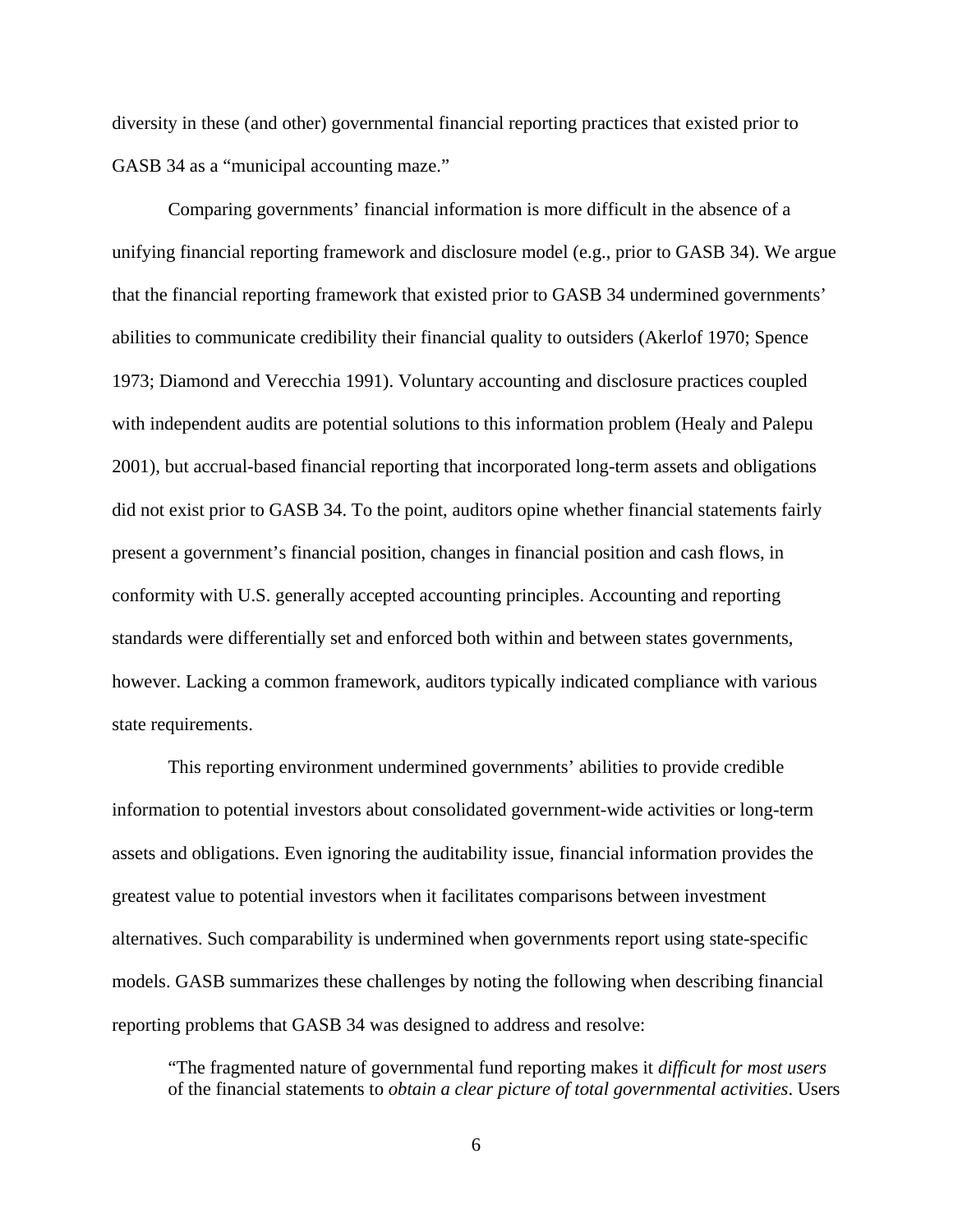also found it difficult to obtain aggregated information about government services and the revenues raised to finance them because activities cross funds, and individual transactions can be divided and reported in more than one fund or fund type. In addition, governments have considerable flexibility both in the choice of funds for recognizing transactions and in moving resources from one fund to another. These features *reduce users' ability to compare information* reported for the same funds or fund types over time, as well as information reported for similar funds or fund types *across similar governments*." (GASB 1999, ¶248; emphasis added).

#### *2.2 GASB 34 implementation*

GASB 34 was issued June 1999, with adoption required for large governments for fiscal years ending after June 15, 2002 (GASB 1999). The standard requires governments to prepare government-wide financial statements on an accrual accounting basis. Application of accrual accounting caused most governments to disclose long-term assets (e.g., infrastructure) and longterm liabilities (e.g., pensions and compensated absences) for the first time. The standard retains fund accounting for general governmental activities, and requires governments to compare actual fund revenues and expenditures with both originally approved and subsequently revised budgets. GASB 34 also requires a reconciliation of modified accrual and full accrual accounting information and prescribes a standard format for MD&A, infrastructure and debt details, and historical economic and demographic data.

These changes provide a common framework for financial reporting and promoted comparability among governments. Consistent with this characterization, public testimony by a State Farm Insurance Company representative during the GASB 34 deliberation process notes "…traditionally the market has subsidized weaker borrowers through poor disclosure and penalized better borrowers…basically because there is not a see through type of situation available now through the financial statements" (Reardon 1997). If this characterization applies, then GASB 34 disclosure improvements presumably result in adverse consequences for "weaker borrowers" (i.e., reduced "subsidies") and favorable consequences for "better borrowers" (i.e.,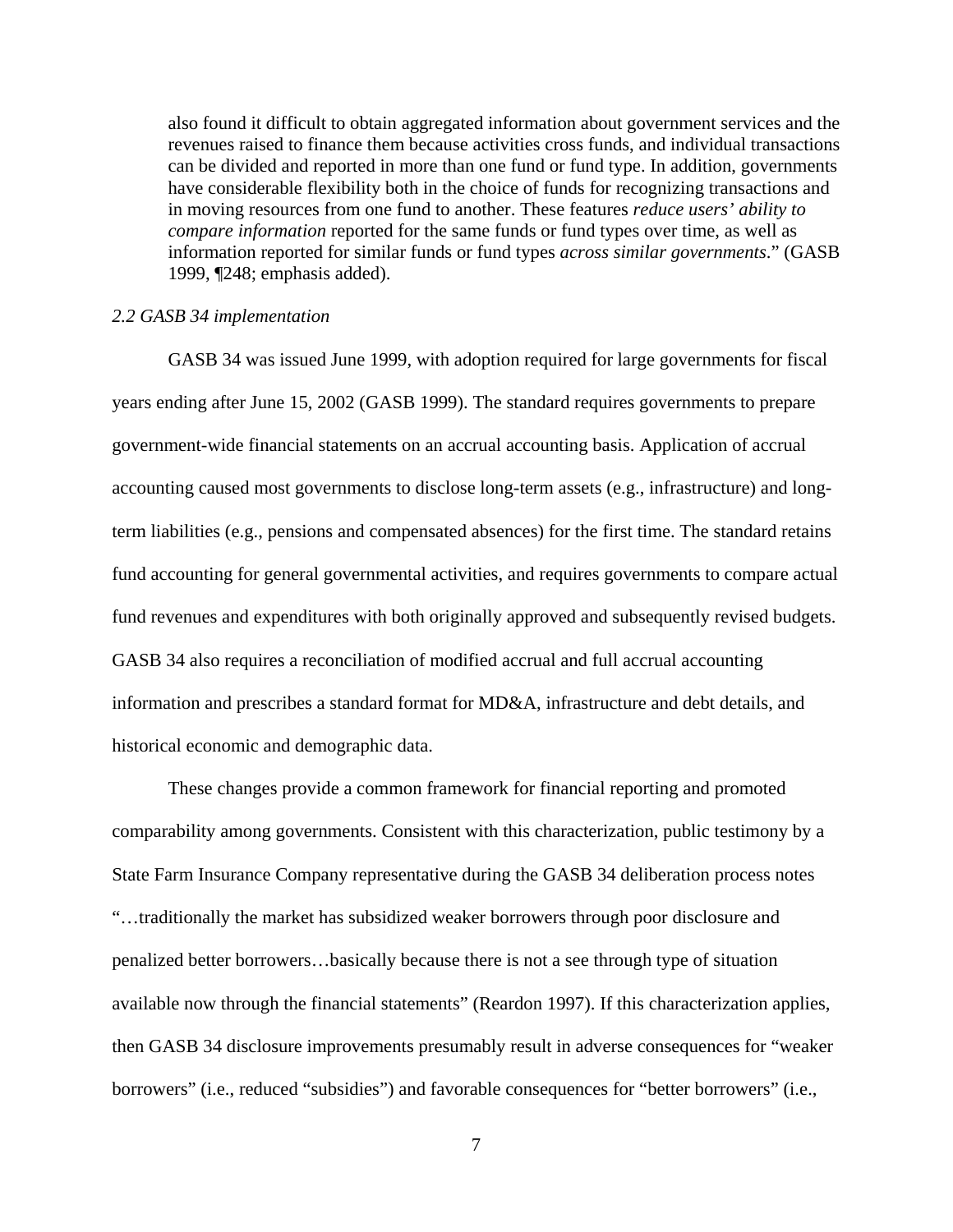reduced "penalties"). We investigate how state and local governmental debt issuers respond to the financial reporting comparability anticipated, and ultimately provided, by GASB 34.

### **3. Hypotheses Development**

We argue that GASB 34 promotes separation in municipal debt markets such that debt market positions improve for favorably affected governments strengthen, and weaken for adversely affected governments. If so, then incentives to use debt financing change accordingly following GASB 34 implementation. Thus, we expect greater dispersion of new debt per capita following GASB 34 implementation. Specifically, governments expecting favorable consequences should increase, while governments expecting adverse consequences should decrease, new debt issues post-GASB 34. As a consequence, we expect that the variance in the cross-sectional distribution of new debt issues increases.

We use the term *new debt effects* to reference pre- versus post-GASB 34 changes in new debt per capita dispersion. The following hypothesis, stated in the alternative form, applies.

**Hypothesis 1 (New Debt Effects):** Dispersion of the distribution of new debt issues increases following GASB 34 implementation.

Note that if governments are differentially affected, standard parametric approaches to empirical investigation can obscure GASB 34 consequences. We therefore consider higher moments of new debt issues distributions to address Hypothesis 1.

We next consider whether governments strategically modify debt issues in anticipation of GASB 34 disclosures. GASB 34 was issued in June 1999, with implementation not required until fiscal years ending after June 15, 2002. Governments had ample time to assess the potential expected consequences of their GASB 34-related disclosures. We posit that government officials are better informed than outsiders about the government's financial condition, and therefore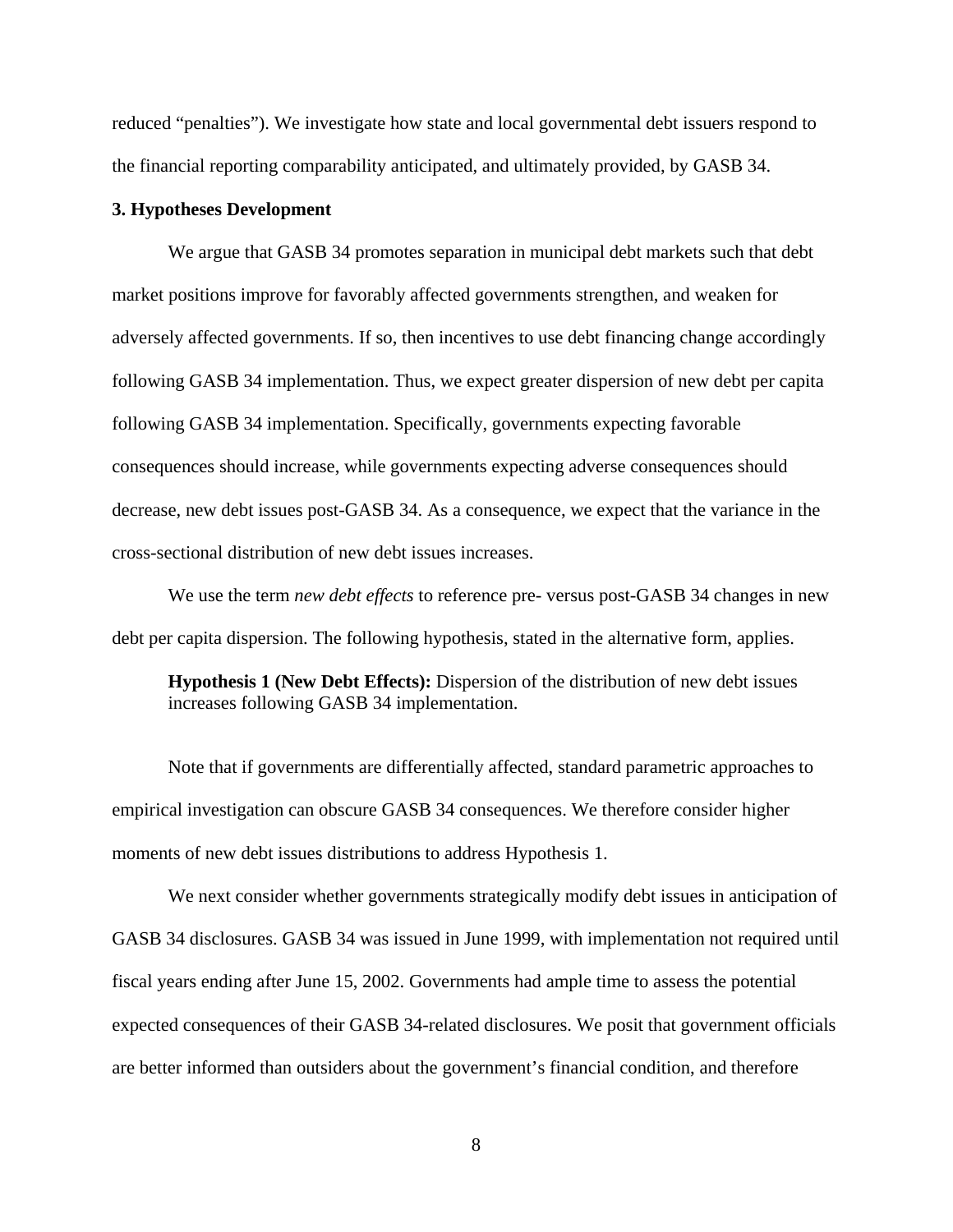behave strategically in debt markets. In particular, governments that expect favorable consequences have incentives (at the margin) to delay abnormal debt issues to post-GASB 34, whereas governments that expect adverse consequences have incentives to accelerate abnormal debt issues before GASB 34 implementation.

We introduce the term *anticipatory effects* to describe such strategic behavior. We expect that anticipatory effects manifest empirically as systematic changes in the time series distribution of new debt issues during the GASB 34 implementation period. Thus, we compare distributions of new debt issues during the GAB 34 implementation period with distributions in adjacent periods. Stated formally,

**Hypothesis 2 (Anticipatory Effects):** The distribution of new debt issues during the GASB 34 implementation period differs from distributions during adjacent periods.

Strategic issuance of debt implies rejection of the corresponding null hypothesis (that distributions are identical) in favor of distributions that indicate atypically greater frequencies in two categories. In particular, we expect relatively greater frequency of governments to exhibit (1) low debt issues immediately before, but high debt issues immediately following, GASB 34 and (2) high debt issues before, but low debt issues following, GASB 34. We exploit these debt issue patterns to classify governments that satisfy condition (1) as governments expecting favorable consequences, and governments that satisfy condition (2) as governments expecting adverse consequences.

Note that this approach presumes that government officials, being insiders, can better anticipate GASB 34's economic effects than outsiders (e.g., investors and analysts). If so, then we can infer expected GASB 34 consequences according to debt issuance behavior surrounding the implementation period (Akerlof 1970). This reasoning supports our decision to use debt issuances to infer GASB 34 consequences, rather than municipal debt costs or bond ratings.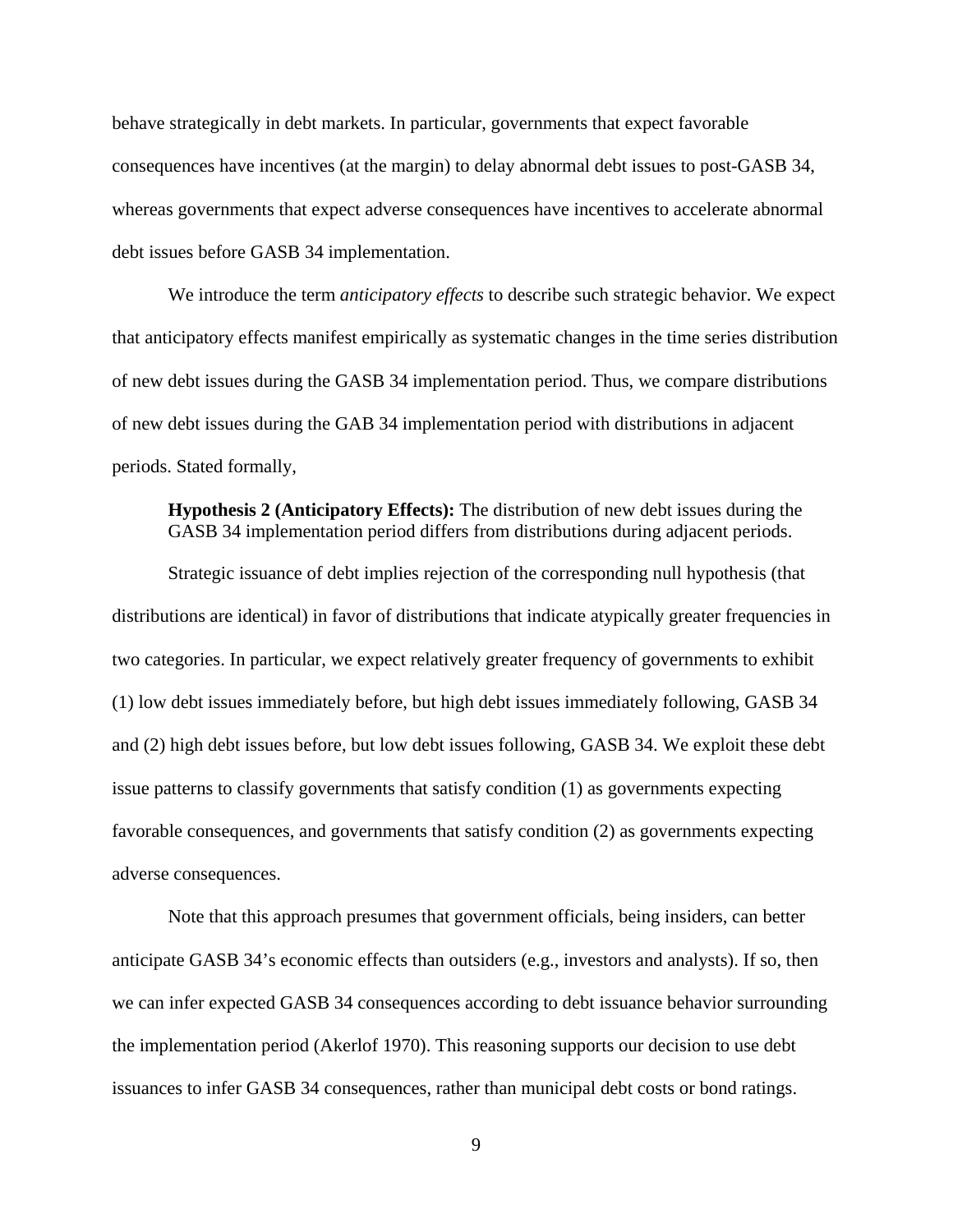To illustrate, if GASB 34 reduces debt costs, governments potentially respond by increasing their use of debt financing going forward. Such anticipated increases in debt use can return post-GASB 34 debt costs and debt ratings to pre-GASB 34 levels, such that GASB 34 effects are not detectable. Another practical point that undermines investigations involving debt costs and ratings relates to data availability. New debt yields and bond ratings are commonly missing from the data during the pre-GASB 34 period, as dealers have increasingly reported this information to data disseminators over time. [6](#page-10-0) This feature of the data introduces concerns about selection bias when directly examining changes in debt service costs over time.

Next, we consider how the use of bond insurance changed pre- to post-GASB 34 for governments expecting favorable versus adverse consequences. Governments potentially reduce their financing costs by purchasing bond insurance from a third party with superior credit quality. Both Gore et al. (2004) and Cuny (2016) document substitution between financial disclosure and the purchase of insurance. Consistent with arguments and evidence in these papers, we hypothesize that the favorable (adverse) disclosures provided by GASB 34 manifest as reduced (increased) use of debt insurance by governments expecting favorable (adverse) consequences following GASB 34 implementation. We use the term *insurance effects* when describing this expectation. Stated formally,

**Hypothesis 3 (Insurance Effects):** The use of debt insurance following GASB 34 implementation increases more for governments expecting adverse consequences than for governments expecting favorable consequences.

Lastly, we investigate the differential implications of GASB 34 on municipal financing decisions. While regulations, guidelines, and financial prudence govern the use of debt versus other financing alternatives (Musgrave and Musgrave 1989), changes in the cost of debt

 $\overline{\phantom{a}}$ 

<span id="page-10-0"></span><sup>&</sup>lt;sup>6</sup> For example, yield spreads are missing for 19% of new debt issued from FY1998 through FY2001, but for only 5% of new debt issued from FY2004 through FY2007 (untabulated).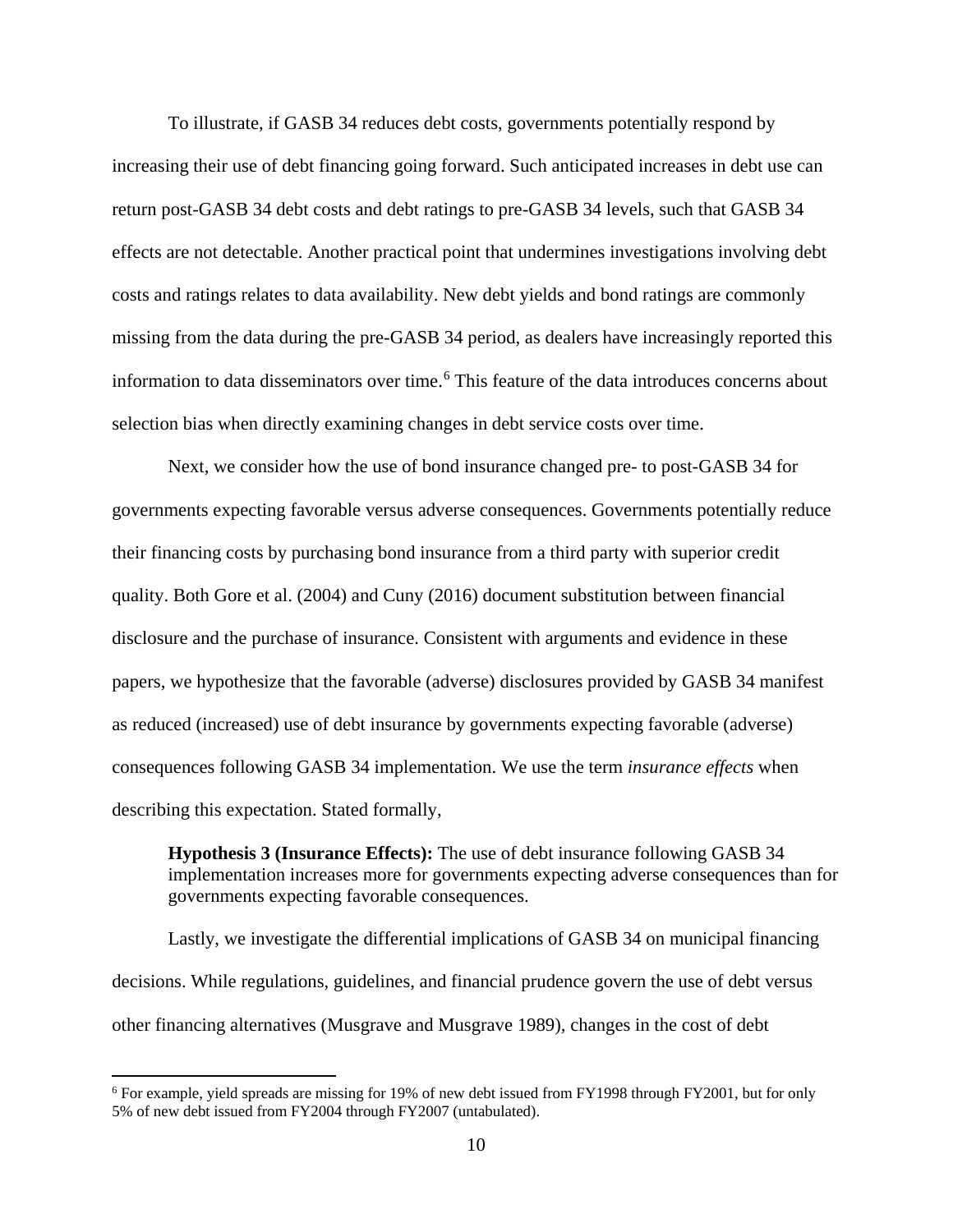financing that result from GASB 34 disclosures potentially influence governments' financing decisions at the margin. We expect governments expecting favorable consequences increase (and governments expecting adverse consequences decrease) their use of new debt relative to alternative financing sources following GASB 34 implementation. We use the term *substitution effects* to describe this phenomenon. Stated formally,

**Hypothesis 4 (Substitution Effects):** The use of new debt relative to alternative financing sources following GASB 34 implementation increases more for governments expecting favorable consequences than for governments expecting adverse consequences.

### **4. Data**

#### *4.1 Data sources and sample composition*

We use the Mergent Municipal Bond Securities database to identify new public debt issues and new debt characteristics. Table 1 shows the sample selection process at the debt issue level. We begin with all Mergent-listed non-refunding debt issues during the nine-year period July 1, 1998 through June 30, 2007 (i.e., FY1999 through FY2007). Excluding issues with missing identifiers (e.g., issuer name or state), with missing debt characteristics (e.g., type of security or principal amount), and debt issued by Washington DC, Native American tribes and reservations, and US territories and protectorates yields 1,369,494 non-refunding debt issues by 38,261 unique issuers. We obtain 1,230,550 debt issues (34,562 issuers) after excluding conduit debt issued by governments on behalf of a private entity (e.g., nonprofit hospitals, private schools), because the private entity is typically the primary obligor. This sample, which includes insured debt issues, is used to investigate insurance effects (Hypothesis 3). When debt is insured, the third-party insurer's – not issuing government's – financial position is relevant to investors. Thus, when testing hypotheses 1 and 2, we exclude insured issues which yields a sample of 507,911 uninsured non-refunding issues by 23,192 issuers. We obtain state and local government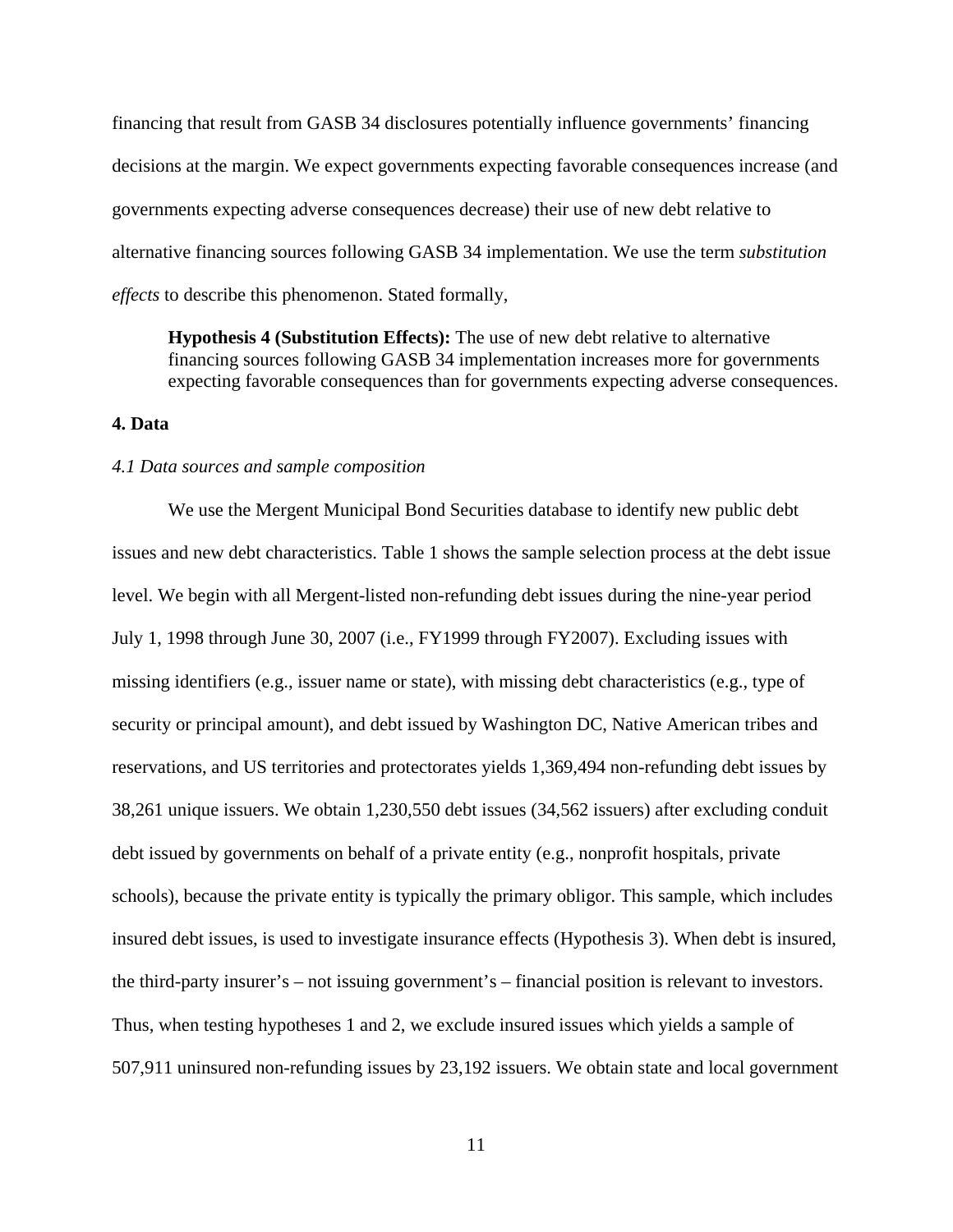financing sources required to test Hypothesis 4 from the Census of Governments' Government Finance Survey data (COG GFS).

#### *4.2 Unit of observation*

l

We aggregate debt issues for all state and local governments within a state and quarter into a single unit of observation, yielding 50 observations per quarter-year. This unit of analysis is a fundamental aspect of our research design given our study's objective, which is to investigate whether GASB 34 contributed to separation in the municipal market. Such separation implies that because GASB 34 implementation affected issuers differentially, that issuers respond in potentially offsetting ways. Because state and local governments within a state are financially and politically interrelated, their responses to GASB 34 are not independent from one another. As a result, testing for evidence of separation using an individual state and/or local government unit of analysis is problematic

Our rationale for aggregating units to the state level rests on numerous factors stemming from the fact that states are constitutionally endowed with the ability to create and monitor subordinate governments located within (but not across) state boundaries.<sup>[7](#page-12-0)</sup> States vary in the extent that they guarantee, monitor, and oversee the issuance of subunit debt (Pew 2016). Further, there is both time-series and cross-section variation in the extent that public services, and financing required to support public services, are centralized at the state government level or decentralized to the local government level. State and local governments within a state collectively respond to citizen demands for public services, but constituents are typically

<span id="page-12-0"></span><sup>7</sup> To illustrate, Boise City, Idaho notes in its 2002 CAFR that "…cities are 'creatures of the state' authorized for organization by the Idaho Constitution" (p. 6). Because of this, states can set and monitor financial practices of subordinate entities (e.g., cities, counties, cities, and special entities such as school districts and transportation authorities) (Pew 2013; 2016).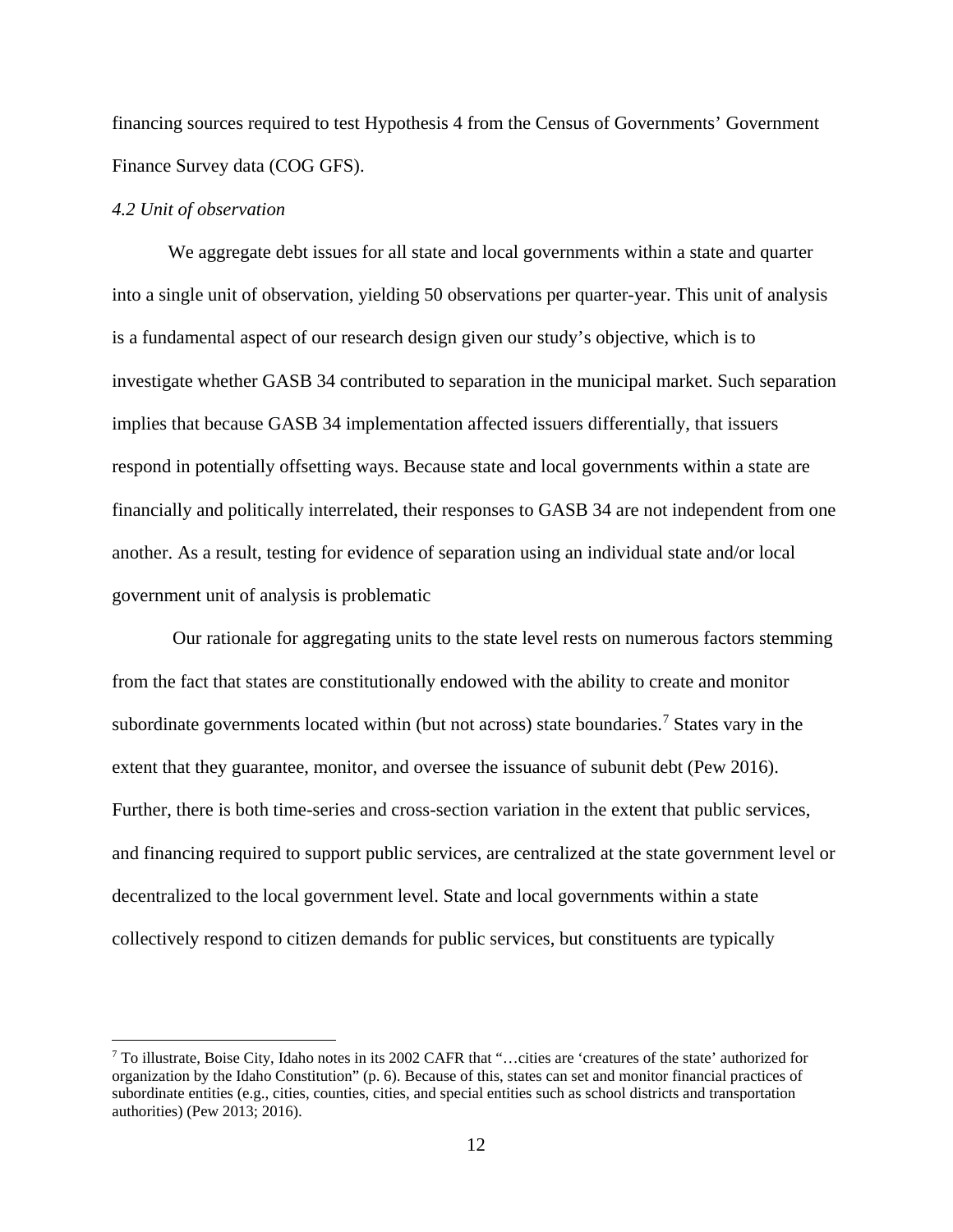indifferent to which level of government (e.g., state versus local versus special district) provides public services.

Importantly, and as a result of this organizational architecture, state and local governments can and do shift service responsibilities and resulting financial burdens between geographically overlapping governmental units.<sup>[8](#page-13-0)</sup> This practice is often highlighted in property tax bills, which typically list the portion of taxes dedicated to debt service for a number of governmental entities that overlap a given address (e.g., city, county, state, special district). General governments can also create new, legally separate special districts through which to issue debt.

This shifting of financial burdens among governmental units in a state can be direct or indirect. To illustrate, state governments can issue debt to fund education directly, or can create legally separate state-level education authorities that issue debt to fund the same services. Alternatively, the state can reduce education funding, thereby indirectly shifting the responsibility to local governments that may or may not also create separate local-level debtissuing education authorities. As a practical matter, municipal debt data sources do not link special districts to the general governments that created and oversee them (even when another government is the primary obligor). Therefore, determining the full debt burden for an individual state or local government is not straightforward (Malanga 2013). One strength of our measure is that it approximates the total, non-federal debt burden of the state's citizens. Further, if direct or

 $\overline{\phantom{a}}$ 

<span id="page-13-0"></span><sup>8</sup> As examples, Walsh (2012), Shafroth (2013), and Goodman and Leland (2018) document how state and local governments shift debt burdens from general government units to authorities that administer specific public services. Baird (2017) describes Alaska's recent proposal to shift debt issues earmarked for education from the state government to local school districts. Pew (2013; 2016) describe policies and practices regarding state assumption of subunit obligations.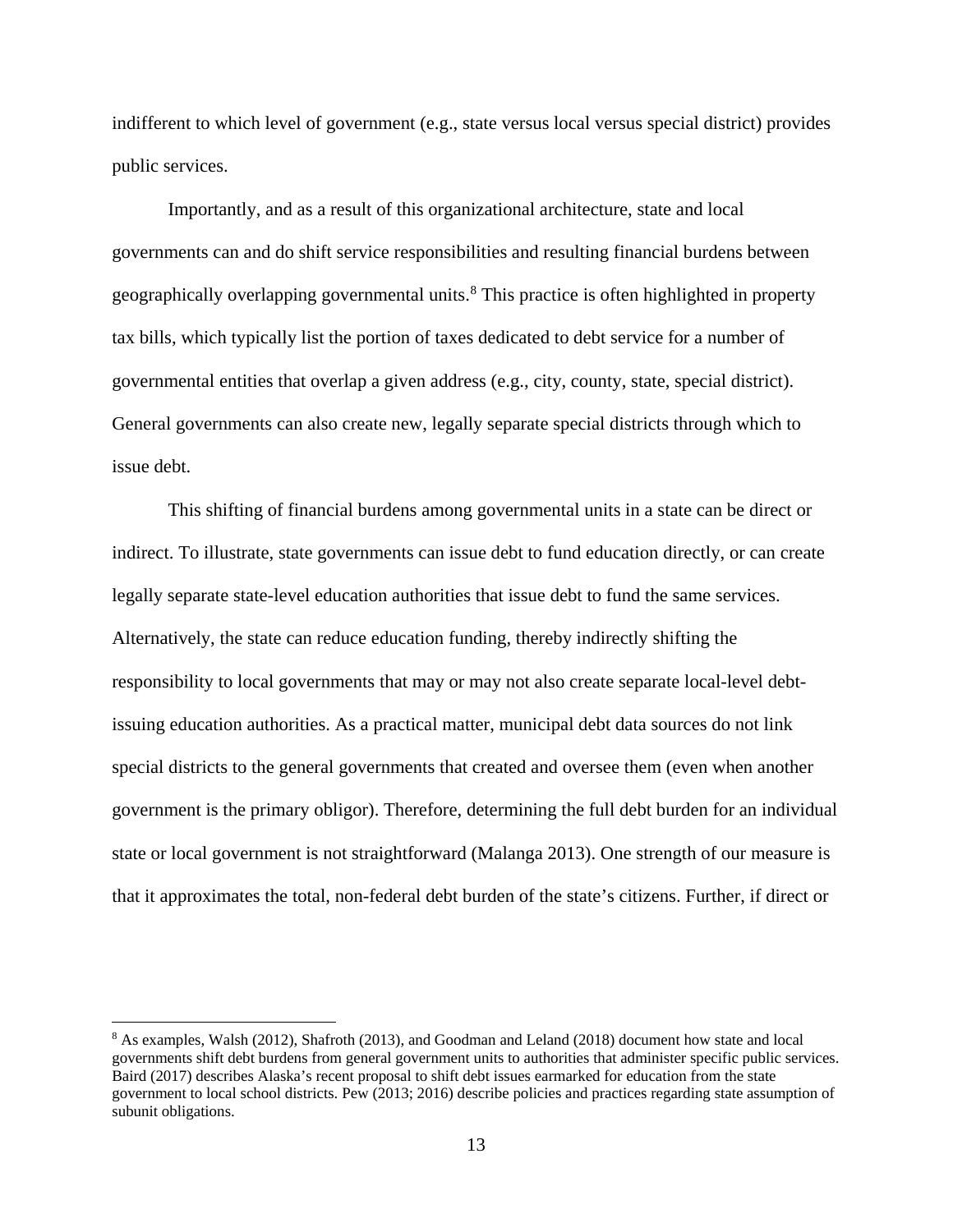indirect within-state debt shifting occurs in response to GASB 34, our measure will not be affected.

Our arguments do not imply that substate units *cannot* be autonomous legal and political entities that issue and service debt independently. However, because of financial interdependencies among governments within a state, investors' financial assessment of one government issuing debt in a state potentially influences financial assessments of other governments in the state. In addition to the aforementioned concerns, we aggregate debt issues within a state-quarter to accommodate for political economies and organizational structures that distinguish the states and further compromise our ability to detect differential consequences of GASB 34 among individual entities. Based on these institutional attributes, we argue that the state is the lowest level where meaningful comparisons of debt obligations among governments can be made. To ease the exposition, we use the term *governments* when referencing the combined state government, special purpose governments, and local governments located within state boundaries.

#### *4.3 Setting the GASB 34 disclosure period*

Our empirical design requires identifying the period when GASB 34-compliant financial statement first become publicly available. We expect that GASB 34 separation transpires in the debt market when the preponderance of economically significant issuers within the state disclose GASB-34 compliant financial statements, so that lenders can meaningfully compare municipal debt investment alternatives.

Three features of the governmental financial reporting environment are relevant for aligning the data relative to GASB 34 disclosures. First, GASB 34 imposed staggered implementation, requiring the largest governments – those with FY1999 revenues exceeding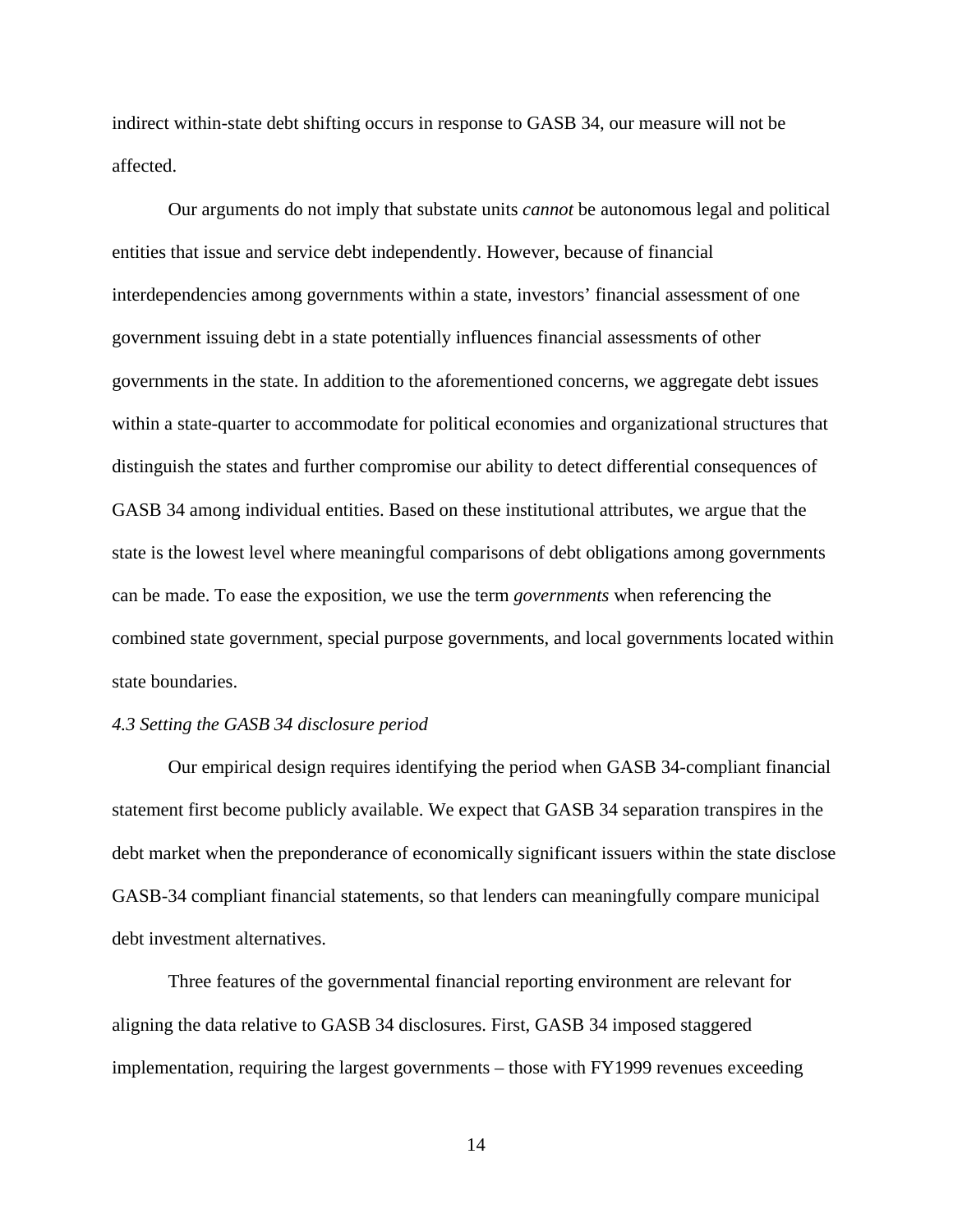\$100 million – to use the new reporting framework for fiscal years ending after June 15, 2002. Governments with FY1999 revenues between \$10 and 100 million (less than \$10 million) were required to implement GASB 34 for fiscal years ending after June 15, 2003 (2004). Thus, GASB 34 compliance unfolds over a two year period, with the largest and most economically significant governments required to disclose first.

Second, fiscal year ends vary across governments. Forty-six of 50 state governments have June 30 fiscal year ends, and 62% (32%) of the 50 largest cities in each state have June 30 (December 31) fiscal year ends. Issuers with a June fiscal year end are expected to disclose GASB-34 compliant financial information well in advance of issuers with a December fiscal year end.

Third, the time between a government's fiscal year end and the date its CAFR becomes publicly available varies even among governments with the same fiscal year end. Unlike publicly traded companies, governments generally do not face regulatory deadlines for making audited financial statements publicly available.

To determine when the most economically important governments implemented GASB 34, we hand-collect CAFRs for all 50 state governments and for the largest city government within each state (based on 2000 Census population data) for the first fiscal year ending after June 15, 2002. All 50 state governments and 94% of the largest local governments for which we can obtain CAFRs are GASB 34-compliant as of FY2002.<sup>[9](#page-15-0)</sup> Appendix A provides a list of state (Panel A) and largest city (Panel B) governments, sorted in descending order by CAFR

 $\overline{\phantom{a}}$ 

<span id="page-15-0"></span><sup>9</sup> We accessed various resources (e.g., online search, individual email request, phone requests, etc.) to obtain CAFRs for the largest local government within each state. We found CAFRs for the first fiscal year ending after June 15, 2002 for 32 of the largest local governments in each of the 50 states, 30 of which are GASB 34-compliant. No reliable data source provides FY1999 revenue for the population of individual municipal issuers, so GASB 34 implementation rules cannot be used directly.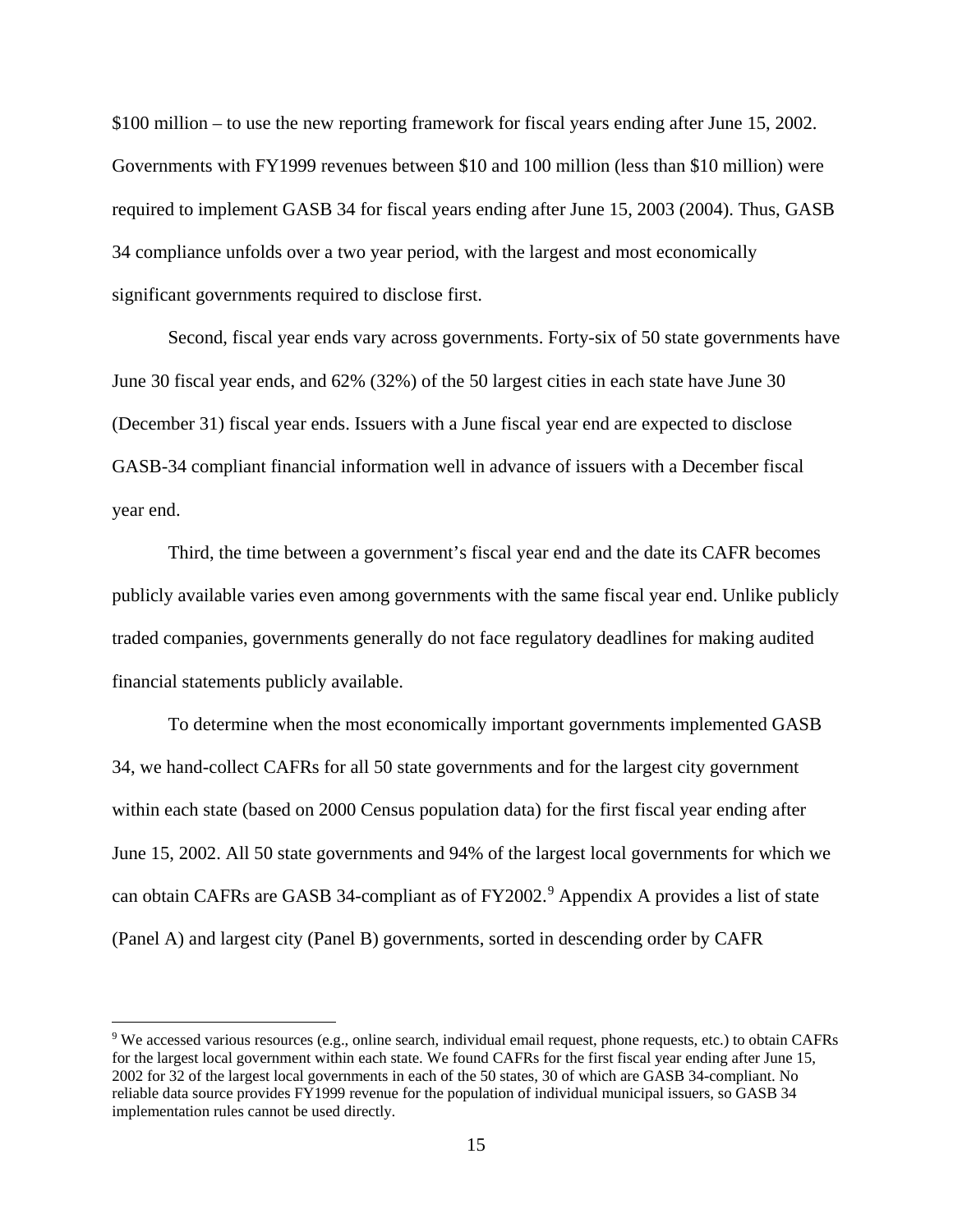transmittal date (i.e., the date the CAFR became publicly available) for the first fiscal year ending after June 15, 2002. We find that 92% of state governments and 83% of the largest city governments transmit GASB 34-compliant FY2002 CAFRs between July 1, 2002 and June 30, 2003.[10](#page-16-0)

Based on these findings, we designate the period July 1, 2002 through June 30, 2003 (FY2003) as the GASB 34 "transition period," and exclude data from this fiscal period from the empirical analyses. We label the four fiscal years prior to the transition period (FY1999 through FY2002) as the pre-GASB 34 period (*POST* = 0) and the four fiscal years following the transition period (FY2004 through FY2007) as the post-GASB 34 period (*POST* = 1). Figure 1 summarizes how we deploy observations to address each hypothesis.

### **5. Empirical Analyses**

 $\overline{a}$ 

For ease of exposition, particularly given that our sample size varies by hypothesis, we present empirical results (including descriptive statistics, tests of mean differences, correlations, and regression results) by hypothesis.

### *5.1 Pre- versus Post- GASB 34 distributions of new debt issues (Hypothesis 1)*

Separation in the municipal debt market implies that governments are differentially affected by GASB 34 implementation. If so, then procedures that focus on distribution means or medians may be unable to detect separation. We therefore compare moments of the distributions beyond the first order. Using our full sample of 1,800 observations (centered on the GASB 34 transition period), we estimate:

<span id="page-16-0"></span> $10$  For these issuers, the mean (median) reporting lag is 221 (183) days for state governments and 183 (168) days for the largest city governments. These statistics are in line with estimates provided in other studies. GASB (2011) documents a mean (median) reporting lag of 199 (177) days for states and 181 (173) days for localities from 2006- 2008; Edmonds et al. (2017) find a mean reporting lag of 152 days for bond-issuing cities and counties from 2004- 2007; and Henke and Maher (2016) report a mean reporting lag of 174, 200, 135, and 198 days for city, county, special district, and state governments, respectively from 2014-2015.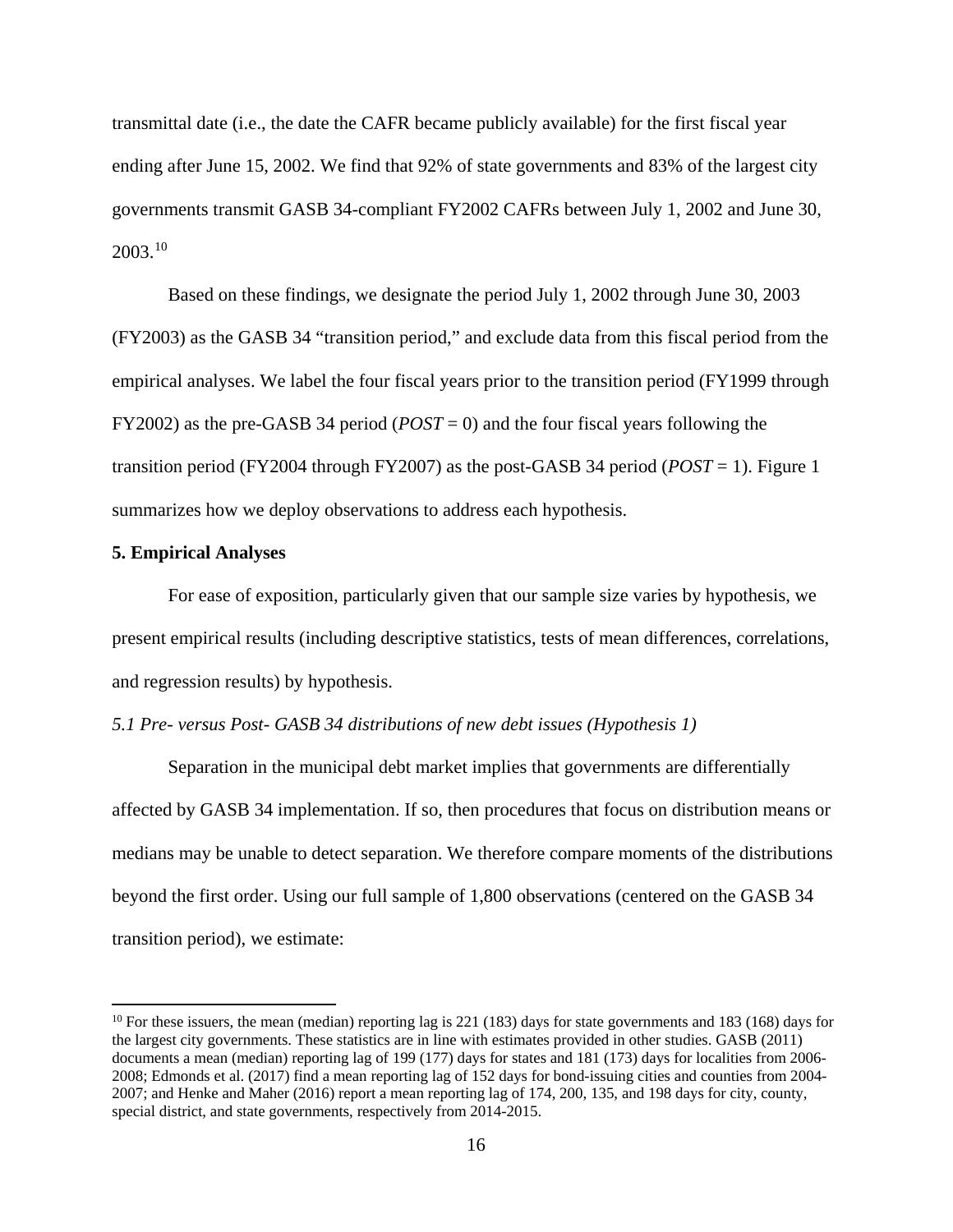$[1]$  *NEWDEBTPC<sub>it</sub>* =  $\alpha_0$  +  $\alpha_1$  *GSP*<sub>it</sub> + *STATE* fixed effects + *QTRYR* fixed effects +  $\varepsilon_{i,t}$ where *NEWDEBTPCi,t* is the aggregate amount of new uninsured and non-refunding debt per capita issued by governments within the boundaries of state  $i$  ( $i = 1, \ldots, 50$ ) in quarter-year  $t$  ( $t =$ 1, … 32). Table 2, Panel A indicates that mean (median) quarterly new debt per capita (*NEWDEBTPCi,t*) is \$102.99 (\$73.43).

To consider state-specific and macroeconomic effects that influence new debt issues, specification [1] includes fixed effects for state and quarter-year fixed effects (*STATEi* and  $QTRYR_t$ ) and the state *i*, quarter *t* change in gross state product  $(GSP_{i,t})$ . The covariate *GSP* considers state-specific trends in the state macro-economy beyond what is considered by fixed effects. We interpret residuals *εi,t* from specification [1], designated *unexpected new debt* in the following discussion, as the new debt per capita unexplained by the state and time fixed effects and the state-time specific quarterly change in gross state product. Continuous unbounded variables are winsorized at the 1st and 99th percentiles to mitigate the effects of outliers.<sup>[11](#page-17-0)</sup>

We compare distributions of unexpected new debt for the four-year pre-GASB 34 period (FY1999 through FY2002) versus the post-GASB 34 period (FY2004 through FY 2007). If GASB 34 promotes separation, then we expect the post-GASB 34 distribution to be more dispersed (e.g., exhibit higher variance) than the pre-GASB 34 distribution.

Figure 2 displays results for these comparisons. Panel A shows the probability density function (PDF) and cumulative density function (CDF) for distributions of unexpected new debt before and after GASB 34 implementation. Panel B shows distribution characteristics. Observe that the variance of unexpected new debt following GASB 34 implementation is more than twice the variance before GASB 34. Panel C shows related statistical tests. The Brown-Forsythe (B-F)

 $\overline{\phantom{a}}$ 

<span id="page-17-0"></span> $11$  Regression results are consistent when (1) using robust regression, and (2) eliminating observations with a Cook's distance greater than 4/*n* (Leone et al. 2019).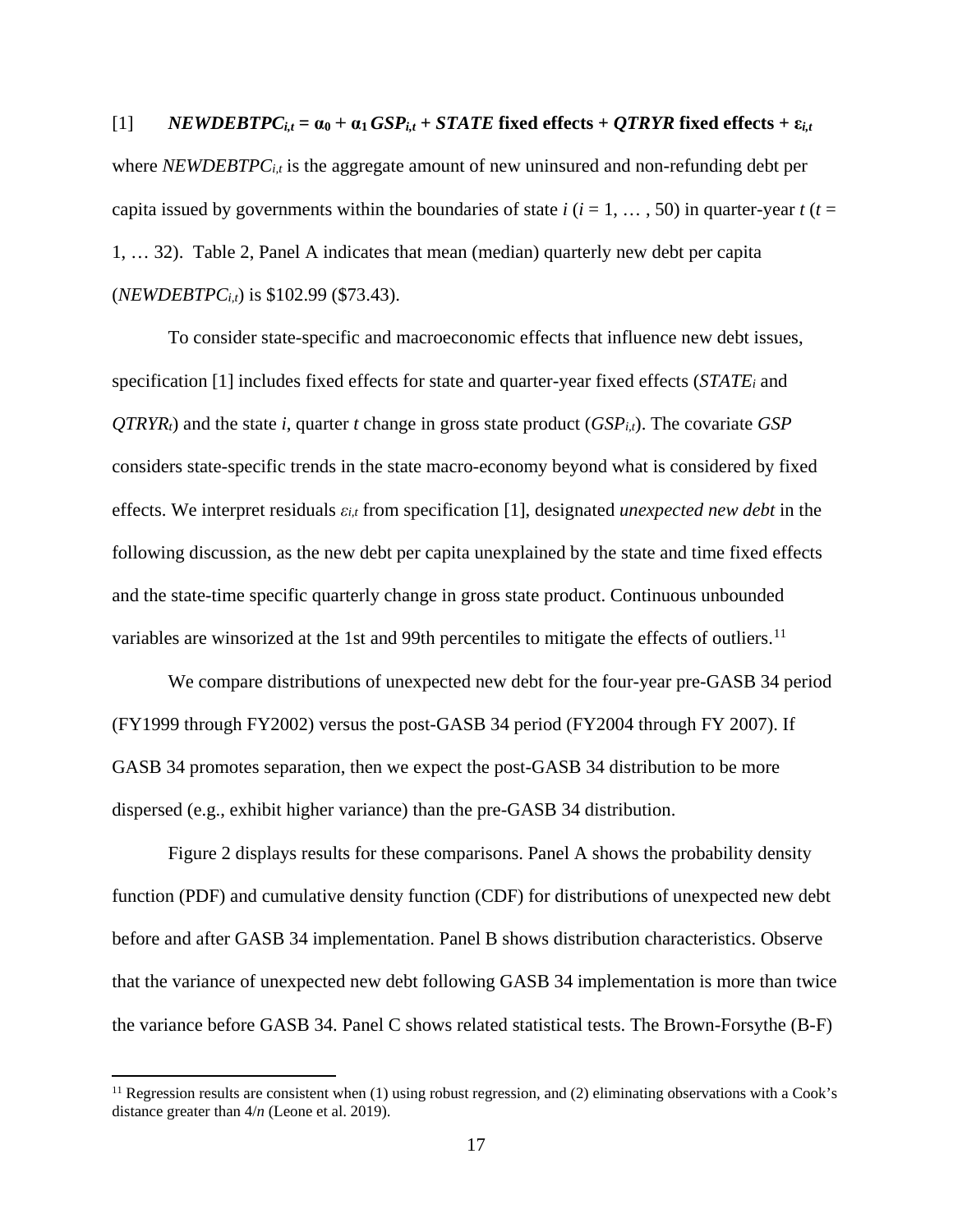procedure, a nonparametric test of two distribution variances, indicates a statistically significant difference ( $p < 0.001$ ). The two-sample Kolmogorov-Smirnoff (K-S) procedure, a nonparametric test of differences in distributions, also indicates statistically significant pre- versus post-GASB 34 comparisons  $(p < 0.001)$ . These comparisons, considered both visually and statistically, indicate greater dispersion following GASB 34 implementation. Hence, the evidence supports our Hypothesis 1 prediction, that dispersion of unexpected new debt per capita increases following GASB 34 implementation, and the proposition that GASB 34 creates separation in the municipal debt market.

### *5.2 Anticipatory effects of GASB 34 – new debt issues (Hypothesis 2)*

We use unexpected new debt extracted from specification [1] to address Hypothesis 2, which considers whether anticipatory effects manifest as changes in time series distributions of new debt issues during the GASB 34 implementation period. For each government, we cumulate four quarterly residuals to obtain *unexpected new debt per capita* for each fiscal year.

We then partition the nine-year FY1999 to FY2007 sample period into equal three-year periods: FY2002 through FY2004 (designated the *implementation period*) is centered between the adjacent three-year periods, FY1999 through FY2001 and FY2005 through FY2007. For the first and third years in each the three-year period, we classify the fifty governments according to whether cumulative unexpected new debt for the year is above or below the median. If governments modify debt issues in anticipation of expected GASB 34 consequences – that is, if Hypothesis 3 applies – then we anticipate an atypical classification of governments during the three-year implementation period relative to the three-year windows.

Table 2, Panels B and C present 2 x 2 classifications of the 50 governments according to whether cumulative annual unexpected new debt per capita exceeds distribution medians for the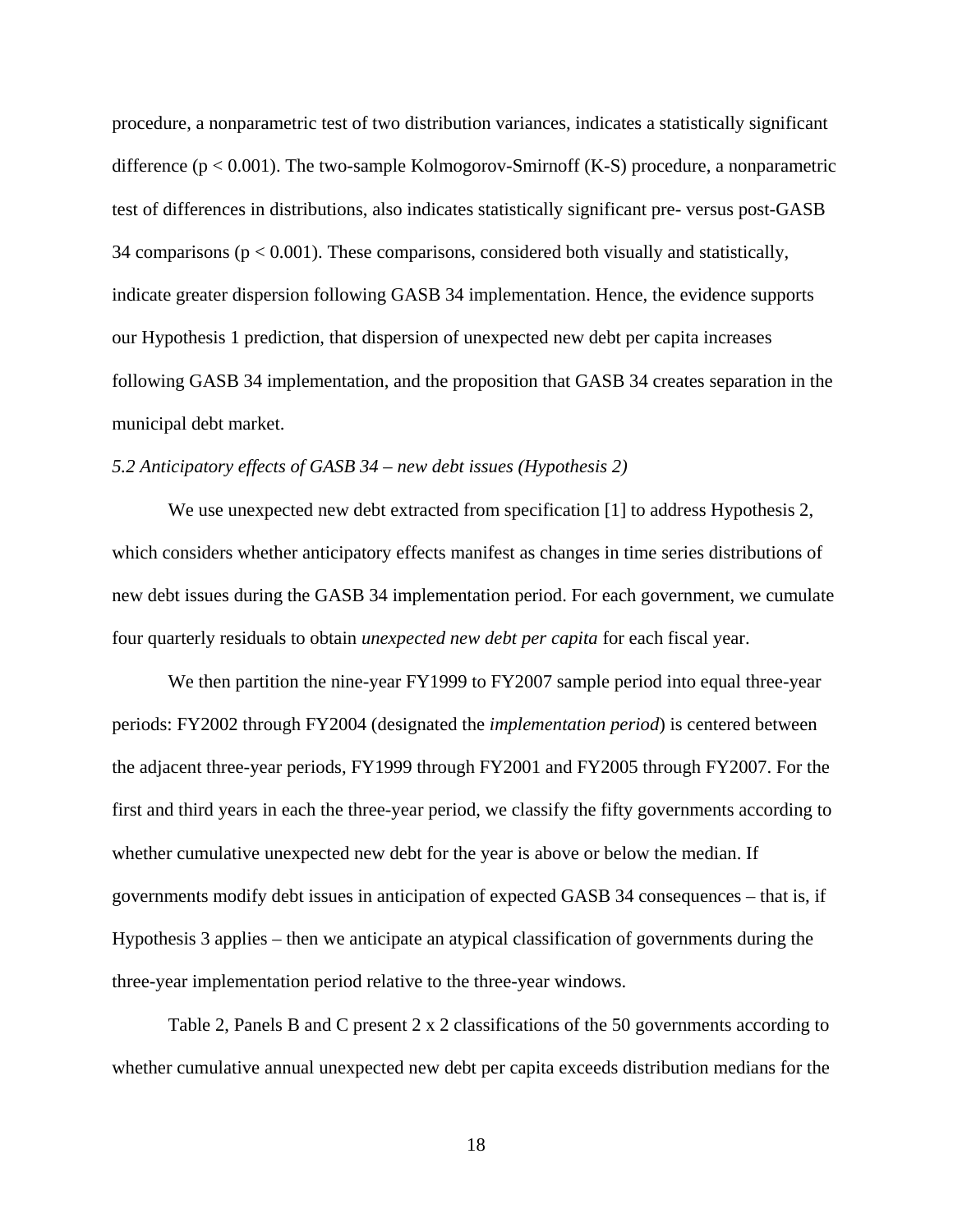first and third years within each three-year period.<sup>[12](#page-19-0)</sup> Panel B shows the distribution of the 50 governments for the FY2001 through FY 2003 implementation period, centered on FY2002 GASB 34 implementation. If observations are equally distributed among the four cells, this suggests that governments do *not* systematically increase or decrease debt issues. We find that observations more frequently fall on the southwest-northeast diagonal than on the northwestsoutheast diagonal. This result indicates that governments that decrease (increase) unexpected new debt during the year prior to GASB 34 implementation increase (decrease) new debt issues during the year following GASB 34 implementation.

To determine if the pattern of unexpected new debt surrounding GASB 34 implementation is unusual, we compare the 2 x 2 distribution during the implementation period, shown in Panel B, to 2 x 2 distributions during the adjacent three-year periods, shown in Panel C (FY1999 through FY2001 in Column 1, and FY2005 through FY2007 in Column 2). We find that the distribution during the implementation period differs from the distributions during the adjacent three-year periods. In Panel C, observations more frequently fall on the northwestsoutheast diagonal, indicating that most states that issue unexpected new debt above (below) the median in the first year of the three-year period are still above (below) the median in the third year. The final two rows of Panel C indicate that differences between the implementation period distribution and the comparison distributions are statistically significant ( $p < 0.01$  and  $p < 0.10$ , respectively).

Thus, we reject the null hypothesis that debt-issuing behavior during the implementation period and during the comparison period are the same in favor of the alternative Hypothesis 2

l

<span id="page-19-0"></span> $12$  Use of median (rather than mean or signed) residuals to classify governments facilitates statistical comparisons between 2 x 2 distributions. In particular, the chi-square tests require identical marginal distributions. Comparisons of distributions of the 50 governments (untabulated) using mean or signed residuals are similar qualitatively to what is shown in Table 2.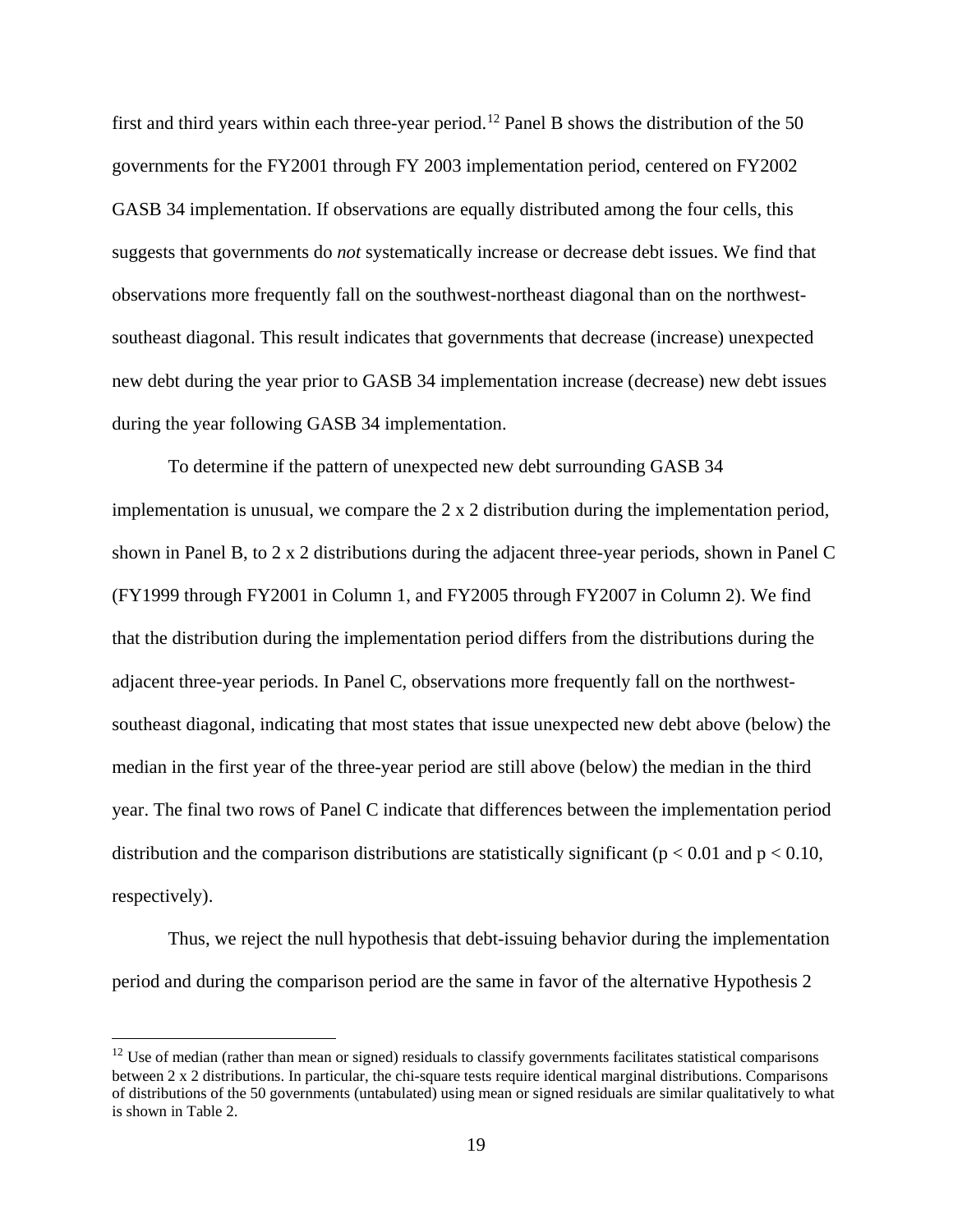that distributions differ systematically. Furthermore, we find greater frequencies of governments increase (decrease) debt issues immediately before and then decrease (increase) debt issues immediately following GASB 34 implementation. We interpret this result as evidence that governments, who are better informed than outside investors about what GASB 34 disclosures will reveal, systematically modify debt issues in order to minimize debt service costs.

## *5.3 Classifying governments according to strategic behavior*

 $\overline{a}$ 

We exploit this interpretation to distinguish governments that anticipate favorable investor comparisons that reduce debt costs following GASB 34 disclosures from governments that expect adverse investor comparisons that increase debt costs. We designate the 15 governments in the northeast cell in Table 2, Panel B as those expecting favorable consequences (*EXPECT\_FAV* = 1), and the 15 governments in the southwest cell as those expecting adverse consequences (*EXPECT\_ADV* = 1).<sup>[13](#page-20-0)</sup> Notice that 20 governments do not fall into either classification.

We also construct a ranked variable that varies directly with the extent that governments anticipate favorable GASB 34 consequences. For each state, we compute *RANKi* as the rank of unexpected new debt in FY2004 less unexpected new debt in FY2002. Values range from 1 through 50, with higher *RANKi* values indicating government *i*'s expectation of favorable consequences (at the margin) for delaying debt issues until the post-GASB 34 period.<sup>[14](#page-20-1)</sup>

<span id="page-20-0"></span><sup>13</sup> Governments expecting favorable consequences include California, Colorado, Delaware, Idaho, Illinois, Indiana, Massachusetts, Maine, Missouri, North Carolina, New Jersey, New Mexico, Oregon, Texas, and Wyoming. Governments expecting adverse consequences include Alabama, Arizona, Connecticut, Georgia, Kentucky, Louisiana, Minnesota, Mississippi, Montana, North Dakota, Pennsylvania, South Carolina, South Dakota, Wisconsin, and West Virginia.

<span id="page-20-1"></span><sup>&</sup>lt;sup>14</sup> Note that *EXPECT\_FAV* and *EXPECT\_ADV* classifications cannot be directly inferred from *RANK*. To illustrate, Nebraska governments exhibit the fifth highest increase in unexpected new debt per capita (*RANK*=46), but these governments are not classified as ones expecting favorable consequences because their unexpected new debt in FY2002 exceeds the sample median during FY2002. Thus, *RANK* represents an alternative measure of behavior surrounding GASB 34 implementation.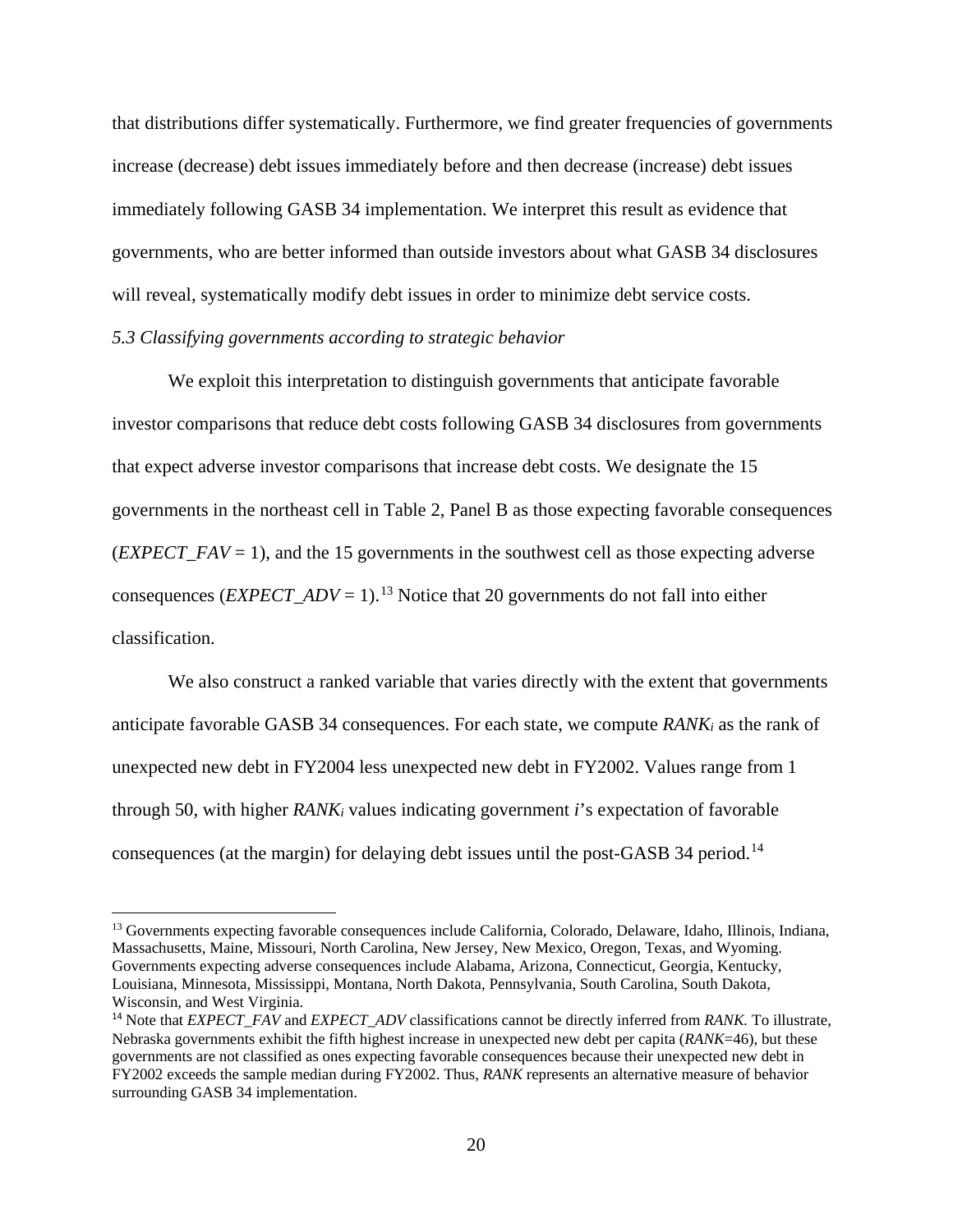To investigate separation in municipal debt market post-GASB 34 along the dimension of governments expecting favorable versus adverse consequences, we estimate regression specifications of the following form:

[2a] 
$$
Y_{i,t} = \beta_0 + \beta_1 (POST_t x EXPECT\_FAV_i) + \beta_2 (POST_t x EXPECT\_ADV_i)
$$
  
+ Controls +  $\varepsilon_{i,t}$ 

#### $[Y2b]$   $Y_{i,t} = \delta_0 + \delta_1 (POST_t x RANK_i) + Controls + \varepsilon_{i,t}$

where  $Y_{i,t}$  is the government *i*, quarter *t* new debt characteristic and  $POST = 1$  distinguishes observations following GASB 34 implementation. Control variables are identical to those in specification [1]. Notice that the *POST* main effect is subsumed by *QTRYR* fixed effects and the *EXPECT\_FAV* and *EXPECT\_ADV* main effects are subsumed by *STATE* fixed effects.

In specification [2a], we are interested in estimates of parameters  $β_1$  and  $β_2$  on the interactions (*POST* x *EXPECT\_FAV*) and (*POST* x *EXPECT\_ADV*). In particular, we address the null hypothesis  $β_1 = β_2$ . Rejecting the null in favor of  $β_1 ≠ β_2$  indicates differences between governments expecting favorable versus adverse consequences from GASB 34 disclosures, consistent with separation in the municipal debt market following GASB 34.

Specification [2b] employs variable *RANK*, which indicates the extent that governments anticipate favorable GASB 34 consequences. We therefore address the null hypothesis  $\delta$ 1 = 0. Rejecting the null in favor of  $\delta$ 1  $\neq$  0 supports the proposition that debt issuance changes conditional on government expectations about how GASB 34 affects their investor assessments.

## *5.4 Validating strategic behavior measures*

Figure 3 juxtaposes mean annual unexpected new debt per capita for the 15 governments expecting favorable consequences and the 15 governments expecting favorable consequences during the sample period. As FY2002 and FY2004 data are used to classify and measure anticipatory behavior, the difference between these two types of governments is greater for these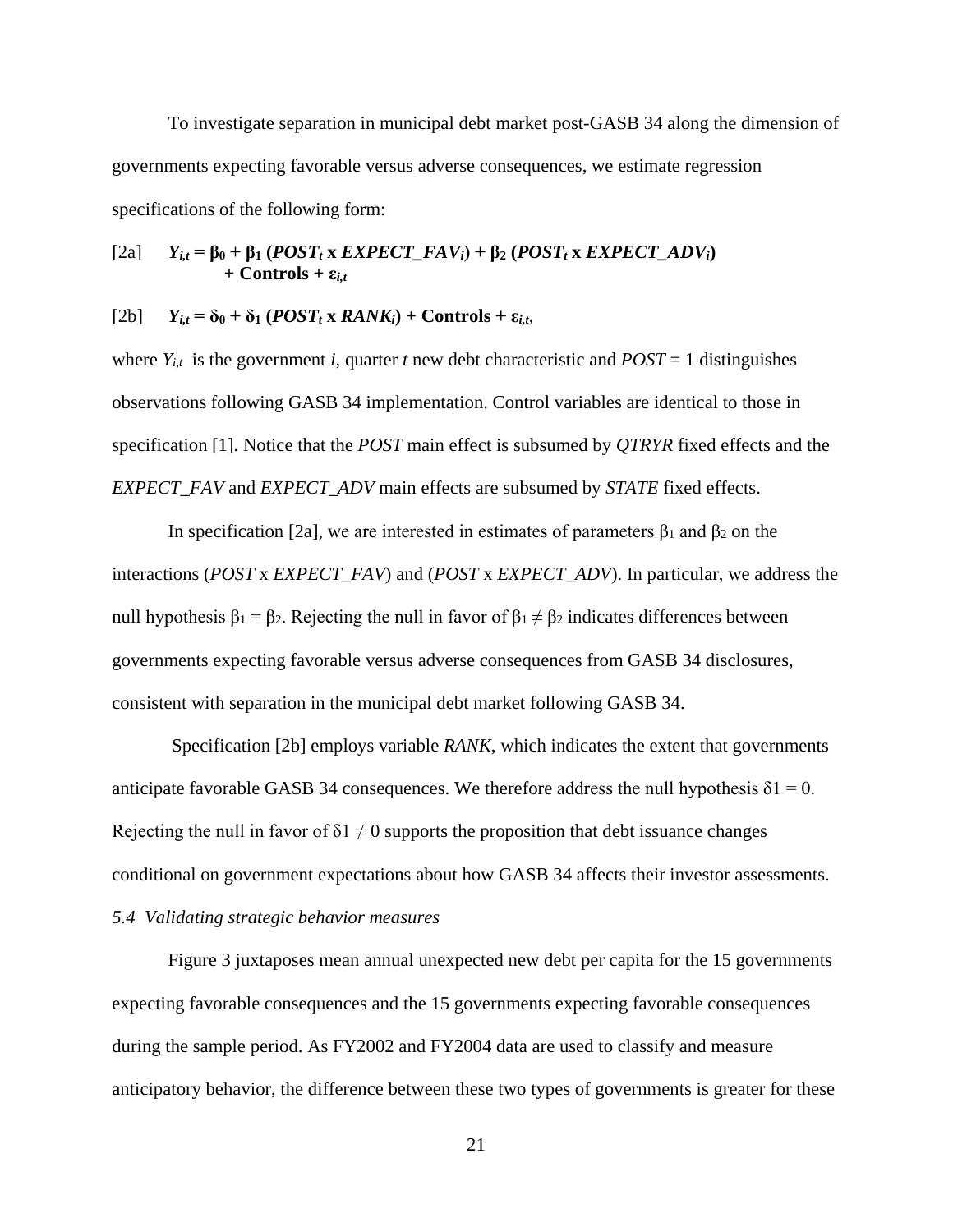years by construction. Notice, however, that differences exist during both the pre- and post-GASB 34 periods which are not used to construct the *EXPECT\_FAV* and *EXPECT\_ADV*  measures. Specifically, the two groups have relatively stable unexpected debt per capita both pre- and post-GASB 34. However, governments expecting adverse consequences have greater unexpected new debt per capita FY1999 through FY2001 than governments expecting favorable consequences, while the opposite is true FY2005 through FY2007 period. These comparisons contradict the notion that results going forward are attributable to state-specific trends in the use of new debt financing. $15$ 

To consider Figure 3 statistically, we estimate specifications [2a] and [2b] for *Y = NEWDEBTPC*. In specification [2a], governments expecting favorable consequences are more likely to increase (and governments expecting adverse consequences are more likely to decrease) new debt per capita following GASB 34 implementation. Thus, rejecting the null hypothesis  $\beta_1$  =  $β_2$  in favor of  $β_1 > β_2$  is consistent with separation in the municipal debt market following GASB 34 that incrementally benefits governments expecting favorable consequences relative to governments expecting adverse consequences.

Specification [2b] employs the variable *RANK,* which varies directly with the extent that governments anticipate favorable GASB 34 effects. Thus, rejecting the null hypothesis  $\delta_1 = 0$  in favor of  $\delta_1 > 0$  supports the proposition that GASB 34 disclosures incrementally benefit governments expecting favorable consequences relative to governments expecting adverse consequences. For both specifications, we exclude the three years used to construct the financial

<span id="page-22-0"></span><sup>&</sup>lt;sup>15</sup> Note that Figure 3 displays mean residuals from specification [1] which includes state fixed effects. Thus, the figure indicates differences from state means and does not imply that governments expecting favorable consequences issue less total debt per capita before and greater total debt per capita after GASB 34 implementation (relative to governments expecting adverse consequences).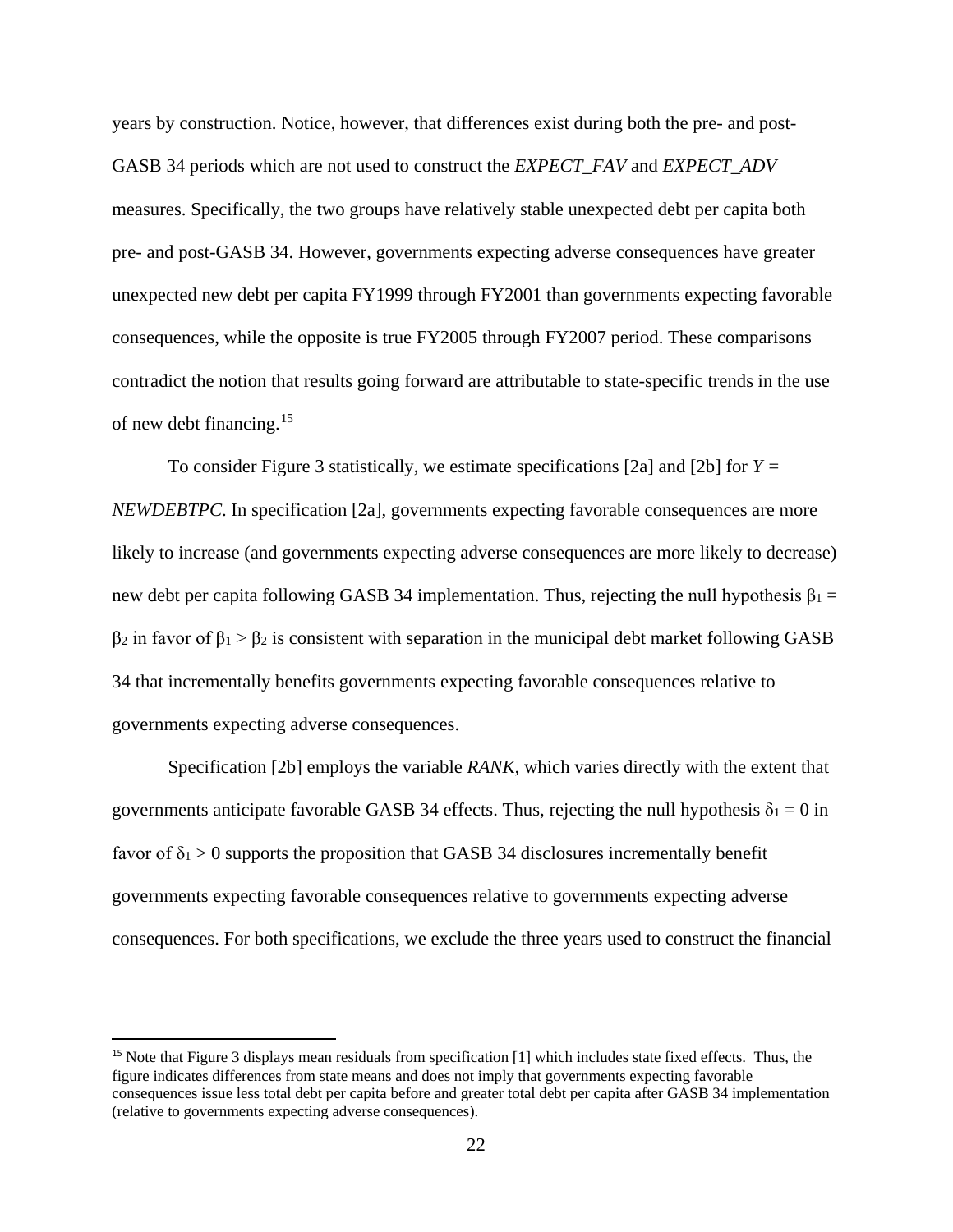quality measures (FY2002 through FY2004) so that differences between the two groups cannot be attributed to the construction of the independent variables.

Table 3, Panel A displays descriptive statistics for the pooled sample of 1,200 observations (50 governments for 12 quarters prior to and 12 quarters following the GASB 34 implementation period) used to estimate specifications [2a] and [2b]. Panel B indicates that both groups increase new debt per capita from the pre- to the post-GASB 34 periods. Consistent with evidence in Figure 3, the increase is more substantial for governments that anticipate favorable GASB 34 consequences. Mean unexpected new debt per capita increases \$95.67 (from \$74.99 to \$170.66) for governments expecting favorable consequences, while the mean increase for governments expecting adverse consequences is only \$44.88 (from \$61.07 to \$105.94). Panel C correlations reveal that *NEWDEBTPC* and *GSP* are positively associated with *EXPECT\_FAV*  and *RANK*, and negatively associated with *EXPECT\_ADV*.

Panel D shows estimates for specifications [2a] and [2b]. Focusing on Column [1], the parameter estimates β<sup>1</sup> and β<sup>2</sup> indicate post-GASB 34 differences in the dependent variable for governments expecting favorable and governments expecting adverse consequences, relative to the governments in neither classification. Recall that we are specifically interested in comparisons between governments that anticipate favorable versus adverse consequences of GASB 34, which are considered by addressing the null hypothesis  $\beta_1 = \beta_2$ . Consistent with expectations, we reject  $\beta_1 = \beta_2$  in favor of greater post-GASB 34 new debt issues by governments expecting favorable consequences ( $\beta_1 > \beta_2$ ). Using the *NEWDEBTPC* \$100.93 sample mean new debt per capita as a benchmark, both the statistically significant estimate  $\beta_1 = $35.46$  on the (*POST\*EXPECT\_FAV*) interaction and the statistically significant difference between  $\beta_1$  and  $\beta_2$ (\$48.48) are significant economically.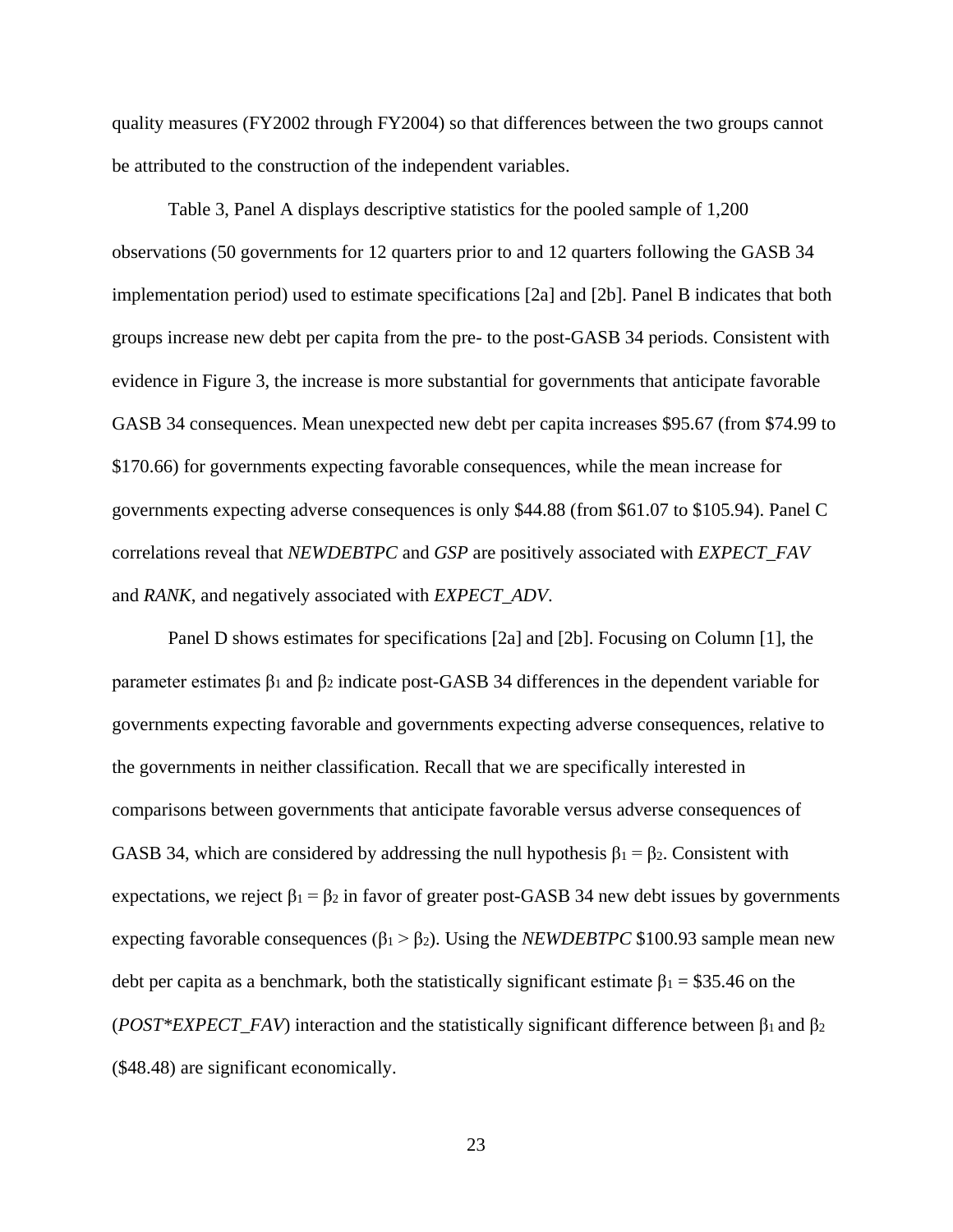Turning to Column 2, the statistically significant positive estimate  $\delta_1$  on the interaction (*POST x RANK*) also indicates that new debt per capita following GASB 34 implementation varies directly with the extent to which governments anticipate favorable GASB 34 consequences.

To summarize, both Figure 3 and the Table 3 results validate the *EXPECT\_ADV* and *EXPECT\_FAV* measures and indicate behavior in anticipation of GASB 34 consequences. These findings also support the proposition that GASB 34 implementation facilitates economically substantive municipal debt market separation, conditioned on governments' anticipation of GASB 34 consequences.

#### *5.5 The use of debt insurance (Hypothesis 3)*

To consider insurance effects from GASB 34 implementation, we expand the sample to include new debt issues insured by third parties. For each state-quarter observation, we compute the fraction of new debt issues that are insured, measured as either value-weighted by dollar amount (*INSURED-VW*) or issue-weighted by number of issues (*INSURED-IW*). As all 50 governments issue either insured or uninsured new debt in each of the 32 sample quarters, we estimate specifications [2a] and [2b] for 1,600 observations (50 governments, 16 quarters before and 16 quarters after the excluded GASB 34 transition year FY2002) .

Results for these analyses are displayed in Table 4. Panel A indicates that about one-half of municipal debt issues (55.3% of the number of new debt issues and 49.0% of the value of new debt issues) are insured during the sample period. Panel B shows mean fractions of insured new debt for governments anticipating favorable and governments anticipating adverse conseequnces, both before and after GASB 34 implementation. Governments expecting adverse GASB 34 consequences experience economically substantial and statistically significant increases in the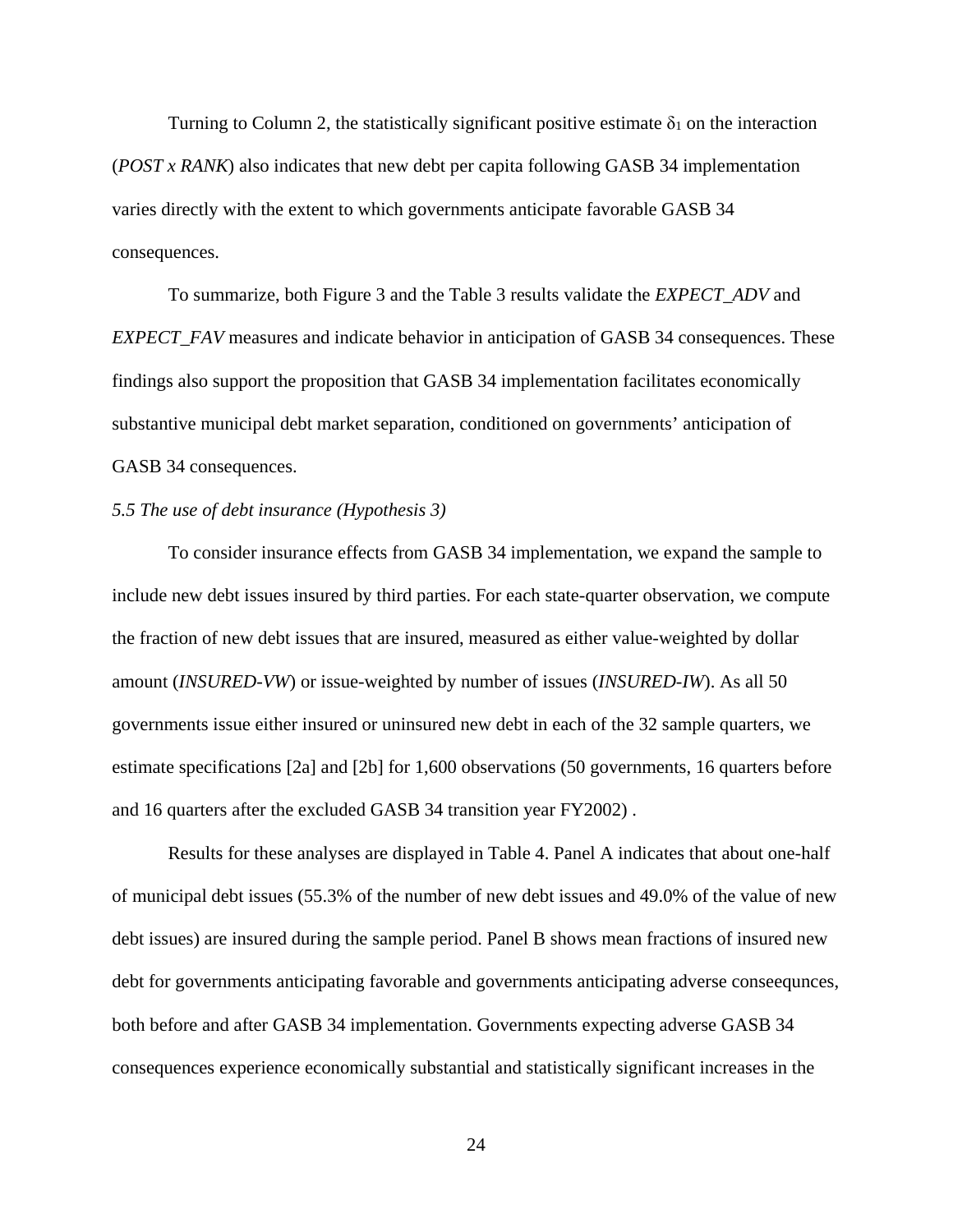fraction of insured new debt – mean 8.6 percent increases for the value-weighted and 13.8 percent increases for the issue-weighted measures. In contrast, pre- versus post-GASB 34 increases in the use of insured debt by governments expecting favorable consequences are less substantial, and only one of the two measures show a statistically significant increase. Panel C correlations provide mixed inferences. In column 1, *EXPECT\_FAV* and *RANK* are negatively associated with *INSURED-VW* (and the correlation of *EXPECT\_ADV* and *INSURED-VW* is insignificant). However, in column 2, we find that issue-weighted insured debt is negative (positively) associated with *EXPECT\_ADV* (*EXPECT\_FAV*), while the *RANK* variable continues to show a negative correlation. Our regression analyses allow us to examine these associations more thoroughly.

Panel D shows estimates for specifications [2a] and [2b]. For the *EXPECT\_FAV* and *EXPECT\_ADV* classifications shown in columns [1] and [2], we reject the null hypothesis  $\beta_1 =$  $β_2$  in favor of the alternative hypothesis ( $β_1 < β_2$ ) that governments expecting favorable consequences issue relatively less insured debt following GASB 34. Notice that the effect is concentrated in the governments expecting adverse consequences. That is, the parameter estimate β<sup>2</sup> < 0 on the interaction *POST\*EXPECT\_ADV* is statistically significant, but the estimate  $\beta_1$  for the interaction *POST\*EXPECT\_FAV* is not. Moreover, the estimates  $\beta_2$  are economically significant, as both exceed the means displayed in Panel B by more than 10%. Also consistent with expectations, associations using the rank measure (*POST\*RANK*) in columns [3] and [4] indicate that changes in the use of debt insurance following GASB 34 implementation vary inversely with the extent that governments anticipate favorable consequences from GASB 34.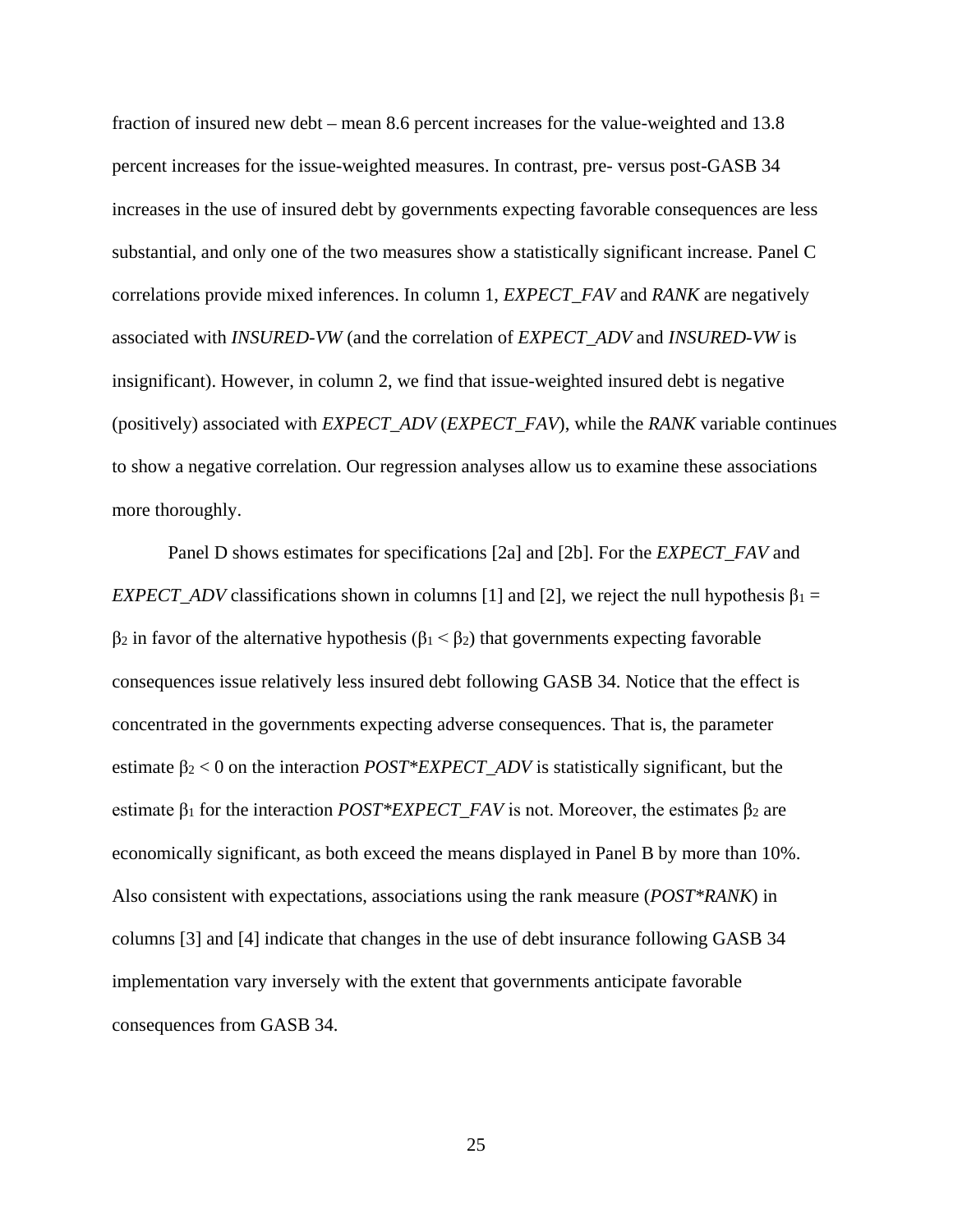Such results indicate governments that anticipate adverse GASB 34 consequences are more likely to use debt insurance following GASB 34 than governments expecting favorable consequences. We interpret these insurance effects as further support for the proposition that GASB 34 promotes separation in the municipal debt market.

### *5.6 The use of debt versus alternative financing (Hypothesis 4)*

Hypothesis 4 is predicated on the notion that governments that experience reductions in debt service costs are more likely to substitute debt for alternative financing sources following the GASB 34 implementation period. We construct three measures of alternative financing: (1) tax revenue, computed as income, property, and sales taxes (designated *TAXRev*); (2) own source revenue, computed as taxes and most user fees (designated *OSRev*); and (3) total revenue, computed as all revenue including intergovernmental transfers (*TOTRev*). These measures are deflated by aggregate new debt issues (*NewDebt*) to obtain measures that indicate the relative use of debt versus revenue sources to finance government activities. We estimate specifications [2a] and [2b] for these three dependent variables.

To address Hypothesis 4, we use Census of Governments (COG GFS) data compiled for nearly 90,000 state and local governments and special districts. The Census surveys the entire population of governments in years ending in 2 and 7, and a sample of governments for intervening years.[16](#page-26-0) As the COG GFS reports annual (rather than quarterly) financial data, we aggregate by fiscal year to obtain 400 government-year observations (50 governments x 8 years), 200 observations each before and after GASB 34 implementation. We estimate specification [2a] and [2b], modified to include *YEAR (*rather than *QTRYR*) fixed effects, and the covariate *GSPAnnual* (the annual change in gross state product).

 $\overline{\phantom{a}}$ 

<span id="page-26-0"></span><sup>&</sup>lt;sup>16</sup> The sample is selected using the probability proportional to size method during intervening years, which ensures selection of all state governments and city governments with population greater than 75,000 (COG 2008).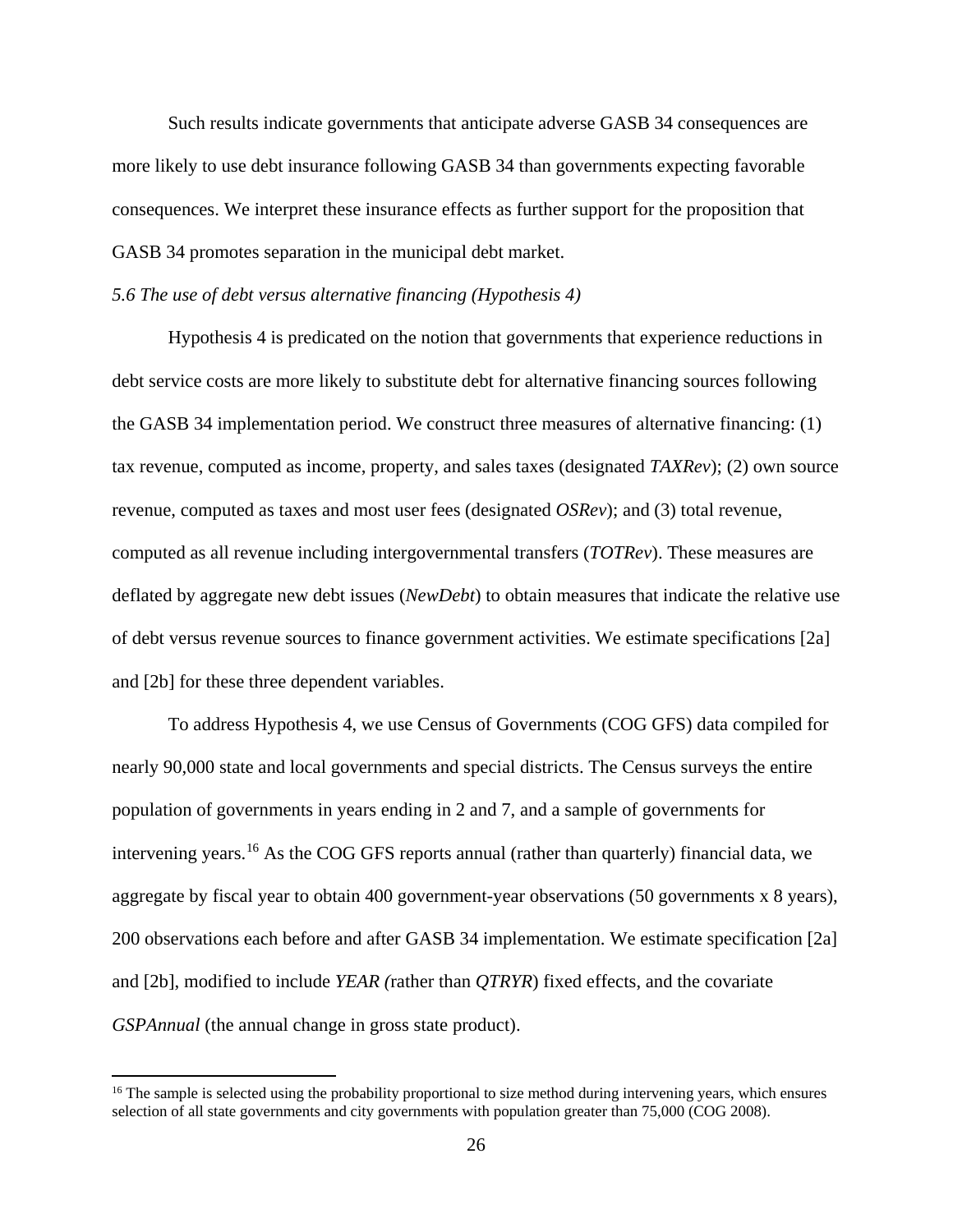Results are displayed as Table 5. Descriptive statistics in Panel A show mean and median ratios greater than one for all three variables, which indicates that the use of alternative (nondebt) financing substantially exceeds the use of debt financing. To illustrate, mean *TAXRev* indicates that each dollar of new debt corresponds to \$11.78 of annual tax revenue. Panel B indicates statistically significant declines the ratios (i.e., increases in the relative use of debt financing) following GASB 34 for governments expecting favorable consequences, but not for governments expecting adverse consequences. Panel C correlations suggest a strong positive association between the alternative financing measures (as expected, given that tax revenues are part of own source revenues, and own source revenues are part of total revenues). The correlations suggest that governments that anticipate favorable (adverse) consequences use less (more) revenues relative to debt.

Regression results are in Panel D. Columns [1] through [3] indicate statistically significant differences in use of debt relative to alternative financing sources following GASB 34 implementation between governments expecting favorable versus adverse consequences. In particular, we reject the null hypothesis  $\beta_1 = \beta_2$  in favor of the alternative hypothesis ( $\beta_1 < \beta_2$ ) that ratios decline more substantially (the use of debt increase) for governments expecting favorable consequences than for governments expecting adverse consequences. These effects are economically substantial relative to the descriptive statistics in Panel A. In particular, magnitudes of differences between the parameter estimates β<sup>1</sup> and β<sup>2</sup> on the interactions

(*POST\*EXPECT\_FAV*) and (*POST\*EXPECT\_ADV*) are 43% to 50% of mean ratios displayed in Panel A.

Results using the *RANK* measure in Columns [4] through [6] confirm that ratios decline (i.e., the relative use of debt financing increases) more substantially as the extent that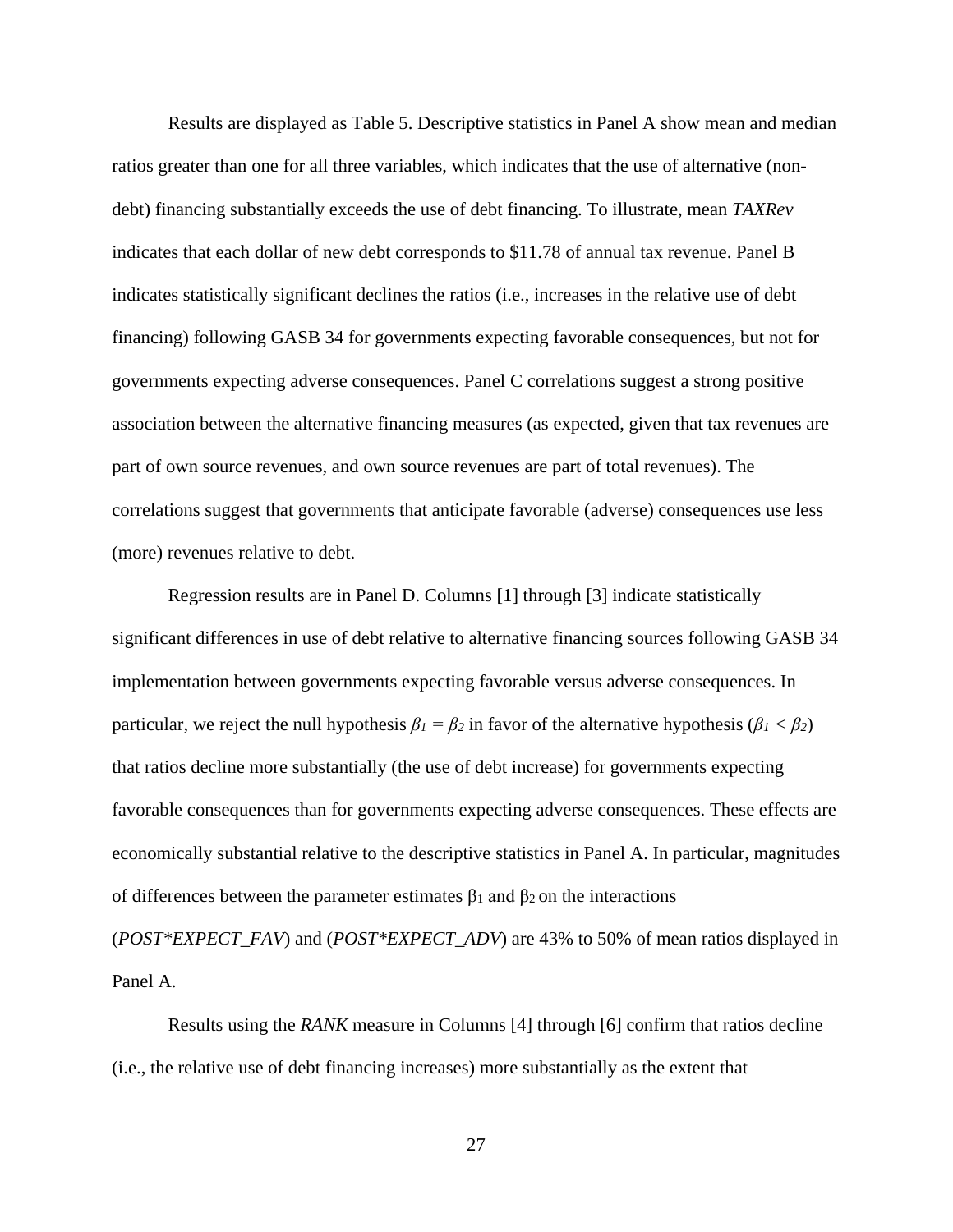government expectations of favorable consequences during the GASB 34 implementation period increase. Specifically, the parameter estimate  $\delta_1$  on the interaction (*POST\*RANK*) is negative and is statistically significant in two of the three dependent variables (one tailed  $\alpha$  < 0.05). We interpret Table 5 results as evidence consistent with separation in the municipal debt market following GASB 34 implementation.

*5.7 Considering differing time trends amongst governments expecting favorable versus adverse consequences*

One potential concern is that our regression results are simply reflecting differential time trends experienced by governments expecting favorable versus adverse consequences during the test period (and not a GASB 34 effect). To address this concern, we estimate regression specifications controlling for the time trend variable  $TIMETREND = (1, ..., 36)$ :

## $[Y_i]=\lambda_0+\lambda_1(POST_t\times EXPECT\_FAV_i)+\lambda_2(POST_t\times EXPECT\_ADV_i)$  $+ \lambda_3$  **(TIMETREND<sub>t</sub> x** *EXPECT\_FAV<sub>i</sub>***) +**  $\lambda_4$  **<b>(TIMETREND<sub>t</sub> x** *EXPECT\_ADV<sub>i</sub>***)**  $+$  **Controls**  $+$  **ε**<sub>*i,t*</sub>**,**

In specification [3], *Yit* = a dependent variable considered in Tables 3, 4, or 5, and *TIMETREND*  $= (17, \ldots, 21)$  during the transition period is omitted. Like in our primary specifications, we control for gross state product (*GSP* or *GSPAnnual*), state fixed effects, and time (quarter-year or year) fixed effects. The state fixed effects subsume *EXPECT\_FAV* and *EXPECT\_ADV* main effects and the time fixed effects subsume the *POST* and *TIMETREND* main effects. The parameter estimates **λ**<sup>3</sup> and **λ**<sup>4</sup> indicate the mean trend for governments expecting favorable consequences and governments expected adverse consequences, respectively. We address the robustness of our main results by testing  $\lambda_1 = \lambda_2$ .

Table 6 displays parameter estimates for specifications of specification [3]. We reject  $\lambda_1$  $= \lambda_2$  in all columns except for column 2, where *INSURED-VW* is the dependent variable. All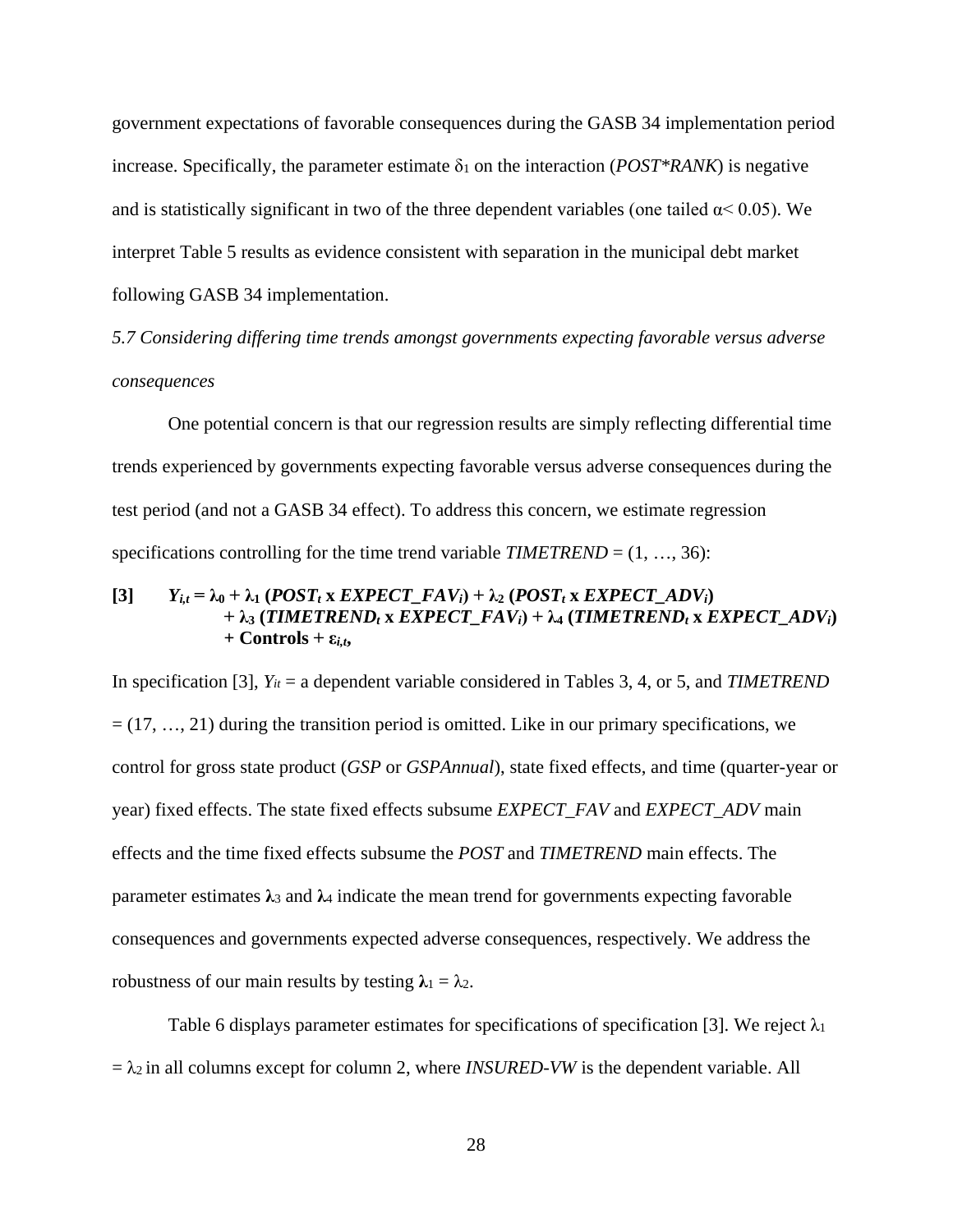remaining results are consistent with the regression results presented in Tables 3 through 5. Further, we fail to find a significant difference between trends for the two types of governments in any of the columns, as indicated by tests of  $\lambda_3 = \lambda_4$  shown at the bottom of each column. Overall, the results from this robustness test suggests that our primary results do not simply reflect a differential time trend effect between governments that anticipate favorable versus adverse GASB 34 consequences.

### **6. Conclusion**

We posit that greater financial reporting comparability from GASB 34 implementation elevates ability of state and local governments to credibly communicate financial information which, in turn, manifests as *separation* in the municipal debt market. Our empirical results support this position, providing evidence that governments expecting favorable consequences of GASB 34 delayed new debt issuances to after GASB 34. In contrast, governments expecting adverse consequences of GASB 34 accelerate debt issuances to before GASB 34. Governments anticipating favorable consequences issued greater debt per capita, used proportionally less debt insurance, and favored debt financing over other financing alternatives following GASB 34, relative to governments that expected adverse consequences from GASB 34. These results are consistent with a characterization wherein GASB 34 disclosures reveal substantive financial information about municipal debt issuers which could not be credibly communicated previously. Our results inform GASB deliberations currently underway regarding potential modifications to GASB 34 (GASB, 2020) by providing evidence that the standard promotes separation in the municipal debt market.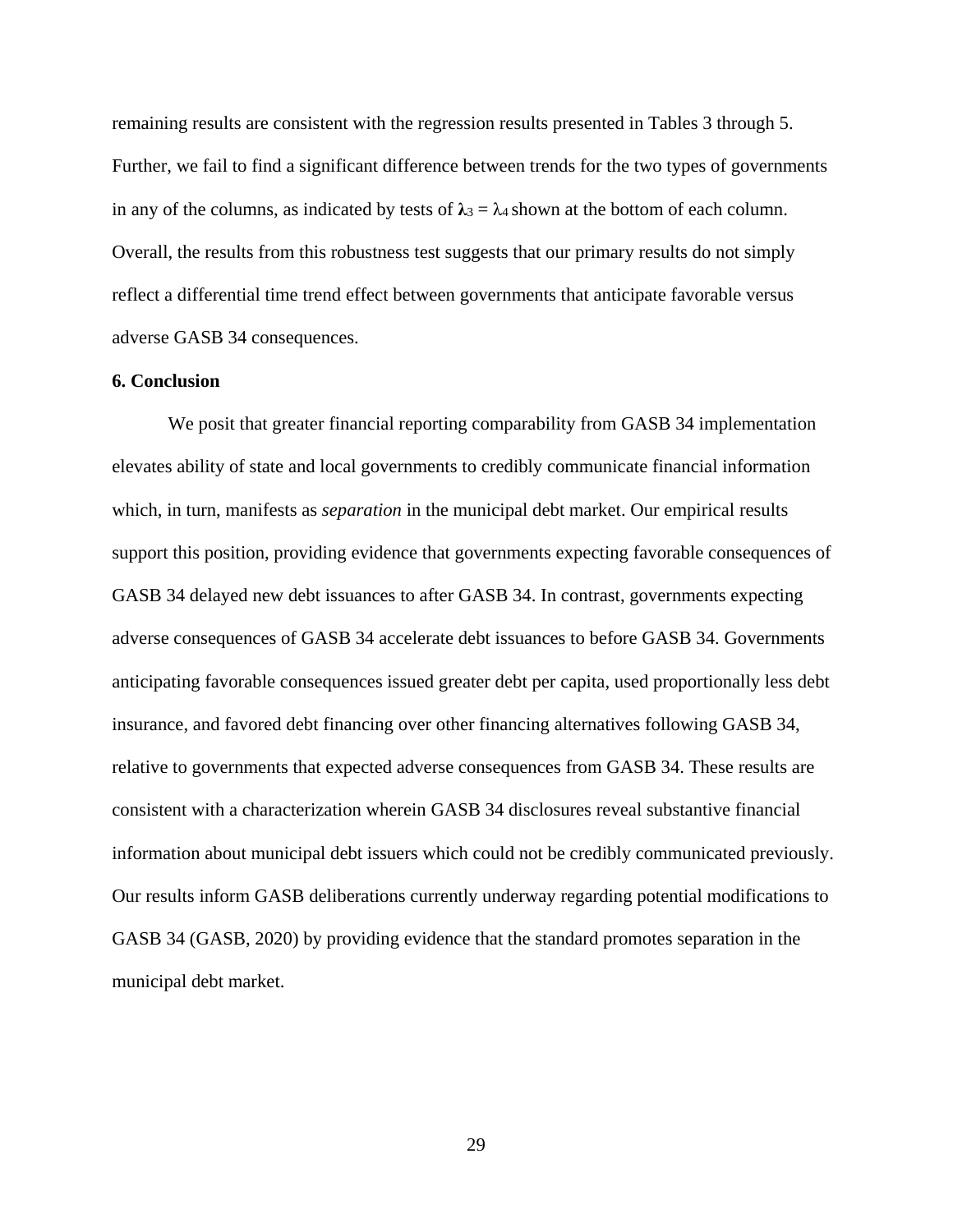#### **References**

- Akerlof, George A. 1970. The market for "lemons": Quality uncertainty and the market mechanism. *The Quarterly Journal of Economics* 84(3): 488-500.
- American Institute of Certified Public Accountants (AICPA). 1995. *Reports on Audited Financial Statements.* AU §508.07.
- Baber, William R. and Angela K. Gore. 2008. Consequences of GAAP disclosure regulation: Evidence from municipal debt issues. *The Accounting Review* 83-2: 565-592.
- Baird, Austin. 2017. Lawmakers consider measure shifting school debt from state to local governments (Feb 28). https:/[/www.ktuu.com/content/news/Lawmakers-adopt-measure](http://www.ktuu.com/content/news/Lawmakers-adopt-measure-shifting-)[shifting-s](http://www.ktuu.com/content/news/Lawmakers-adopt-measure-shifting-)chool-debt-costs-from-state-to-local-governments-415046033.html (last accessed April 4, 2019).
- Beck, Amanda W. 2018. Opportunistic financial reporting around municipal bond issues. *Review of Accounting Studies* 23-3: 785–826.
- Bloch, R. 2016. Assessing the impact of GASB Statement No. 34: The perceptions of municipal bond analysts. *Municipal Finance Journal* 37-2: 51-71.
- Boise City, Idaho. 2002. Comprehensive Annual Financial Report for the Fiscal Year September 30, 2002.
- Costello, Anna M., Reining Petacchi, and Joseph P. Weber. 2016. The impact of balanced budget restrictions on states' fiscal actions. *The Accounting Review* 92-1: 51-71.
- Cuny, Christine. 2016. Voluntary disclosure incentives: Evidence from the municipal bond market. *Journal of Accounting and Economics* 62: 87-102.
- Census of Governments (COG). 2008. *Historical Overview of U.S. Census Bureau Data Collection Activities about Governments.* Washington, DC (June).
- Diamond, Douglas W. and Robert E. Verecchia. 1991. Disclosure, liquidity, and the cost of capital. *Journal of Finance* 46(4): 1325-1359.
- Edmonds, Christopher T., Jennifer E. Edmonds, Beth Y. Vermeer, and Thomas E. Vermeer. 2017. Does timeliness of financial information matter in the governmental sector? *Journal of Accounting and Public Policy* 36(2): 163-176.
- Goodman, Christopher B. and Suzanne M. Leland. 2018. Do cities and counties attempt to circumvent changes in their autonomy by creating special districts? *The American Review of Public Administration* 49(2): 203-217.
- Gore, Angela K., Kevin Sachs, and Charles Trzcinka. 2004. Financial disclosure and bond insurance. *The Journal of Law and Economics* 47(1): 275-306.
- Governmental Accounting Standards Board (GASB). 1999. *Statement No. 34: Basic Financial Statements—and Management's Discussion and Analysis—for State and Local Governments.* Norwalk, CT (June).
- Governmental Accounting Standards Board (GASB). 2011. *The timeliness of financial reporting by state and local governments compared with the needs of users. A GASB Research Brief.* Norwalk, CT (March).
- Governmental Accounting Standards Board (GASB). 2020. *Exposure draft – financial reporting model improvements* (June 30).
- Healy, Paul M., and Krishna G. Palepu. 2001. Information asymmetry, corporate disclosure, and the capital markets: A review of the empirical disclosure literature. *Journal of Accounting and Economics* 31(1-3): 405-440.
	- Henke, Trent S. and John J. Maher. 2016. Government reporting timeliness and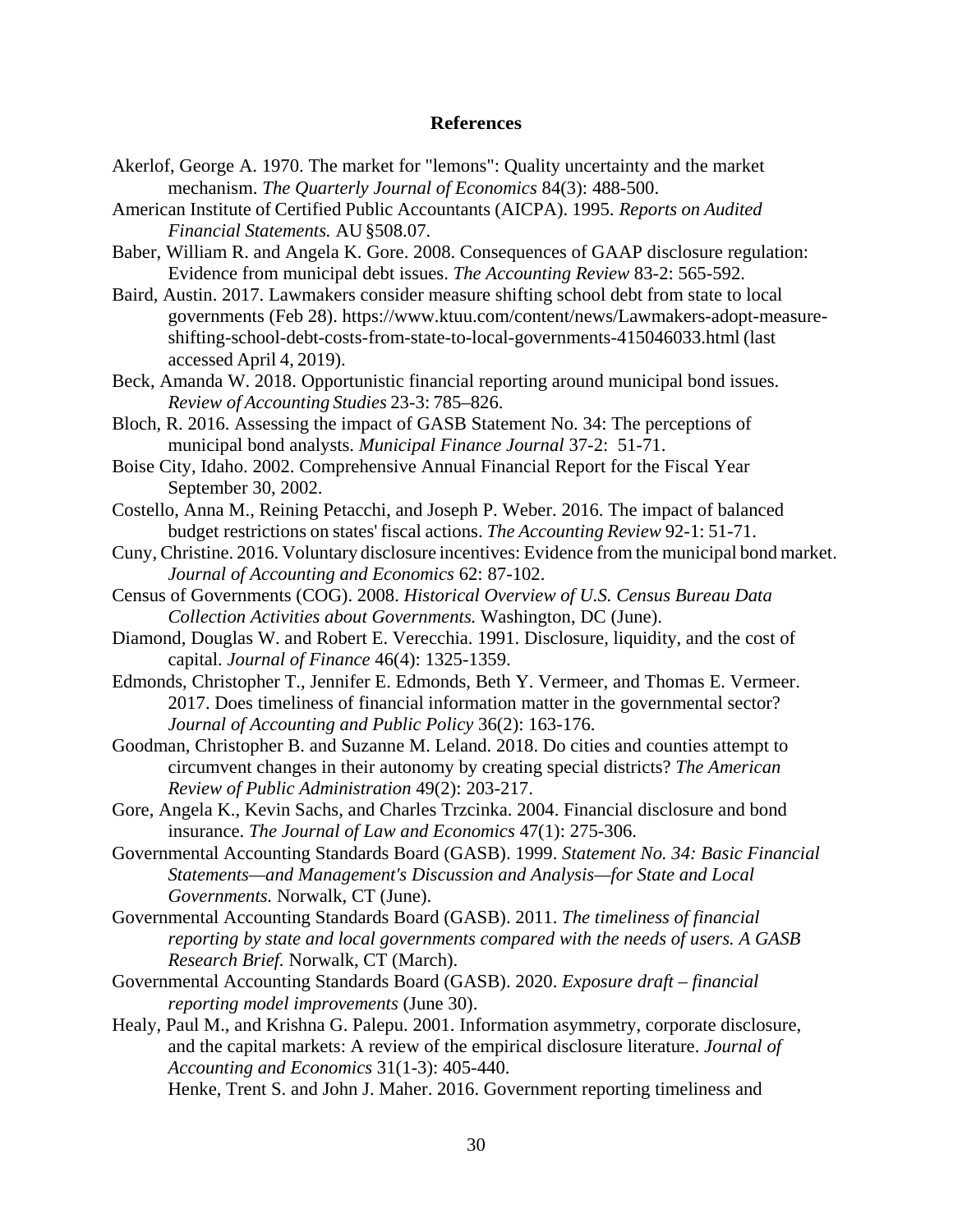municipal credit market implications. *Journal of Governmental & Nonprofit Accounting* 5(1): 1-24.

- Kido, Nolan, Reining Petacchi, and Joseph P. Weber. 2012. The influence of elections on the accounting choices of governmental entities. *Journal of Accounting Research* 50-2: 443- 476.
- Leone, Andrew J., Miguel Minutti-Meza, and Charles E. Wasley. 2019. Influential observations and inference in accounting research. *The Accounting Review* 94 (6): 337-3.
- Malanga, Steven. 2013. The indebted states of America. *City-Journal* (Summer). https://www.city-journal.org/html/indebted-states-america-13579.html (last accessed May 19, 2020).
- Musgrave, Richard A. and Peggy B. Musgrave. 1989. *Public Finance in Theory and Practice*, 5th ed., New York: McGraw-Hill.
- Patton, Terry K. and Paul D. Hutchison 2013. Historical development of the financial reporting model for state and local governments in the United States from late 1800's to 1999. *The Accounting Historians Journal* 40-2: 21-53
- The Pew Charitable Trusts (Pew). 2013. *The State Role in Local Government Financial Distress.* Washington DC (July).
- The Pew Charitable Trusts (Pew). 2016. *State Strategies to Detect Local Fiscal Distress*. Washington DC (September).
- The Pew Charitable Trusts (Pew). 2017. *Strategies for Managing State Debt*. Washington DC (June).
- Plummer, Elizabeth, Paul D. Hutchison, and Terry K. Patton. 2007. GASB No. 34's governmental financial reporting model: Evidence on Its information relevance. *The Accounting Review* 82-1: 205-240.
- Reardon, Robert. 1997. Public testimony on behalf of State Farm Insurance Company to inform deliberation of GASB Exposure Draft Basic Financial Statements – and Management's Discussion and Analysis – for State and Local Governments. June 30.
- Shafroth, Frank. 2013. The secret tax explosion (September). Governing the states and localities. https://www.governing.com/columns/public-money/col-secret-taxexplosion.html (accessed April 4, 2019).
- Shi, Yu, Rebecca Hendrick, and HyungGun Park. 2018. Fiscal decentralization and capacity to service debt: Are they tightly linked? *Public Finance and Management* (July): 1-32.
- Spence, Michael. 1973. Job market signaling. *The Quarterly Journal of Economics* 87(3): 355- 374.
- St. Clair, Travis. 2019. The heterogeneous effects of accrual accounting: Evidence from municipal borrowers. Working paper, New York University.
- Walsh, Mary Williams. 2012. With no vote, taxpayers stuck with tab on bonds (June 25). New York Times. https://www.nytimes.com/2012/06/26/business/surprised-taxpayers-arepaying-for-bonds-they-did-not-vote-on.html (last accessed April 4, 2019).
- Zimmerman, Jerry. 1977. The municipal accounting maze: An analysis of political incentives. *Journal of Accounting Research* 15: 107-144.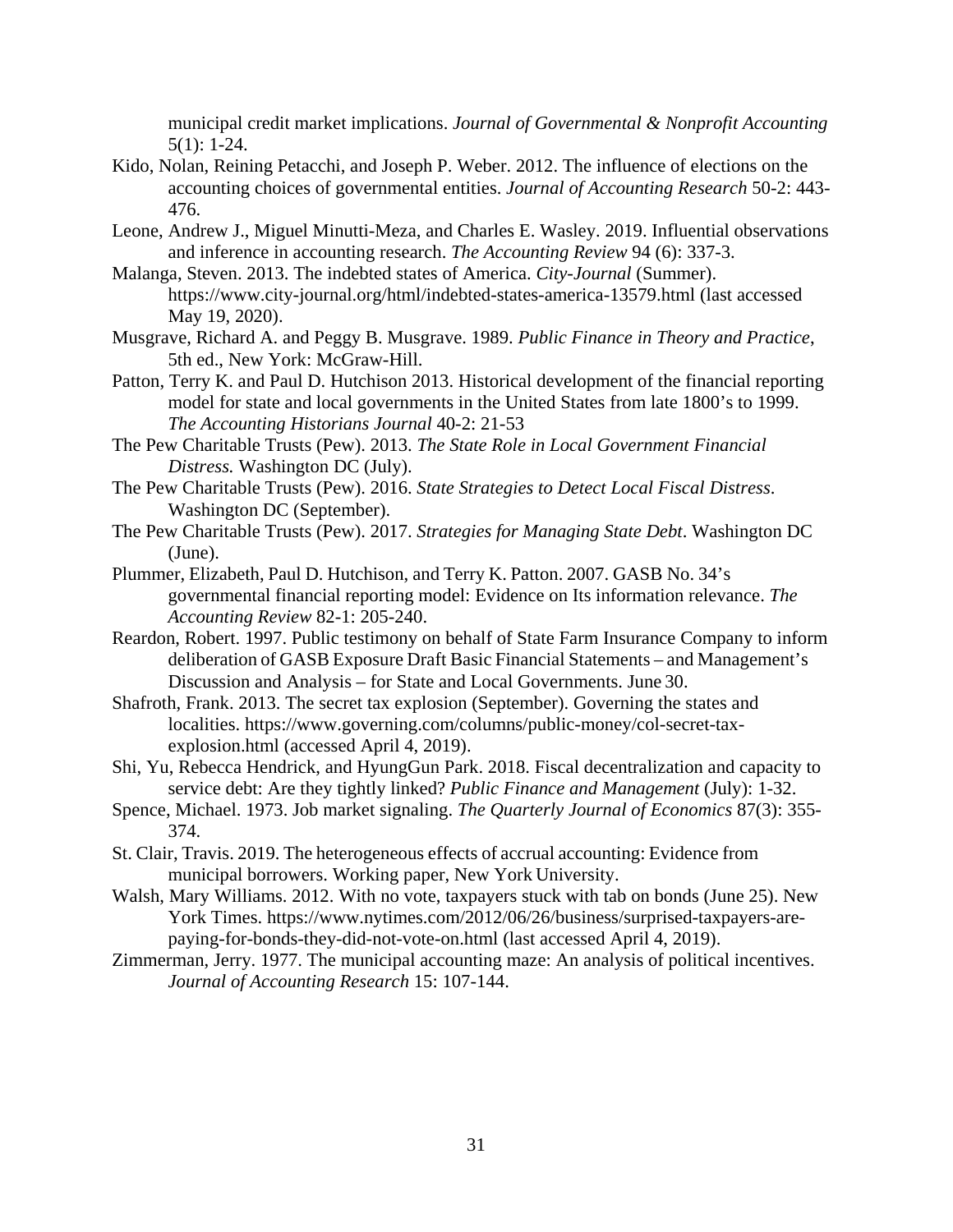## **Appendix A State and Largest City Governments, Sorted by FY2002 CAFR Transmittal Date**

# *Panel A: State governments*

|                | <b>State</b>   | <b>FY End</b> | <b>Transmittal Date</b> |    | <b>State</b>   | <b>FY</b> End | <b>Transmittal Date</b> |
|----------------|----------------|---------------|-------------------------|----|----------------|---------------|-------------------------|
| 1              | Utah           | 6/30/2002     | 11/22/2002              | 26 | Mississippi    | 6/30/2002     | 1/9/2003                |
| $\overline{2}$ | Colorado       | 6/30/2002     | 11/26/2002              | 27 | Montana        | 6/30/2002     | 1/16/2003               |
| $\mathfrak{Z}$ | New Jersey     | 6/30/2002     | 11/27/2002              | 28 | Tennessee      | 6/30/2002     | 1/17/2003               |
| $\overline{4}$ | Delaware       | 6/30/2002     | 12/5/2002               | 29 | West Virginia  | 6/30/2002     | 1/20/2003               |
| 5              | Maryland       | 6/30/2002     | 12/6/2002               | 30 | Louisiana      | 6/30/2002     | 1/22/2003               |
| 6              | Minnesota      | 6/30/2002     | 12/6/2002               | 31 | Ohio           | 6/30/2002     | 1/27/2003               |
| 7              | Kansas         | 6/30/2002     | 12/9/2002               | 32 | Arizona        | 6/30/2002     | 2/11/2003               |
| 8              | North Carolina | 6/30/2002     | 12/12/2002              | 33 | California     | 6/30/2002     | 2/11/2003               |
| 9              | Virginia       | 6/30/2002     | 12/12/2002              | 34 | Arkansas       | 6/30/2002     | 2/21/2003               |
| 10             | Wisconsin      | 6/30/2002     | 12/13/2002              | 35 | Florida        | 6/30/2002     | 2/26/2003               |
| 11             | Wyoming        | 6/30/2002     | 12/13/2002              | 36 | South Carolina | 6/30/2002     | 2/26/2003               |
| 12             | Alaska         | 6/30/2002     | 12/15/2002              | 37 | Pennsylvania   | 6/30/2002     | 2/27/2003               |
| 13             | Nevada         | 6/30/2002     | 12/16/2002              | 38 | Connecticut    | 6/30/2002     | 2/28/2003               |
| 14             | New Hampshire  | 6/30/2002     | 12/16/2002              | 39 | Texas          | 8/31/2002     | 2/28/2003               |
| 15             | Washington     | 6/30/2002     | 12/17/2002              | 40 | South Dakota   | 6/30/2002     | 3/24/2003               |
| 16             | Idaho          | 6/30/2002     | 12/19/2002              | 41 | Hawaii         | 6/30/2002     | 3/31/2003               |
| 17             | North Dakota   | 6/30/2002     | 12/19/2002              | 42 | Missouri       | 6/30/2002     | 3/31/2003               |
| 18             | Oregon         | 6/30/2002     | 12/19/2002              | 43 | Illinois       | 6/30/2002     | 4/15/2003               |
| 19             | Iowa           | 6/30/2002     | 12/20/2002              | 44 | Alabama        | 9/30/2002     | 5/30/2003               |
| 20             | Kentucky       | 6/30/2002     | 12/20/2002              | 45 | Maine          | 6/30/2002     | 6/1/2003                |
| 21             | Nebraska       | 6/30/2002     | 12/20/2002              | 46 | Georgia        | 6/30/2002     | 6/4/2003                |
| 22             | Michigan       | 9/30/2002     | 12/26/2002              | 47 | New York       | 3/31/2003     | 7/18/2003               |
| 23             | Indiana        | 6/30/2002     | 12/30/2002              | 48 | Rhode Island   | 6/30/2002     | 10/17/2003              |
| 24             | Massachusetts  | 6/30/2002     | 12/30/2002              | 49 | Vermont        | 6/30/2002     | 11/21/2003              |
| 25             | Oklahoma       | 6/30/2002     | 12/31/2002              | 50 | New Mexico     | 6/30/2002     | 12/19/2003              |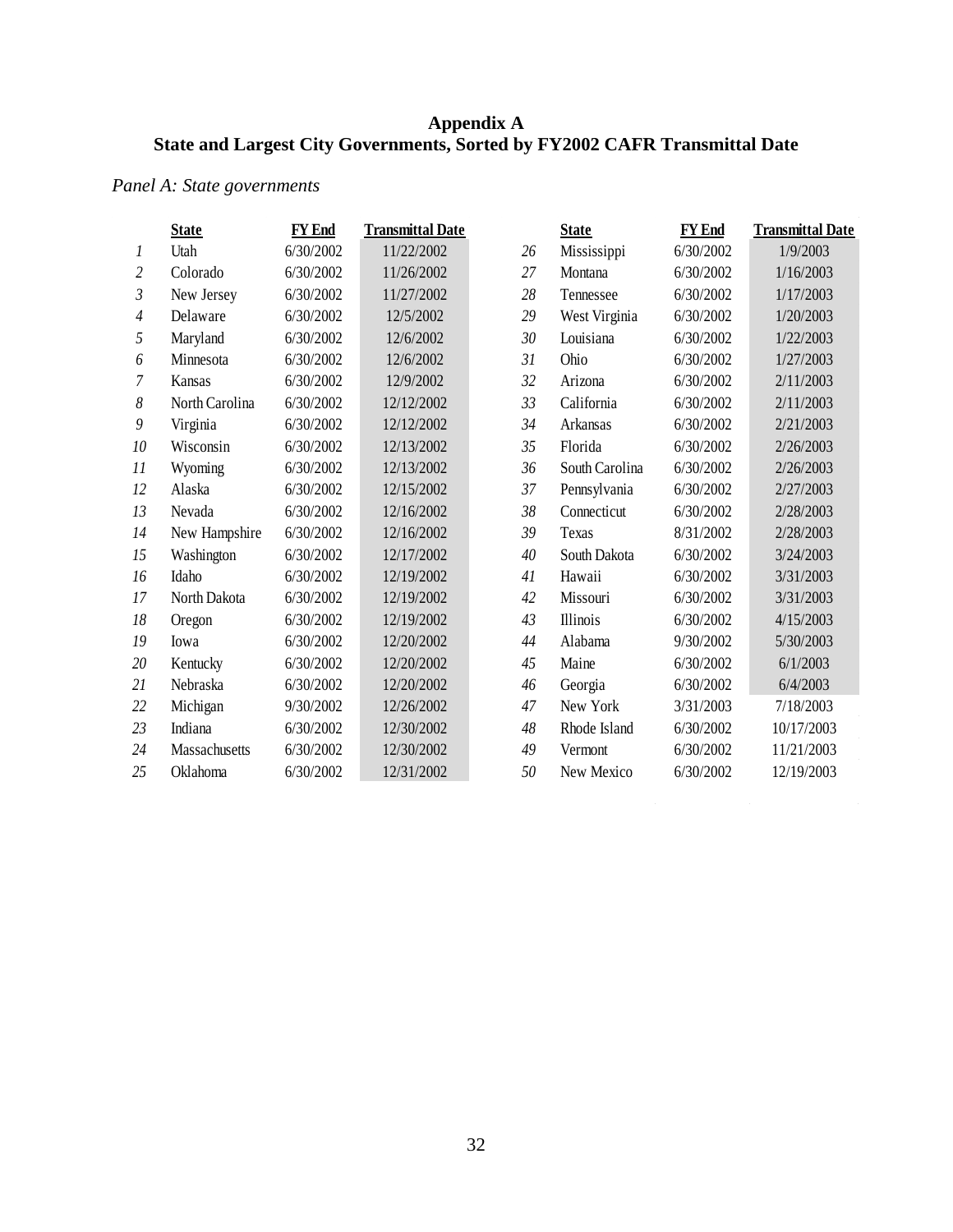## **Appendix A (continued) State and Largest City Governments, Sorted by FY2002 CAFR Transmittal Date**

*Panel B: Largest city governments*

|                | <b>City</b>        | <b>State</b>   | <b>FY</b> End | <b>Transmittal Date</b> |
|----------------|--------------------|----------------|---------------|-------------------------|
| 1              | Manchester         | <b>NH</b>      | 06/30/02      | 10/01/02                |
| $\overline{c}$ | Des Moines         | IA             | 06/30/02      | 10/30/02                |
| $\overline{3}$ | New York           | <b>NY</b>      | 06/30/02      | 10/31/02                |
| $\overline{4}$ | Oklahoma City      | OK             | 06/30/02      | 11/14/02                |
| 5              | Portland           | <b>ME</b>      | 06/30/02      | 11/21/02                |
| 6              | Charlotte          | N <sub>C</sub> | 06/30/02      | 12/10/02                |
| 7              | Louisville         | KY             | 06/30/02      | 12/11/02                |
| 8              | Houston            | <b>TX</b>      | 06/30/02      | 12/17/02                |
| 9              | <b>Boston</b>      | <b>MA</b>      | 06/30/02      | 12/27/02                |
| 10             | Detroit            | $\mathbf{M}$   | 06/30/02      | 12/30/02                |
| 11             | Los Angeles        | CA             | 06/30/02      | 01/10/03                |
| 12             | Phoenix            | AZ             | 06/30/02      | 01/10/03                |
| 13             | Burlington         | VT             | 06/30/02      | 01/17/03                |
| 14             | Baltimore          | <b>MD</b>      | 06/30/02      | 01/27/03                |
| 15             | <b>Boise City</b>  | ID             | 09/30/02      | 03/14/03                |
| 16             | Jacksonville       | FL             | 09/30/02      | 03/28/03                |
| 17             | Honolulu           | H I            | 06/30/02      | 04/02/03                |
| 18             | Columbus           | <b>OH</b>      | 12/31/02      | 04/28/03                |
| 19             | Omaha              | <b>NE</b>      | 12/31/02      | 05/02/03                |
| 20             | Anchorage          | AK             | 12/31/02      | 05/07/03                |
| 21             | Wichita            | <b>KS</b>      | 12/31/02      | 05/19/03                |
| 22             | Fargo              | <b>ND</b>      | 12/31/02      | 05/30/03                |
| 23             | <b>Sioux Falls</b> | <b>SD</b>      | 12/31/02      | 06/01/03                |
| 24             | Denver             | CO             | 12/31/02      | 06/12/03                |
| 25             | Minneapolis        | <b>MN</b>      | 12/31/02      | 06/19/03                |
| 26             | Indianapolis       | $\mathbb{N}$   | 12/31/02      | 07/11/03                |
| 27             | Seattle            | WA             | 12/31/02      | 07/22/03                |
| 28             | Milwaukee          | WI             | 12/31/02      | 08/22/03                |
| 29             | Atlanta            | GA             | 12/31/02      | 12/29/03                |
| 30             | <b>Kansas City</b> | <b>MO</b>      | 04/30/03      | 08/09/04                |

Notes: This appendix provides a list of state and largest city government, sorted in descending order by FY2002 CAFR transmittal date (i.e., the date the CAFR became publicly available). Information for state (largest city) governments is presented in Panel A (B). These dates were obtained through hand collection efforts, and reveals that 92% of state governments and 83% of the largest city governments preparing GASB 34-compliant CAFRs transmitted these CAFRs prior to June 30, 2003 (the shaded dates).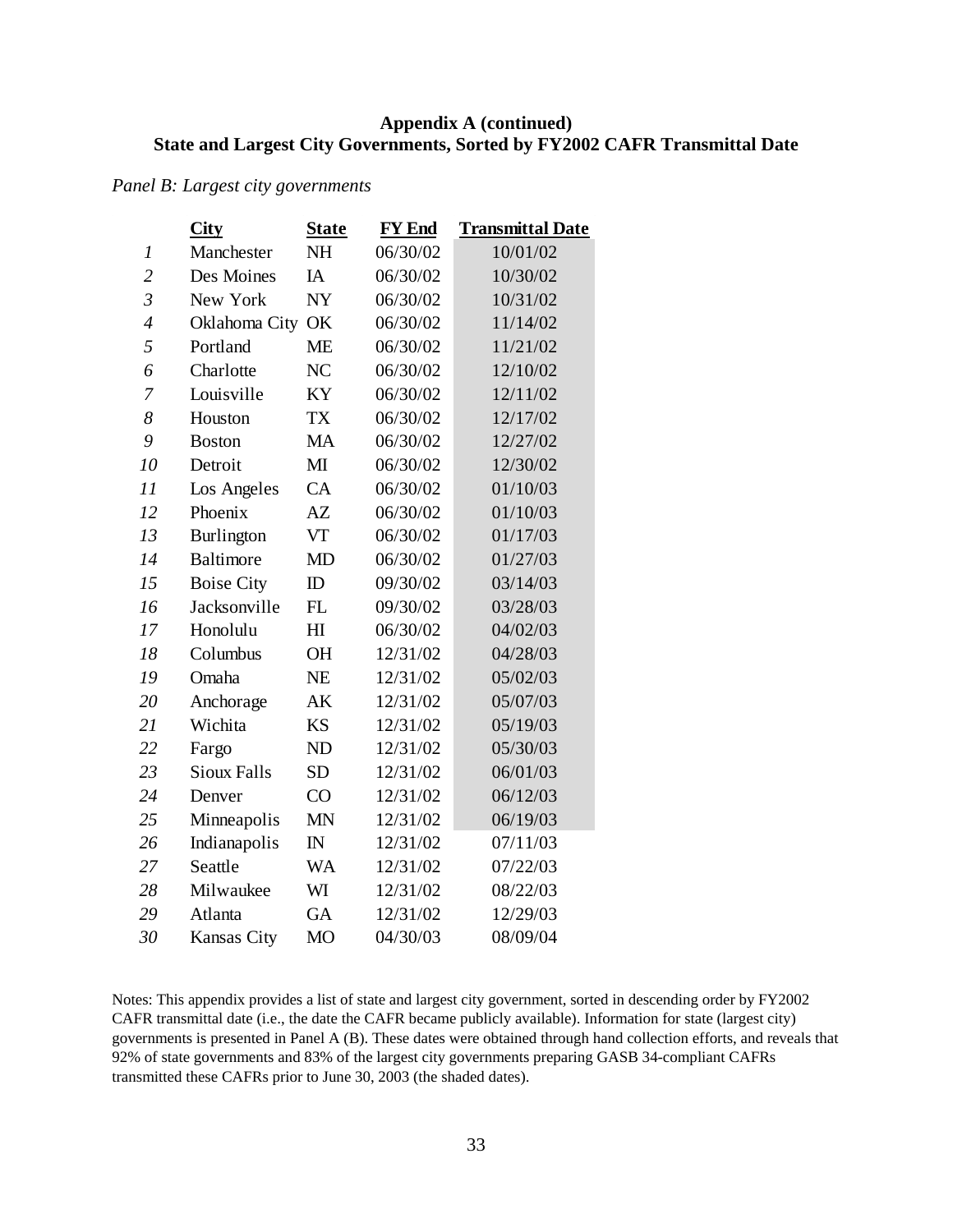## **Appendix B Variable Definitions**

| <b>Variable</b>   | <b>Definition</b>                                                                                                                     |
|-------------------|---------------------------------------------------------------------------------------------------------------------------------------|
| EXPECT_ADV        | Indicator that captures governments that expect adverse                                                                               |
|                   | consequences from GASB 34 and accelerate their new debt issues to                                                                     |
|                   | pre-GASB 34. Variable is set equal to one for governments with                                                                        |
|                   | aggregate unexpected new debt per capita above (below) the median                                                                     |
|                   | in the four quarters immediately preceding (following) GASB 34                                                                        |
|                   | transition (FY2003), and zero otherwise. Source: Mergent.                                                                             |
| EXPECT_FAV        | Indicator that captures governments that expect favorable                                                                             |
|                   | consequences from GASB 34 and delay their new debt issues to post-                                                                    |
|                   | GASB 34. Variable is set equal to one for observations with                                                                           |
|                   | aggregate unexpected new debt per capita below (above) the median                                                                     |
|                   | in the four quarters immediately preceding (following) GASB 34                                                                        |
|                   | transition (FY2002), and zero otherwise. Source: Mergent.                                                                             |
| <b>GSP</b>        | Quarterly percent change in gross state product for each state from                                                                   |
|                   | quarter $t$ to $t$ - $l$ (in points). Source: Census.                                                                                 |
| <b>GPSAnnual</b>  | Annual percent change in gross state product for each state from year                                                                 |
|                   | t to $t$ -1 (in points). Source: Census.                                                                                              |
| <b>INSURED-IW</b> | Number of debt issues by observation $i$ in quarter $t$ that are insured,                                                             |
|                   | divided by the total number of debt issues by observation $i$ in quarter                                                              |
|                   | t. Source: Mergent.                                                                                                                   |
| <b>INSURED-VW</b> | Dollar amount of debt issues by observation $i$ in quarter $t$ that are                                                               |
|                   | insured, divided by the total dollar amount of debt issues by                                                                         |
|                   | observation <i>i</i> in quarter <i>t</i> . Source: Mergent.                                                                           |
|                   |                                                                                                                                       |
| <b>NEWDEBTPC</b>  | Total dollar amount of uninsured debt issues by observation i in                                                                      |
|                   | quarter <i>t</i> , scaled by state population. Source: Mergent.                                                                       |
| <b>OSRev</b>      | Total own source (i.e., non-intergovernmental) revenue for each state                                                                 |
|                   | in year $t$ , scaled by aggregate <i>NEWDEBTPC</i> for the corresponding                                                              |
|                   | fiscal year. Source: Census.                                                                                                          |
| <b>POST</b>       | Indicator for post-GASB 34 transition period. Variable is set equal to                                                                |
|                   | one in FY2004-2007, and zero otherwise.                                                                                               |
| QTRYR             | Fixed effect for quarter-year t.                                                                                                      |
| <b>RANK</b>       | Observation <i>i</i> 's rank in the amount computed as unexpected new debt                                                            |
|                   | per capita in FY2004 minus unexpected new debt per capita in                                                                          |
|                   | FY2002. Values range from 1 through 50; higher values reflect a<br>government's increasing expectation of favorable consequences from |
|                   | GASB 34 disclosures.                                                                                                                  |
| <b>STATE</b>      | Fixed effect for state and local governments within state i.                                                                          |
| <b>TAXRev</b>     | Total tax revenue for each state in year t, scaled by aggregate                                                                       |
|                   | NEWDEBTPC for the corresponding fiscal year. Source: Census.                                                                          |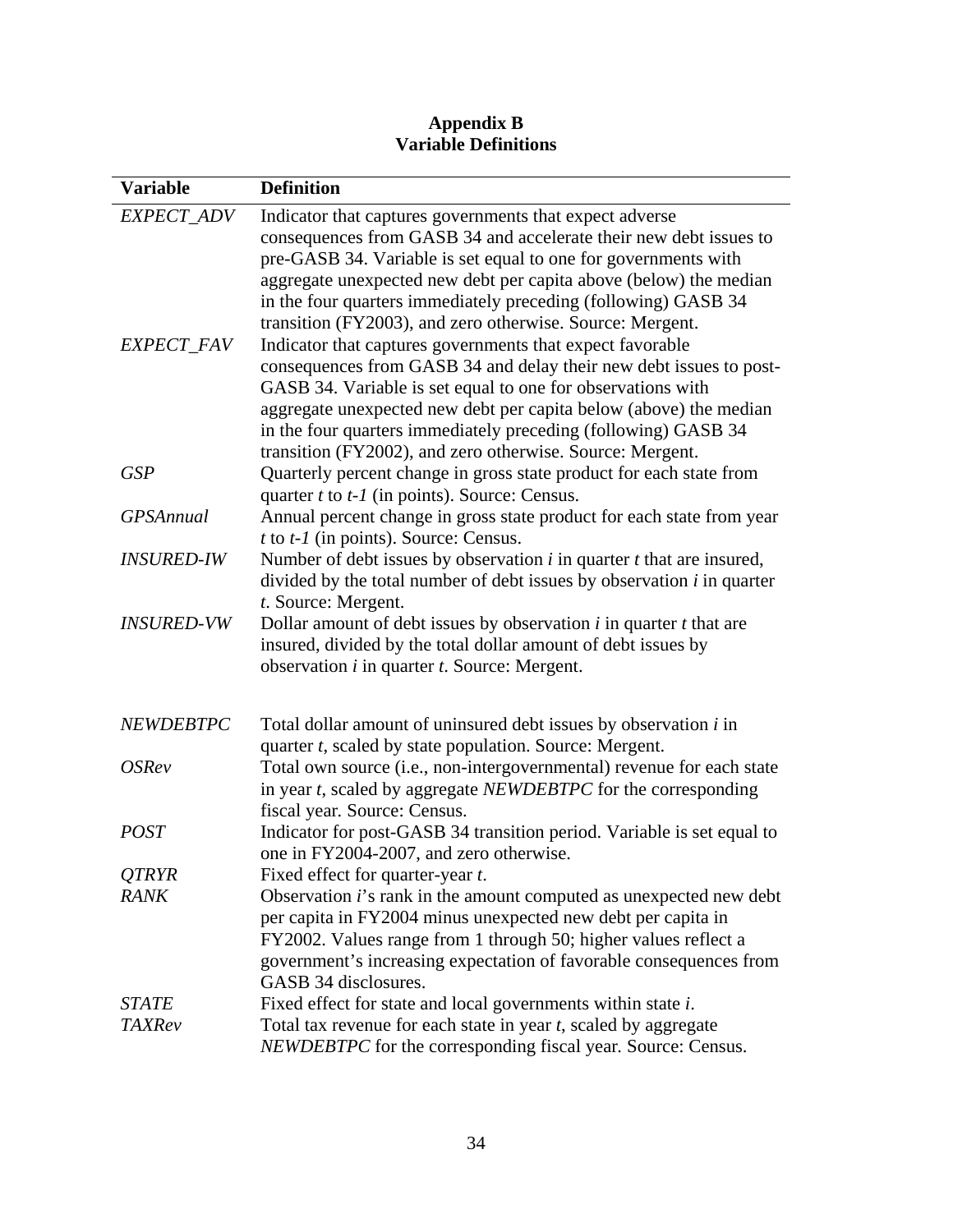| <b>TOTRev</b>    | Total revenue from all sources for each state in year t, scaled by<br>aggregate NEWDEBTPC for the corresponding fiscal year. Source:<br>Census. |
|------------------|-------------------------------------------------------------------------------------------------------------------------------------------------|
| <i>TIMETREND</i> | Number increasing $(1, 2, 3)$ each quarter (or year, in the case of<br>Hypothesis 4 tests) throughout the duration of the sample period.        |

Notes: This appendix includes variable definitions. Variables are presented in alphabetical order.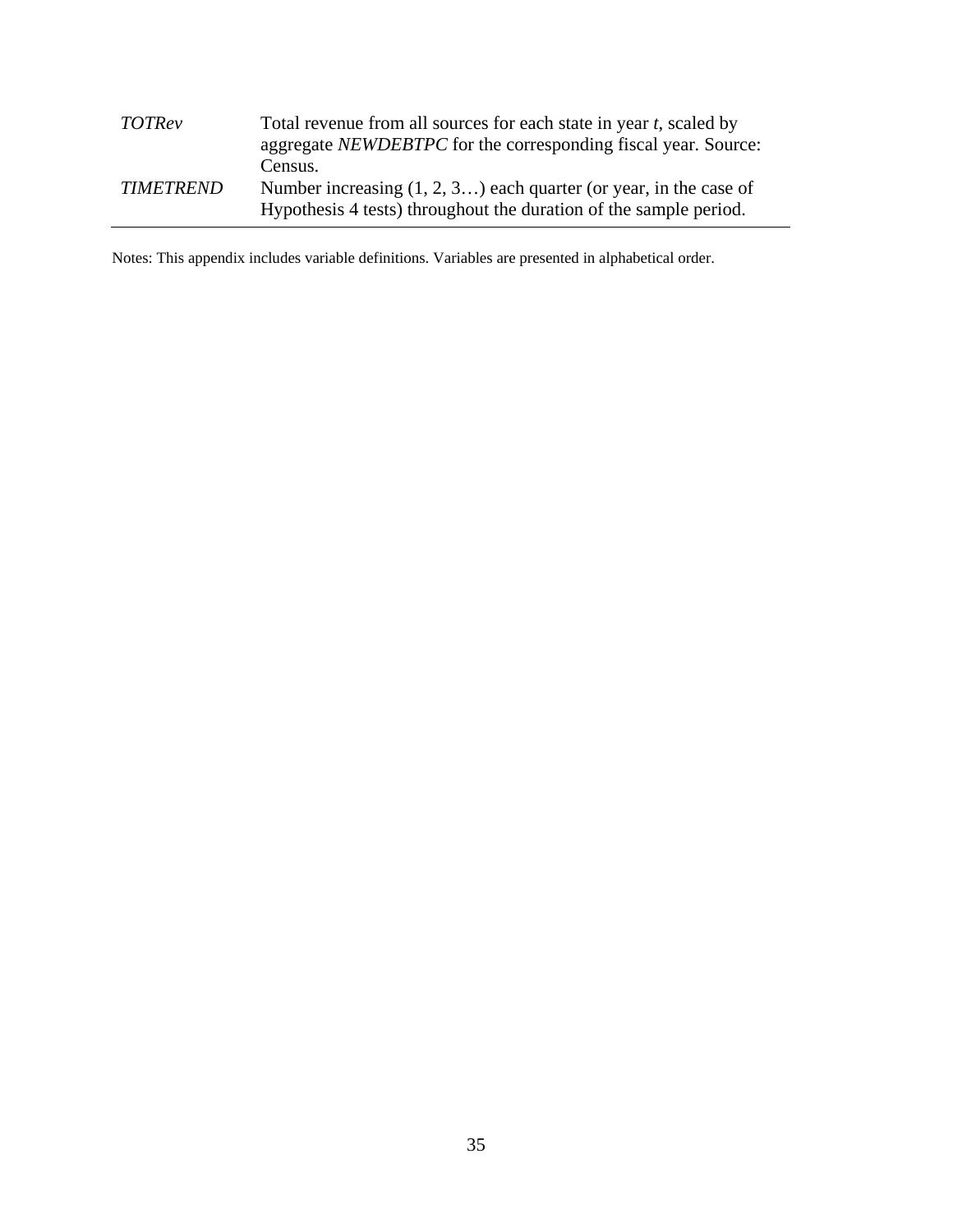

Notes: This figure shows how FY1999 through FY2007 sample observations are partitioned for testing each hypothesis. Fiscal years are delineated as July 1 through June 30. GASB 34 implementation date refers to when all state and the largest local governments (i.e., those with FY1999 revenues greater than \$100 million) are required to implement GASB 34. Variables are described in Appendix B.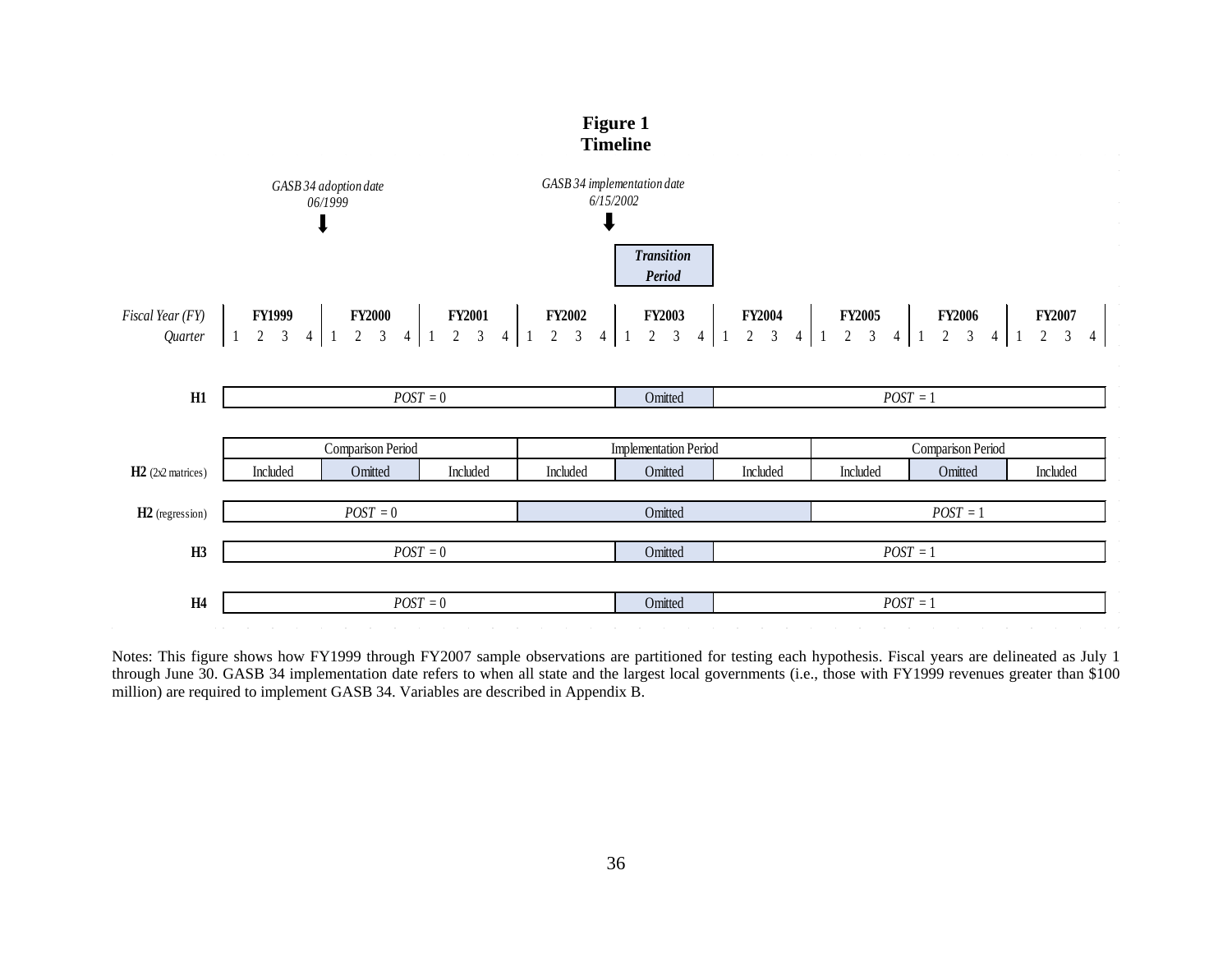**Figure 2 Distributional Properties of Unexpected New Debt Per Capita** 

*Panel A: PDF and CDF of the specification [1] residuals*



*Panel B: Descriptive statistics for the Specification [1] residuals, by POST subgroup*

| Moment                           | Before GASB 34 ( $POST = 0$ ) | After GASB 34 ( $POST = 1$ ) | <b>B-F</b> Statistic |
|----------------------------------|-------------------------------|------------------------------|----------------------|
| 2 <sup>nd</sup> moment: Variance | 3,516.821                     | 8,295.210                    | 55.272***            |
| 3 <sup>rd</sup> moment: Skewness | l.344                         | 1.731                        |                      |
| $4th$ moment: Kurtosis           | 10.309                        | 7.100                        |                      |

Notes: Panel A presents PDF and CDF distributions of residuals from specification [1], estimated using a pooled sample. Specification [1] regresses *NEWDEBTPC*  on *GSP*, state fixed effects, and quarter-year fixed effects. Note that due to the properties of OLS, including quarter-year fixed effects in specification [1] results in mean residual value for each quarter-year (and thus for the *POST* = 0 and the *POST* = 1 time periods) equal to zero. Residuals are plotted separately for *POST* = 0 and *POST* = 1. Panel B presents higher order moment descriptive statistics of the specification [1] residuals, separately for *POST* =0 and *POST* =1. The B-F statistic tests the null hypothesis that the distribution variance is equal in the *POST* =0 and *POST* =1 subsamples. Variables are defined in Appendix B.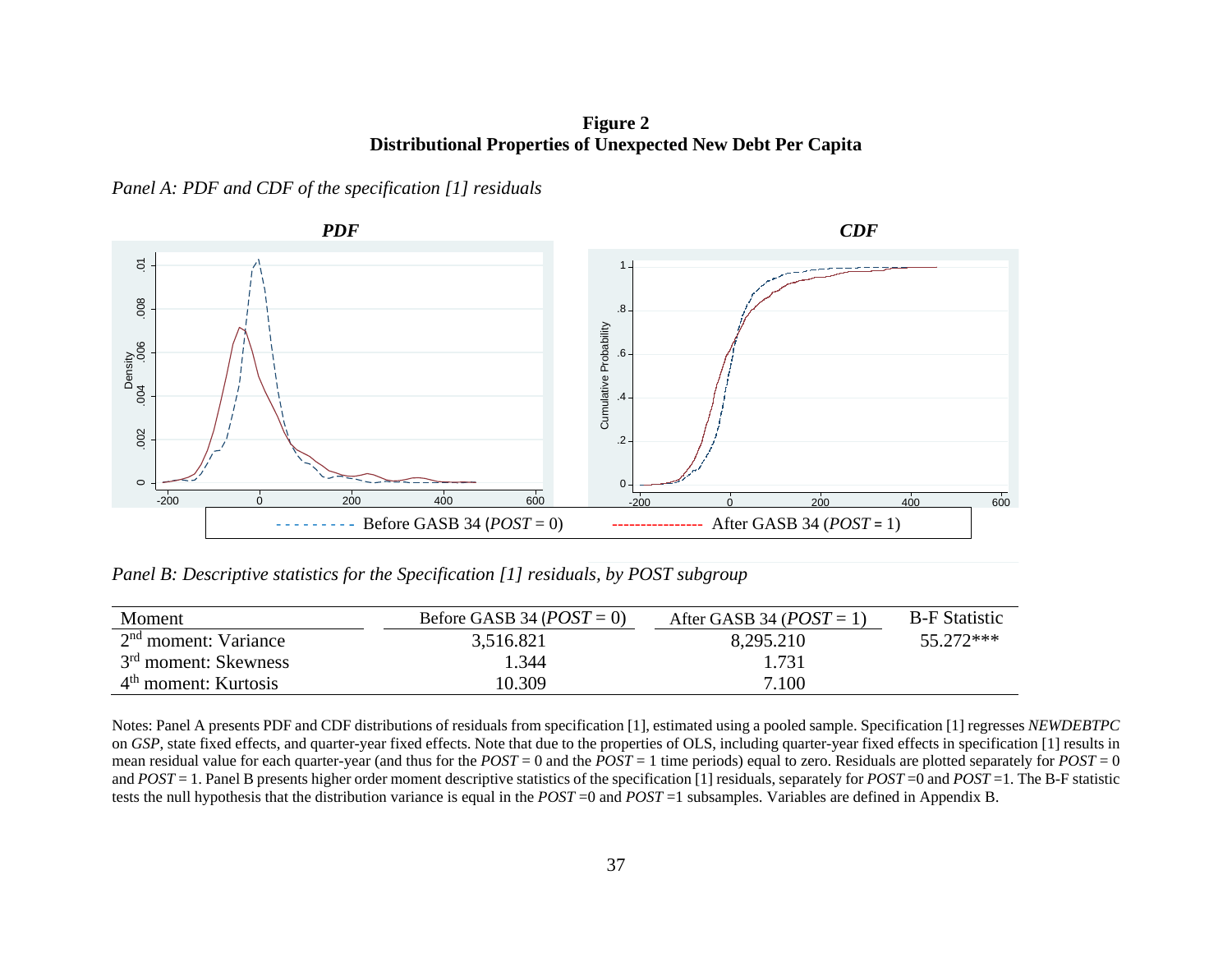**Figure 3 Annual Unexpected New Debt Per Capita, for** *EXPECT\_FAV***=1 and** *EXPECT\_ADV***=1**



Notes: This figure graphs the annual unexpected new debt per capita (i.e., the residuals from specification [1] which regresses *NEWDEBTPC* on *GSP*, state fixed effects, and quarter-year fixed effects) for the 15 governments expecting favorable consequences (*EXPECT\_FAV*=1; represented by the blue dotted line) and the 15 governments expecting adverse consequences (*EXPECT\_ADV*=1; represented by the red solid line) from FY1999 through FY2007. The gray shading identifies the three-year period used to set the *EXPECT\_FAV* and *EXPECT\_ADV*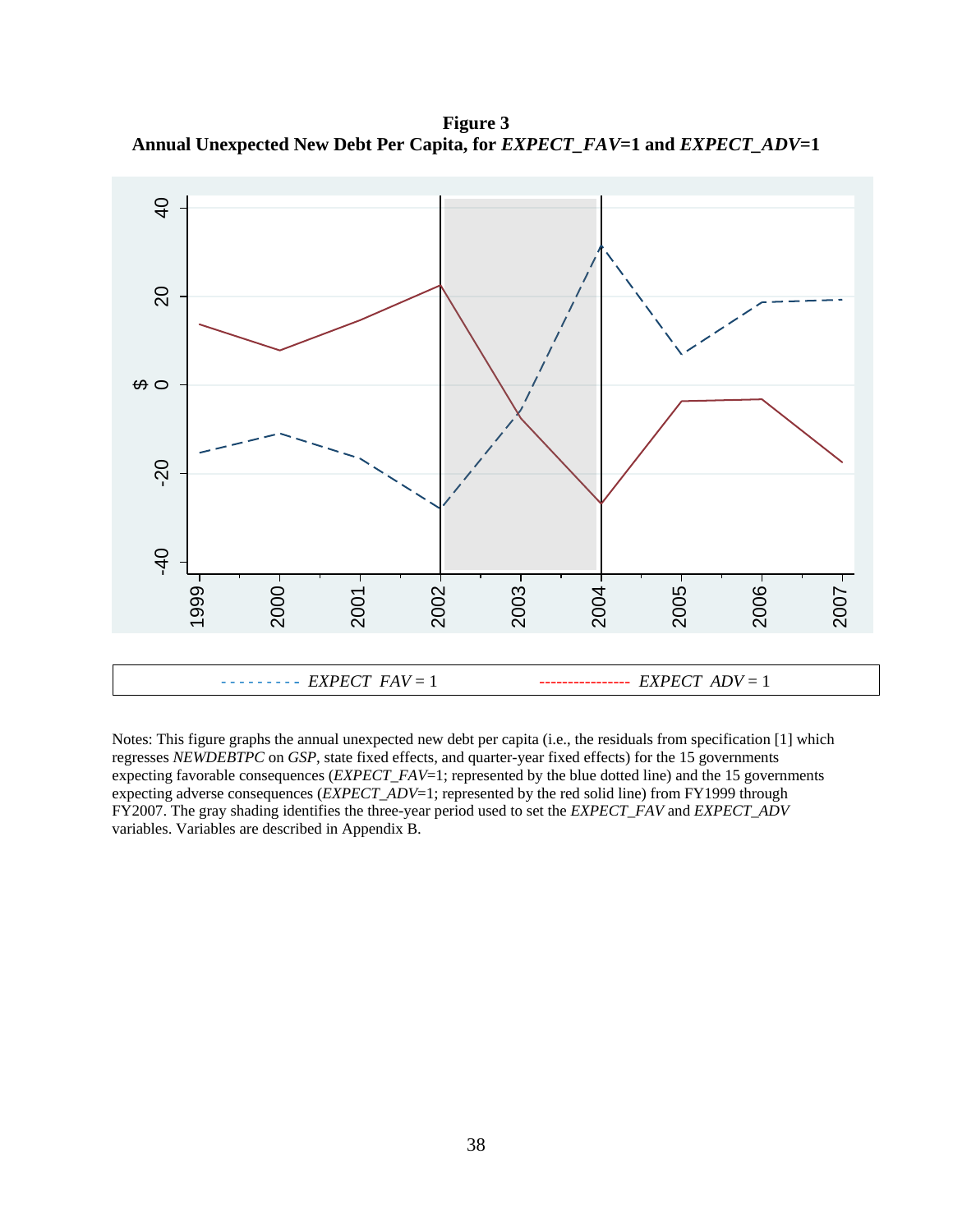# **Table 1 Sample Selection**

|                                                                                                                                 | <b>Issues</b> | <b>Issuers</b>        |
|---------------------------------------------------------------------------------------------------------------------------------|---------------|-----------------------|
| Non-refunding new debt issues by state and local governments from<br>July 1, 1998 through June 30, 2007 in the Mergent database | 1,369,494     | 38,261                |
| Less: Conduit debt issues                                                                                                       | (138, 944)    | (3,699)               |
| Sample for tests of Hypothesis 3 (insurance effects)                                                                            | 1,230,550     | 34,562                |
| Less: Insured issues                                                                                                            | (722, 639)    | (11,370)              |
| Sample of uninsured debt issues for tests of all other hypotheses                                                               | 507,911       | 23,192                |
| <b>Aggregation:</b> 50 state boundaries x 9 years x 4 quarters/year                                                             |               | Observations<br>1,800 |
| Less: GASB 34 implementation year FY2003 (50 state boundaries x 4                                                               |               | (200)                 |
| quarters/year)                                                                                                                  |               | 1,600                 |
|                                                                                                                                 |               |                       |

Notes: This table describes the sample selection procedure using the Mergent data file of municipal debt issues. Variables are defined in Appendix B.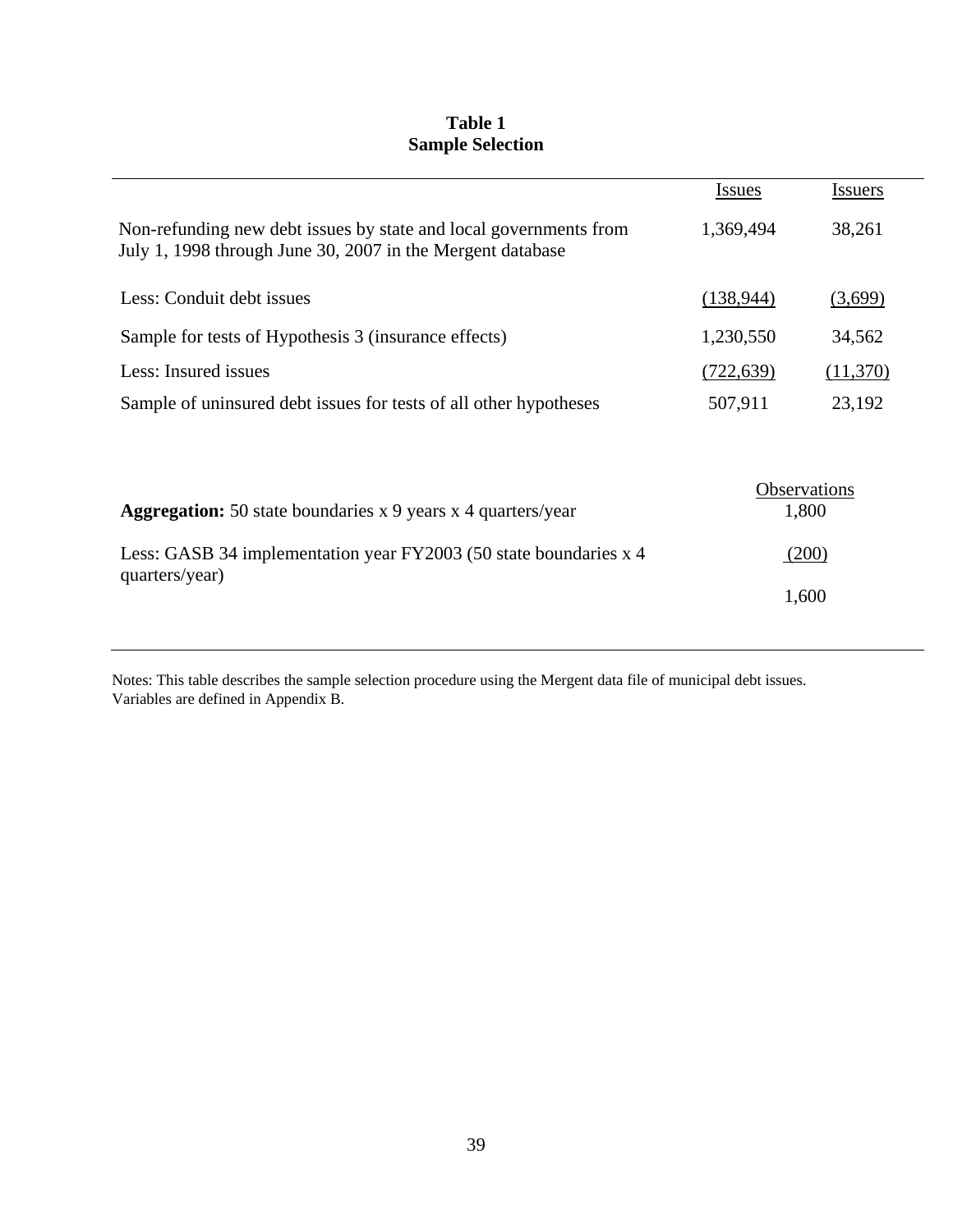### **Table 2 Anticipatory Effects: Changes in Unexpected New Debt Per Capita**

| Panel A: Descriptive statistics ( $N = 1,800$ used to estimate specification [1]) |  |  |  |  |  |  |  |
|-----------------------------------------------------------------------------------|--|--|--|--|--|--|--|
|-----------------------------------------------------------------------------------|--|--|--|--|--|--|--|

| Variable         | Mean    | SD     | P <sub>25</sub> | P50    | P75     |
|------------------|---------|--------|-----------------|--------|---------|
| <b>NEWDEBTPC</b> | 102.994 | 98.591 | 38.142          | 73.425 | 132.404 |
| <b>GSP</b>       | .337    | N 559  | 0.973           | '.266  | 1.623   |

*Panel B: Distributions of unexpected new debt issues during the GASB 34 implementation period*

| Implementation Period Centered on GASB 34 Transition Year<br>(FY2002 vs. FY2004) |                            |       |  |  |  |  |
|----------------------------------------------------------------------------------|----------------------------|-------|--|--|--|--|
|                                                                                  | Residual <sub>FY2004</sub> |       |  |  |  |  |
| Residual <sub>FY2002</sub>                                                       | <b>Below</b>               | Above |  |  |  |  |
| <b>Below Median</b>                                                              |                            | 15    |  |  |  |  |
| Above Median                                                                     |                            |       |  |  |  |  |

*Panel C: Distributions of unexpected new debt issues in adjacent three-year comparison periods*

| Pre-GASB 34 Period         |              |       | Post-GASB 34 Period        |              |       |  |  |
|----------------------------|--------------|-------|----------------------------|--------------|-------|--|--|
| (FY1999 vs. FY2001)        |              |       | (FY2005 vs. FY2007)        |              |       |  |  |
|                            |              |       | [2]                        |              |       |  |  |
| Residual <sub>FY2001</sub> |              |       | Residual <sub>FY2007</sub> |              |       |  |  |
| Residual <sub>FY1999</sub> | <b>Below</b> | Above | Residual <sub>FY2005</sub> | <b>Below</b> | Above |  |  |
| <b>Below Median</b>        | 16           | Q     | <b>Below Median</b>        | 13           | 12    |  |  |
| Above Median               | $\mathbf Q$  | 16    | Above Median               | 12           |       |  |  |

#### Comparisons:

| COMparisons.                                                       |                 |
|--------------------------------------------------------------------|-----------------|
|                                                                    | $X^2$ Statistic |
| Test period [Panel B] vs. pre-GASB 34 period [Panel C, Column 1]:  | $12.500***$     |
| Test period [Panel B] vs. post-GASB 34 period [Panel C, Column 2]: | $2.885*$        |

Notes: This table considers anticipatory actions by US state and local governments regarding unexpected new debt issues. Panel B is constructed using residuals from estimating specification [1], which regresses *NEWDEBTPC* on *GSP*, state fixed effects, and quarter-year fixed effects. We cumulate four quarter-year residuals to obtain an observation for all governments within a state's boundaries for each fiscal year. These 50 observations are sorted on this cumulative residual value into two groups: above or below the within-fiscal year median value. Chi-squared statistics compare the test period distribution (Panel B) with distributions from adjacent counterfactual three-year periods (Panel C). \*\*\*, \*\*, \* indicate parameters statistically significant at the 1, 5, and 10 percent levels (two-tailed tests). Variables are described in Appendix B.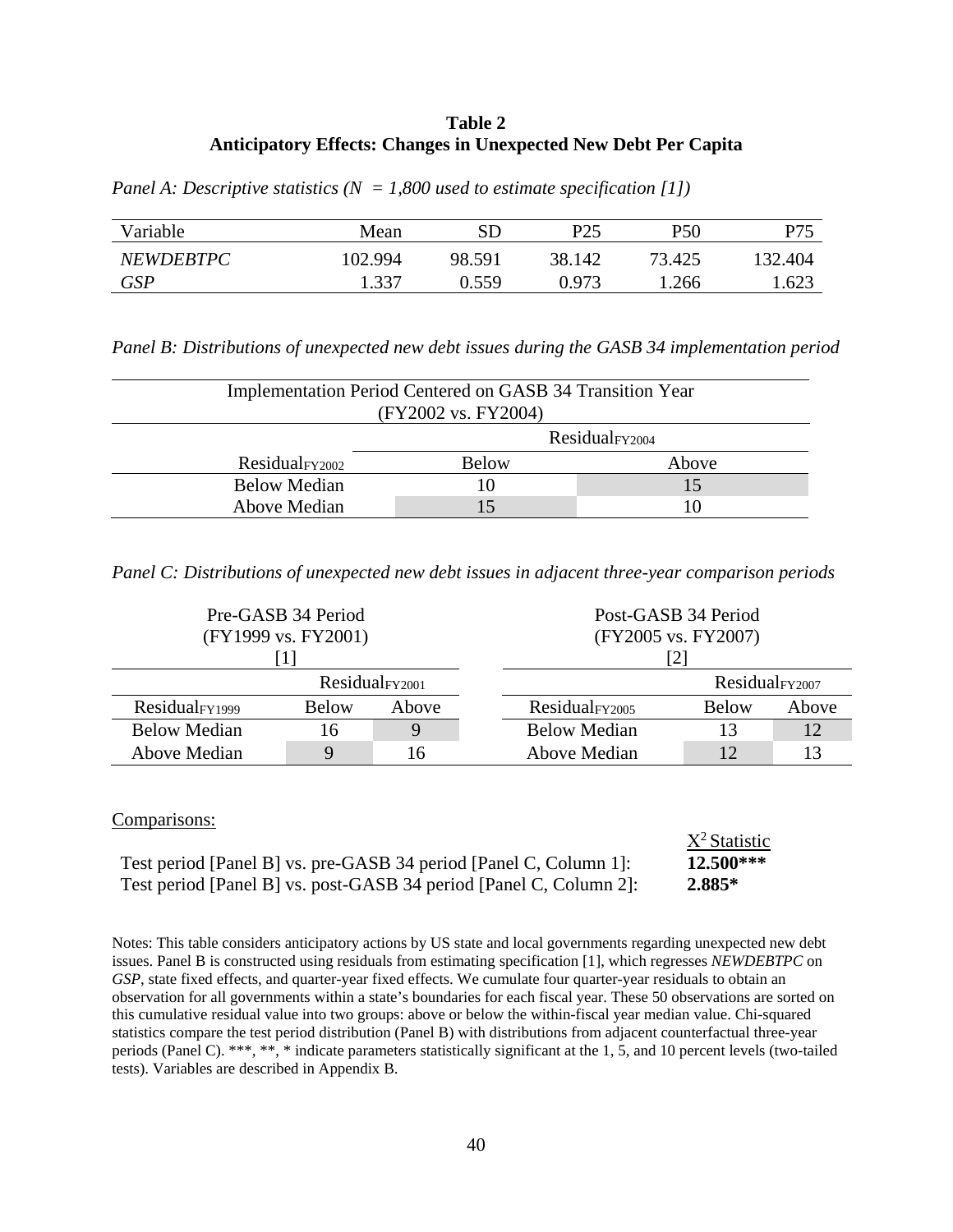## **Table 3 Validating Anticipation Measures**

| Variables        | Mean    | SD     | P25    | P50    | P75     |
|------------------|---------|--------|--------|--------|---------|
| <i>NEWDEBTPC</i> | 100.933 | 97.809 | 36.133 | 72.346 | 131.458 |
| <b>RANK</b>      | 0.510   | 0.289  | 0.260  | 0.510  | 0.760   |
| <b>GSP</b>       | 1.372   | 0.564  | 1.004  | 1.303  | 1.722   |

*Panel A: Descriptive statistics (N = 1,200)*

*Panel B: Descriptive statistics for EXPECT\_FAV* = 1 and *EXPECT\_ADV* = 1

|                  | $EXPECT$ $FAV = 1$ |                        |           | $EXPECT$ ADV = 1 |         |                              |  |
|------------------|--------------------|------------------------|-----------|------------------|---------|------------------------------|--|
| Variable         | $POST = 0$         | difference<br>$POST=1$ |           |                  |         | $POST=0$ $POST=1$ difference |  |
| <i>NEWDEBTPC</i> | 74.989             | 170.656                | 95.667*** | 61.066           | 105.941 | 44.875***                    |  |

*Panel C: Correlations (N=1,200)*

|     | <b>Variables</b>  | 1           | $\left[ 2\right]$ | [3]         | [4]        |
|-----|-------------------|-------------|-------------------|-------------|------------|
|     | <b>NEWDEBTPC</b>  |             |                   |             |            |
| [2] | <b>EXPECT FAV</b> | $0.147***$  |                   |             |            |
| 31  | EXPECT ADV        | $-0.117***$ | $-0.429***$       |             |            |
| [4] | <b>RANK</b>       | $0.158***$  | $0.694***$        | $-0.676***$ |            |
| [5] | <b>GSP</b>        | 0.028       | $0.084***$        | $-0.099***$ | $0.095***$ |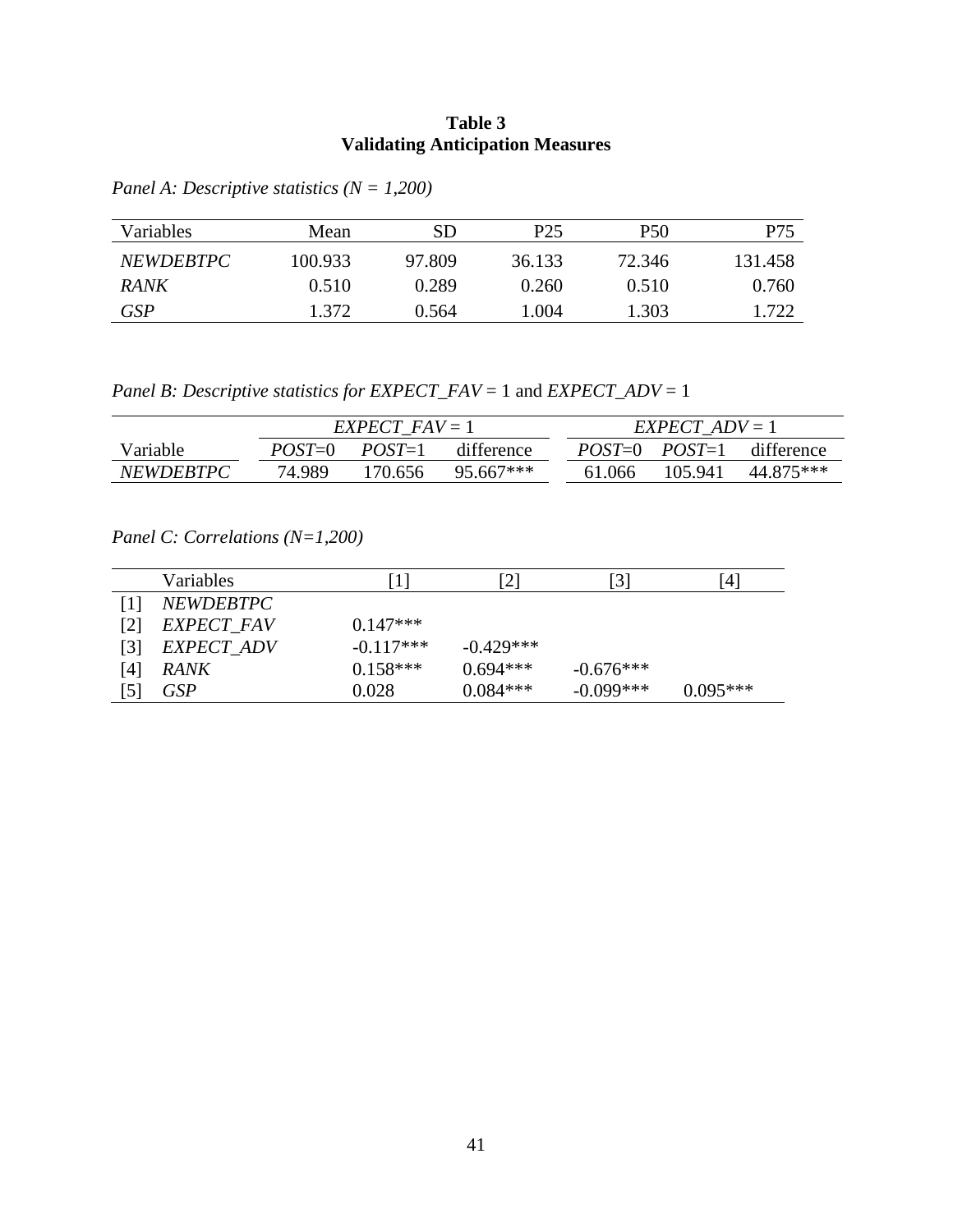## **Table 3 (continued) Validating Anticipation Measures**

*Panel D: Regression results (N=1,200)*

## [2a] *NEWDEBTPC<sub>i,t</sub>* = β<sub>0</sub> + β<sub>1</sub> (*POST<sub>t</sub>* x *EXPECT\_FAV<sub>i</sub>*) + β<sub>2</sub> (*POST<sub>t</sub>* x *EXPECT\_ADV<sub>i</sub>*) + Controls +  $\varepsilon_{i,t}$

# [2b]  $NEWDEBTPC_{i,t} = \delta_0 + \delta_1 (POST_t x RANK_i) + Controls + \varepsilon_{i,t}$ ,

|                             | Specification [2a] | Specification [2b] |
|-----------------------------|--------------------|--------------------|
|                             | <b>NEWDEBTPC</b>   | <b>NEWDEBTPC</b>   |
| Variables                   | [1]                | $[2]$              |
| $POST*EXPECT\_FAV(\beta_1)$ | 35.464*            |                    |
|                             | (0.068)            |                    |
| $POST*EXPECT\_ADV(\beta_2)$ | $-13.016$          |                    |
|                             | (0.350)            |                    |
| $POST*RANK(δ1)$             |                    | 64.767***          |
|                             |                    | (0.006)            |
| <b>GSP</b>                  | $-12.301**$        | $-12.464**$        |
|                             | (0.023)            | (0.032)            |
| $\beta_1 = \beta_2$         | 48.480             |                    |
| <b>F-statistic</b>          | 10.281***          |                    |
| (p-value)                   | (0.004)            |                    |
| <b>State FE</b>             | Y                  | Y                  |
| Quarter-Year FE             | Y                  | Y                  |
| $R^2$                       | 0.455              | 0.454              |

Notes: Analyses of new debt issues per capita (*NEWDEBTPC*). FY2002 through FY2004 observations are omitted as these years set the three financial quality measures (*EXPECT\_FAV*, *EXPECT\_ADV* , and *RANK*). Standard errors are clustered by state and by quarter-year. Two-tailed p-values shown parenthetically. Designations \*\*\*, \*\*, \* indicate parameters statistically significant at 1, 5, and 10 percent (two-tailed tests). Variable definitions in Appendix B.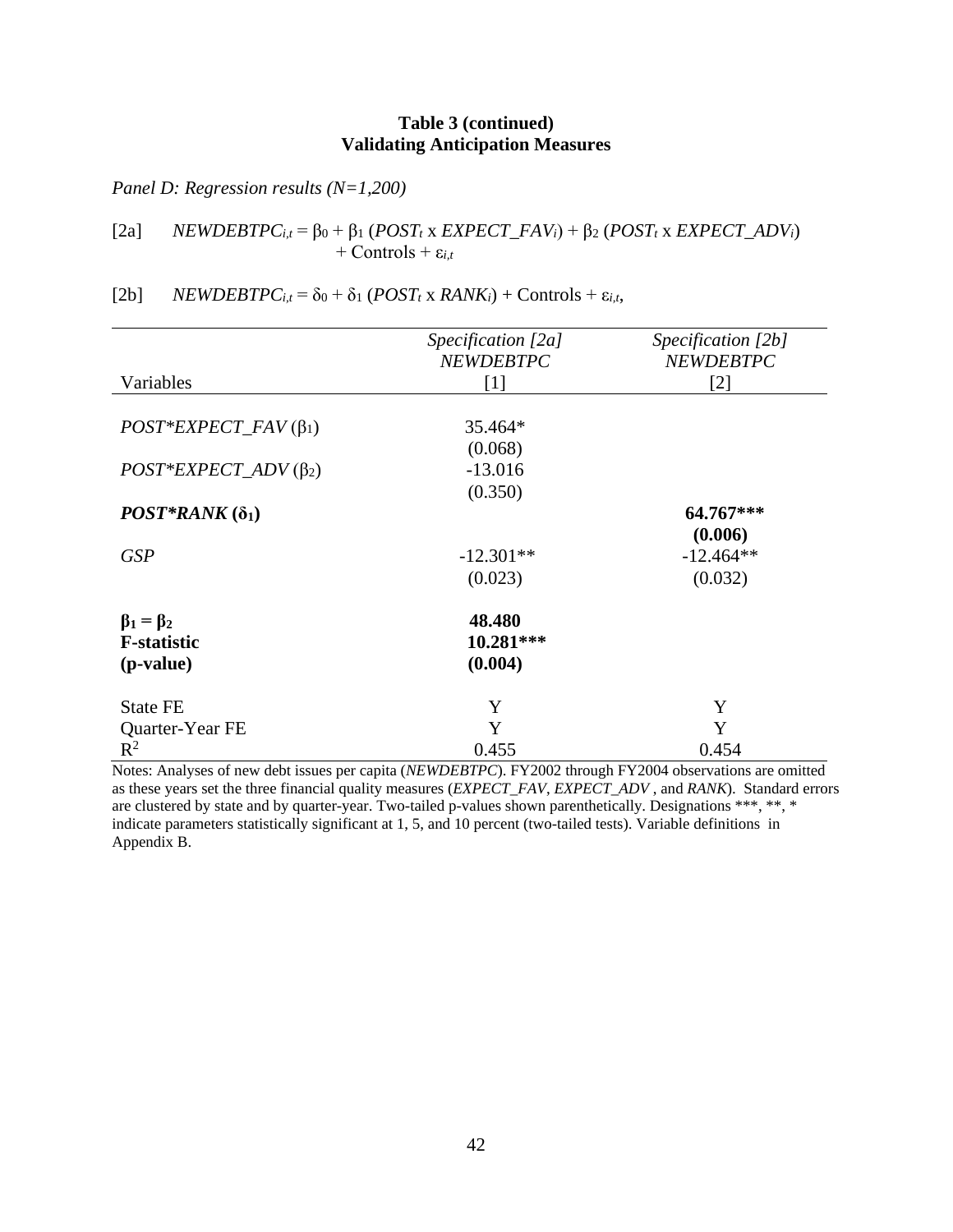## **Table 4 Change in the Use of Insured Debt**

*Panel A: Descriptive statistics (N = 1,600)*

| Variables                | Mean  | SD    | P25   | P50   | P75   |
|--------------------------|-------|-------|-------|-------|-------|
| <i><b>INSURED-VW</b></i> | 0.490 | 0.256 | 0.290 | 0.495 | 0.686 |
| <i><b>INSURED-IW</b></i> | 0.553 | 0.246 | 0.381 | 0.576 | 0.738 |
| GSP                      | 1.347 | 0.570 | 0.976 | 1.275 | .690  |

*Panel B: Descriptive statistics for EXPECT\_FAV* = 1 and *EXPECT\_ADV* = 1

|                          | $EXPECT$ $FAV = 1$ |        |                     | $EXPECT$ ADV = 1 |            |          |            |
|--------------------------|--------------------|--------|---------------------|------------------|------------|----------|------------|
| <b>Variables</b>         | $POST=0$           |        | $POST=1$ difference |                  | $POST = 0$ | $POST=1$ | difference |
| <i><b>INSURED-VW</b></i> | 0.472              | (1457) | $-0.015$            |                  | 0.461      | 0.548    | $0.086***$ |
| <i>INSURED-IW</i>        | 0.547              | 0.617  | $0.070***$          |                  | 0.454      | 0.592    | $0.138***$ |

*Panel C: Correlations (N = 1,600)*

|     | Variables         |             | $\lceil 2 \rceil$ | $\lceil 3 \rceil$ | [4]         | [5]       |
|-----|-------------------|-------------|-------------------|-------------------|-------------|-----------|
| [1] | <b>INSURED-VW</b> |             |                   |                   |             |           |
| [2] | <b>INSURED-IW</b> | $0.622***$  |                   |                   |             |           |
| [3] | EXPECT_FAV        | $-0.064***$ | $0.077***$        |                   |             |           |
| [4] | EXPECT_ADV        | 0.037       | $-0.080***$       | $-0.429***$       |             |           |
| [5] | <b>RANK</b>       | $-0.173***$ | $-0.064**$        | $0.694***$        | $-0.676***$ |           |
| [6] | <b>GSP</b>        | 0.006       | $0.052**$         | $0.059**$         | $-0.084***$ | $0.061**$ |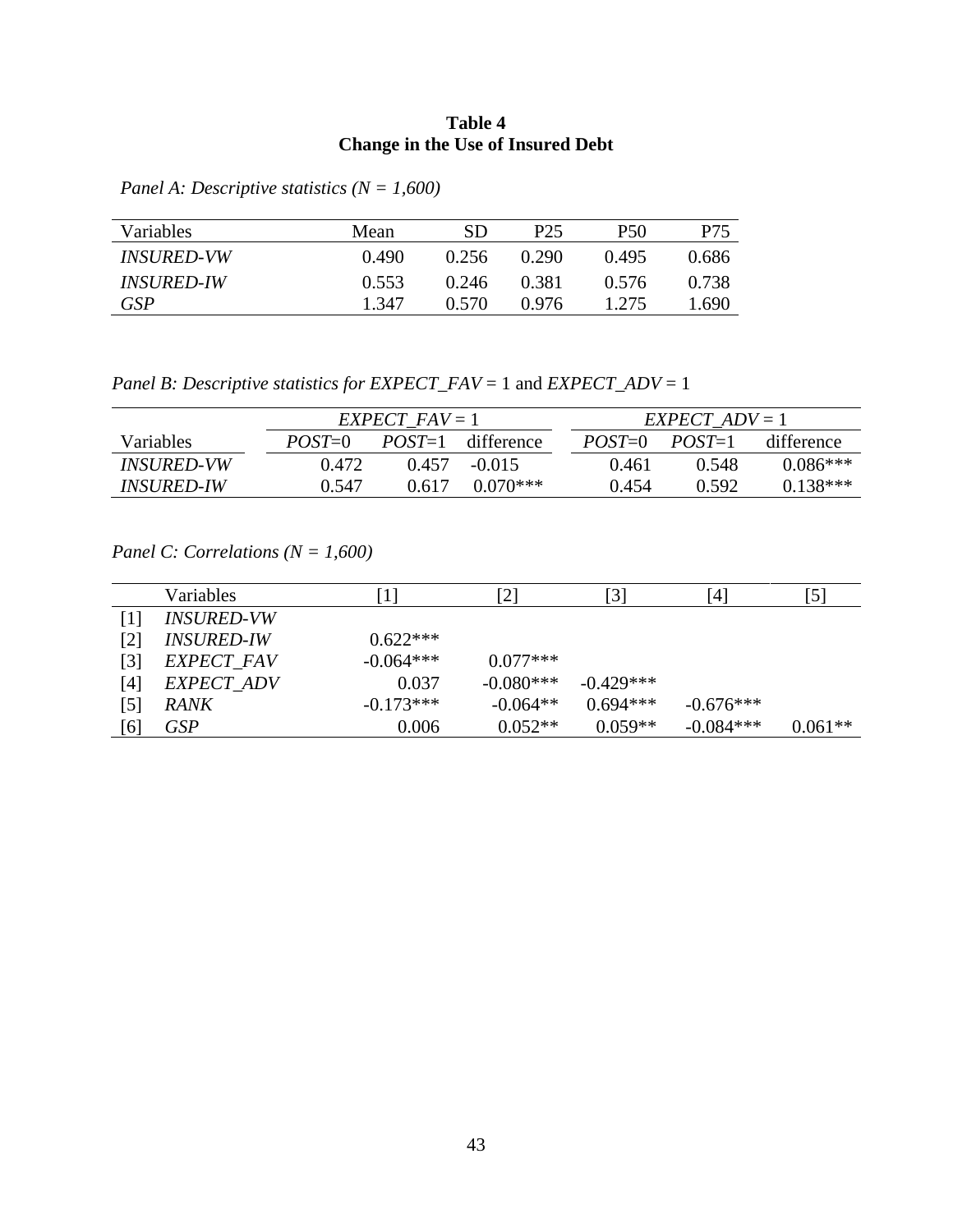### **Table 4 (continued) Change in the Use of Insured Debt**

*Panel D: Regression results (N=1,600)*

[2a] *INSURED<sub>i,t</sub>* = β<sub>0</sub> + β<sub>1</sub> (*POST<sub>t</sub>* x *EXPECT\_FAV<sub>i</sub>*) + β<sub>2</sub> (*POST<sub>t</sub>* x *EXPECT\_ADV<sub>i</sub>*)  $+$  Controls  $+$   $\varepsilon_{i,t}$ 

|                                                                  | Specification [2a]            |                               | Specification [2b]       |                   |
|------------------------------------------------------------------|-------------------------------|-------------------------------|--------------------------|-------------------|
|                                                                  | <i><b>INSURED-VW</b></i>      | <b>INSURED-IW</b>             | <i><b>INSURED-VW</b></i> | <b>INSURED-IW</b> |
| Variables                                                        | $\lceil 1 \rceil$             | $[2]$                         | $[3]$                    | $[4]$             |
|                                                                  |                               |                               |                          |                   |
| $POST*EXPECT\_FAV(\beta_1)$                                      | $-0.044$                      | 0.008                         |                          |                   |
|                                                                  | (0.142)                       | (0.781)                       |                          |                   |
| $POST*EXPECT \_\mathit{ADV}(\beta_2)$                            | $0.057*$                      | $0.076**$                     |                          |                   |
|                                                                  | (0.063)                       | (0.014)                       |                          |                   |
| $POST*RANK(δ1)$                                                  |                               |                               | $-0.106*$                | $-0.082*$         |
|                                                                  |                               |                               | (0.098)                  | (0.080)           |
| <b>GSP</b>                                                       | 0.009                         | $-0.000$                      | 0.009                    | $-0.000$          |
|                                                                  | (0.605)                       | (0.960)                       | (0.622)                  | (0.972)           |
| $\beta_1 = \beta_2$<br><b>F</b> -statistic<br>( <i>p</i> -value) | 0.101<br>$6.425**$<br>(0.017) | 0.068<br>$6.010**$<br>(0.020) |                          |                   |
| <b>State FE</b>                                                  | Y                             | Y                             | Y                        | Y                 |
| Quarter-Year FE                                                  | Y                             | Y                             | Y                        | Y                 |
| $\mathbb{R}^2$                                                   | 0.324                         | 0.582                         | 0.321                    | 0.578             |

Notes: Analyses of percentage of new debt issues that are insured (*INSURED-VW* and *INSURED-IW*). In Panel C, the *POST* main effect is subsumed by quarter-year fixed effects, and the *EXPECT\_FAV, EXPECT\_ADV,* and *RANK* main effects are subsumed by state fixed effects. Standard errors are clustered by state and by quarter-year. Twotailed p-values are shown parenthetically. \*\*\*, \*\*, \* indicate statistical significance at 1, 5, and 10 percent levels (two-tailed), respectively. Variables are in Appendix B.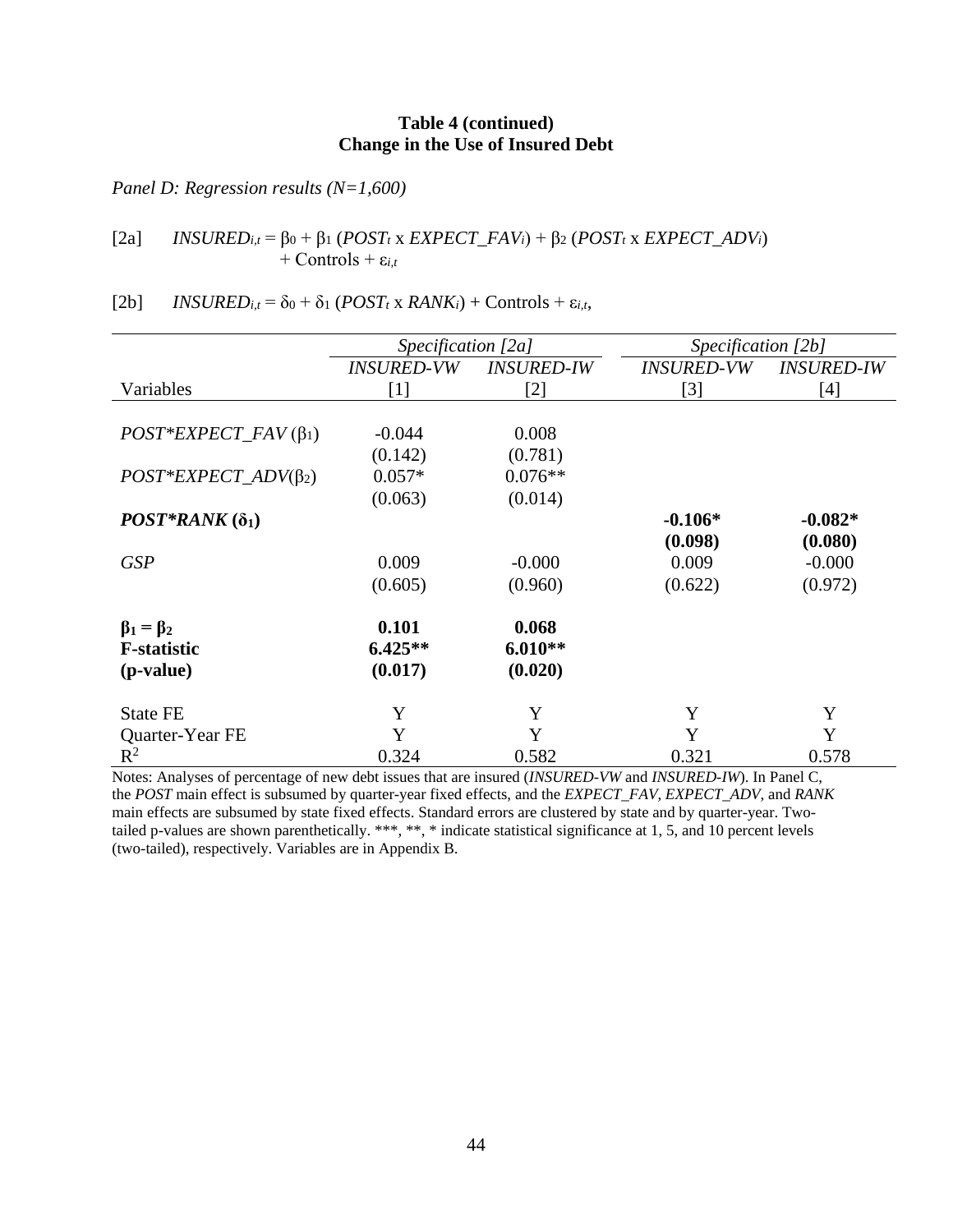## **Table 5 Relative Use of Debt versus Alternative Financing Sources**

| <b>Variables</b> | Mean   | SD     | P25    | <b>P50</b> | P75    |
|------------------|--------|--------|--------|------------|--------|
| <i>TAXRev</i>    | 11.780 | 8.745  | 6.261  | 8.869      | 13.405 |
| <i>OSRev</i>     | 22.382 | 17.382 | 11.739 | 17.050     | 25.669 |
| <i>TOTRev</i>    | 32.084 | 24.727 | 16.950 | 24.464     | 37.070 |
| <i>GSPAnnual</i> | 5.476  | 2.232  | 4.064  | 5.277      | 6.764  |

*Panel A: Descriptive statistics (N = 400)*

*Panel B: Descriptive statistics for EXPECT\_FAV* = 1 and *EXPECT\_ADV* = 1

|                  | $EXPECT$ $FAV = 1$ |            |              |  | $EXPECT$ ADV = 1 |          |            |  |  |
|------------------|--------------------|------------|--------------|--|------------------|----------|------------|--|--|
| <b>Variables</b> | $POST=0$           | $POST = 1$ | difference   |  | $POST = 0$       | $POST=1$ | difference |  |  |
| <b>TAXRev</b>    | 12.651             | 6.757      | $-5.894***$  |  | 13.835           | 13 217   | $-0.618$   |  |  |
| <i>OSRev</i>     | 23.323             | 13 294     | $-10.028***$ |  | 25.368           | 26.444   | 1.076      |  |  |
| <i>TOTRev</i>    | 33.393             | 19.014     | $-14.379***$ |  | 37.195           | 38.933   | 1.737      |  |  |

*Panel C: Correlations (N=400)*

|                   | Variables        | $\lceil 1 \rceil$ | [2]         | [3]         | [4]         | [5]         | [6]   |
|-------------------|------------------|-------------------|-------------|-------------|-------------|-------------|-------|
| [1]               | <b>TAXRev</b>    |                   |             |             |             |             |       |
| $\lceil 2 \rceil$ | <i>OSRev</i>     | $0.992***$        |             |             |             |             |       |
| [3]               | <b>TOTRev</b>    | $0.956***$        | $0.955***$  |             |             |             |       |
| [4]               | EXPECT_FAV       | $-0.156***$       | $-0.154***$ | $-0.156***$ |             |             |       |
| $\lceil 5 \rceil$ | EXPECT_ADV       | $0.159***$        | $0.133***$  | $0.131***$  | $-0.429***$ |             |       |
| [6]               | <b>RANK</b>      | $-0.159***$       | $-0.161***$ | $-0.126**$  | $0.694***$  | $-0.676***$ |       |
| [7]               | <b>GSPAnnual</b> | 0.045             | 0.051       | 0.033       | 0.007       | $-0.048$    | 0.008 |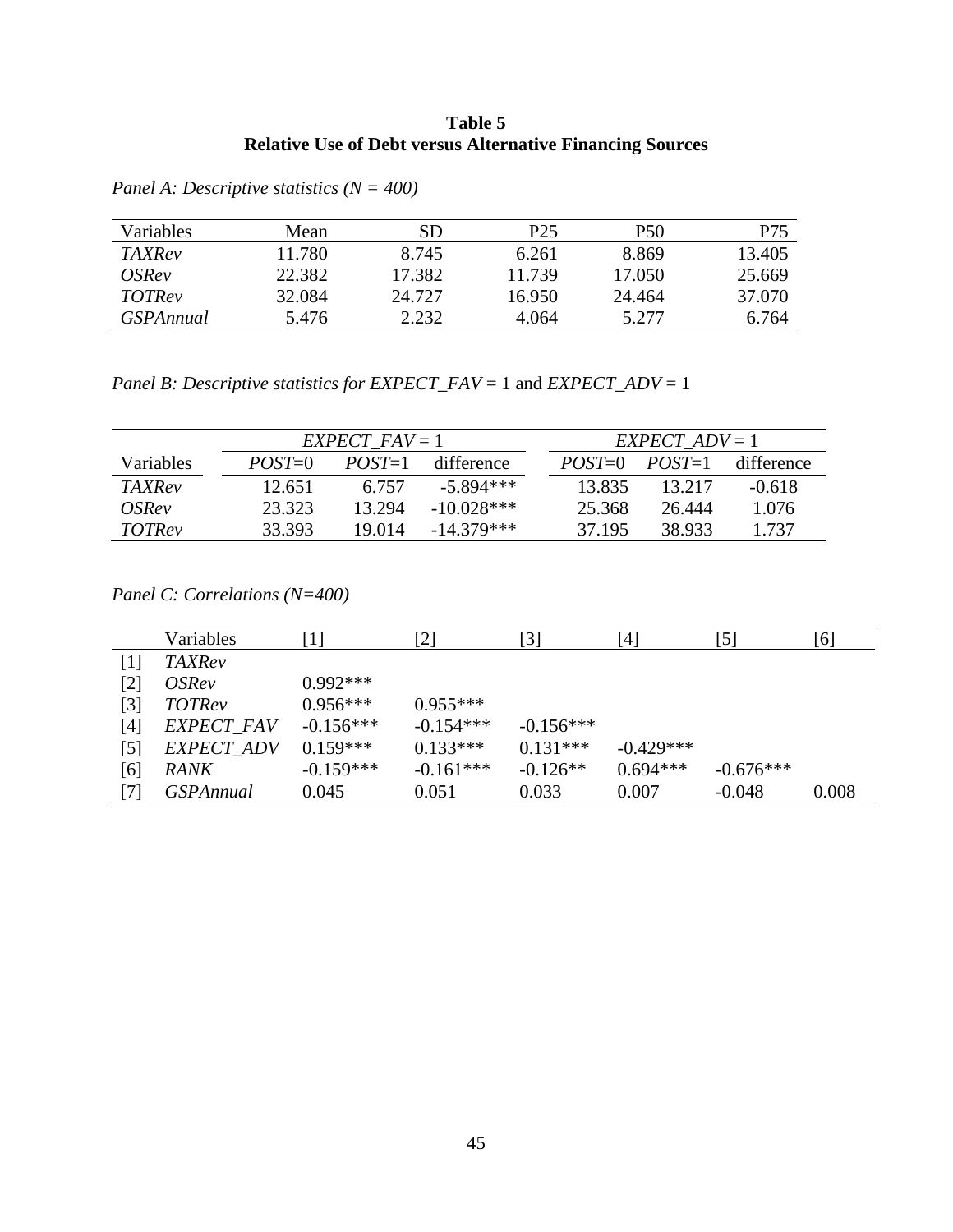## **Table 5 (continued) Relative Use of Debt versus Alternative Financing Sources**

*Panel D: Regression results (N=400)*

[2a] *RATIO<sub>i,t</sub>* = β<sub>0</sub> + β<sub>1</sub> (*POST<sub>t</sub>* x *EXPECT\_FAV<sub>i</sub>*) + β<sub>2</sub> (*POST<sub>t</sub>* x *EXPECT\_ADV<sub>i</sub>*) + Controls +  $\varepsilon_{i,t}$ 

[2b]  $RATIO_{i,t} = \delta_0 + \delta_1 (POST_t \times RANK_i) + Controls + \varepsilon_{i,t}$ ,

|                             | Specification [2a] |                     |               |               | Specification [2b] |               |
|-----------------------------|--------------------|---------------------|---------------|---------------|--------------------|---------------|
|                             | <b>TAXRev</b>      | <i><b>OSRev</b></i> | <b>TOTRev</b> | <b>TAXRev</b> | <i>OSRev</i>       | <b>TOTRev</b> |
| Variables                   | $[1]$              | $[2]$               | $[3]$         | $[4]$         | $[5]$              | [6]           |
|                             |                    |                     |               |               |                    |               |
| $POST*EXPECT\_FAV(\beta_1)$ | $-2.439$           | $-5.453$            | $-8.028$      |               |                    |               |
|                             | (0.144)            | (0.131)             | (0.103)       |               |                    |               |
| $POST*EXPECT\_ADV(\beta_2)$ | 2.728              | 5.625               | 7.988         |               |                    |               |
|                             | (0.120)            | (0.123)             | (0.128)       |               |                    |               |
| $POST*RANK(δ1)$             |                    |                     |               | $-6.957$      | $-15.839*$         | $-22.996*$    |
|                             |                    |                     |               | (0.117)       | (0.100)            | (0.098)       |
|                             |                    |                     |               |               |                    |               |
| <b>GSPAnnual</b>            | 0.252              | 0.061               | 0.229         | 0.245         | 0.043              | 0.204         |
|                             | (0.241)            | (0.829)             | (0.511)       | (0.287)       | (0.891)            | (0.618)       |
| $\beta_1 = \beta_2$         | 5.167              | 11.078              | 16.016        |               |                    |               |
| <b>F-statistic</b>          | $5.71**$           | 7.849**             | 7.344**       |               |                    |               |
| (p-value)                   | (0.048)            | (0.026)             | (0.048)       |               |                    |               |
|                             |                    |                     |               |               |                    |               |
| <b>State FE</b>             | Y                  | Y                   | Y             | Y             | Y                  | Y             |
| Year FE                     | Y                  | Y                   | Y             | Y             | Y                  | Y             |
| $R^2$                       | 0.640              | 0.607               | 0.630         | 0.640         | 0.609              | 0.632         |

Notes: Analyses of three ratios reflecting the use of debt relative to other financing sources (*TaxRev*, *OSRev*, and *TOTRev*) computed and analyzed as annual (not quarterly) observations. Standard errors are clustered by state and by year. Two-tailed p-values are shown parenthetically. \*\*\*, \*\*, \* indicate parameters statistically significant at 1, 5, and 10 percent respectively (two-tailed tests). Variables are in Appendix B.